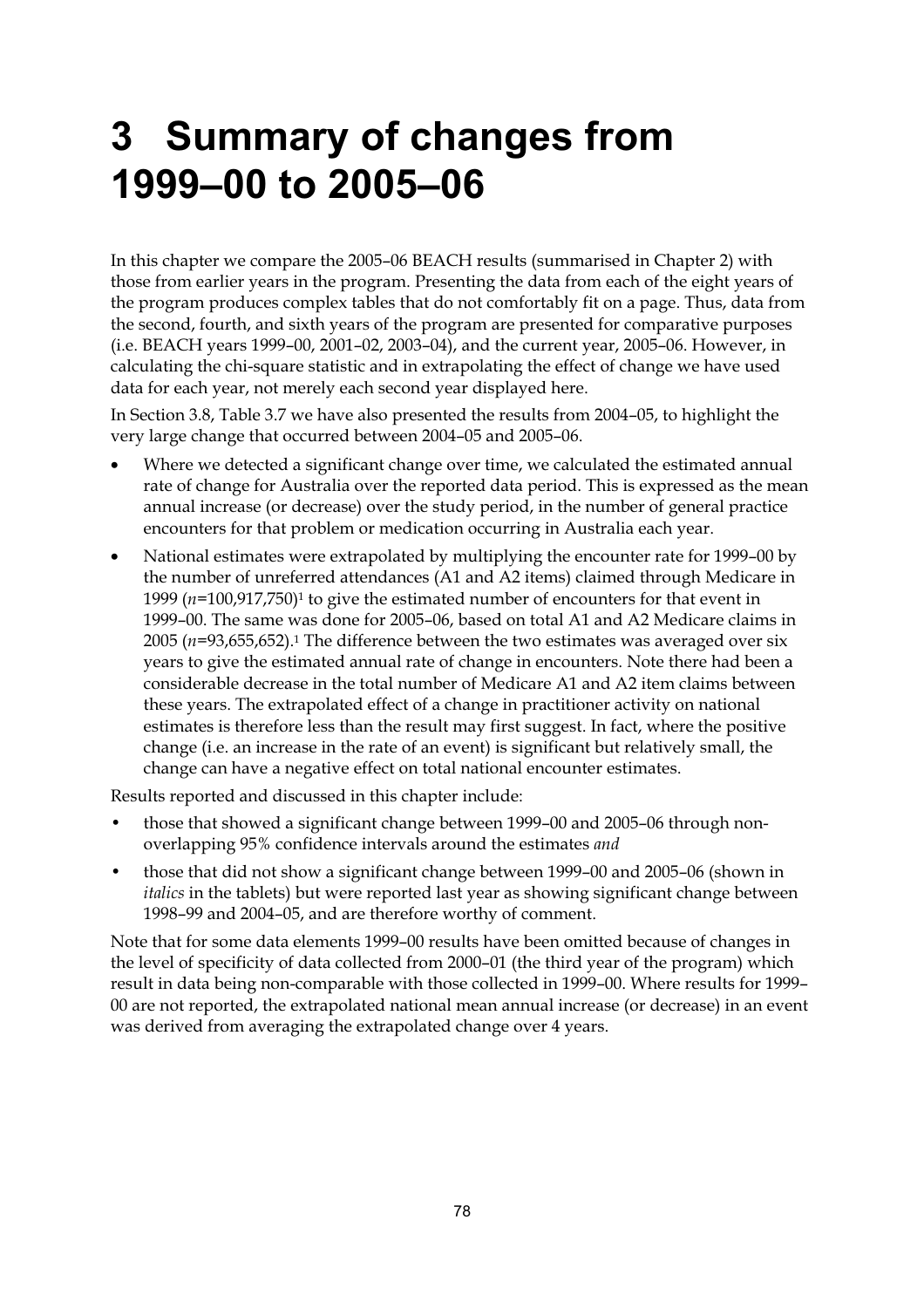## **3.1 Characteristics of the GPs**

Some interesting changes were apparent in the characteristics of GPs who participated in BEACH between 1999–00 and 2005–06 (Table 3.1). Participants have been demonstrated to be representative of the GP workforce, with the exception that there are fewer young GPs in the BEACH sample (see Section 2.1). The encounter data are weighted to statistically adjust for this under-representation. Changes in characteristics of participants would generally reflect changes in the characteristics of the Australian GP workforce. Those interested in this topic will find a more comprehensive report of changes in the GP workforce by Charles et al.<sup>40</sup>

In summary, the majority of changes in the characteristics of participating GPs that were reported in last year's report continued to change or remained steady in 2005–06.

Results suggest that the feminisation and ageing of the GP workforce continues. Since 1999–00, participating GPs have become more likely to be female, accounting for 37% of participants in 2005–06 compared with 30% in 1999–00.

In 2005–06 almost 40% of the participants were aged 55 years or more (compared with 27% in 1999–00), and 73% were aged 45 years and over (compared with 59% in 1999–00). As a result, 59% of GP participants in 2005–06 stated they had more than 20 years in general practice (compared with 44% in 1999–00).

The significant move away from solo practice reported in 2004–05 appears to have stabilised with approximately 12–13% of participants in each of the last 2 years being solo practitioners. Also, the proportion of participants working in larger practices of five or more GPs, which increased dramatically between 1999–00 and 2003–04, has since then remained relatively constant at about 52%.

The move away from long working hours reported last year also seems to have stabilised, somewhat. In 1999–00 18% of GPs reported working 11 or more sessions per week. This decreased between 2000 and 2004 to 13% in 2003–04, and the trend continued in 2005–06 when only 12% reported working this high number of sessions per week. The increase in the proportion of participants working less than 6 sessions per week appears to have settled for the time being at about 17%.

The proportion of participants who reported being Fellows of the RACGP (41%) aligned with last year's result, being an increase of about 25% since 1999–00 (where 31% of GPs stated they were Fellows of the RACGP).

Less than half (47%) the participants in 2005–06 reported providing their own or cooperative after-hours patient care. This continued the downward trend reported last year (52%), and compares with 56% of participants in 2001–02.

The availability of computers at the GPs' major practice address continued to increase to 96%, though with such a high proportion of GPs having computers available, growth has by necessity slowed.

The proportion of 2005–06 GP participants who gained their primary medical degree in Australia (72%) reflects that of 2003–04, and suggests that the result in 2004–05 of 69% was a result of sampling variance rather than a true decrease in the proportion of Australian graduates in the GP workforce. However, the distribution of graduates from other countries shows interesting trends for increased numbers who have gained their primary medical degree from a country in Asia, Europe or Africa.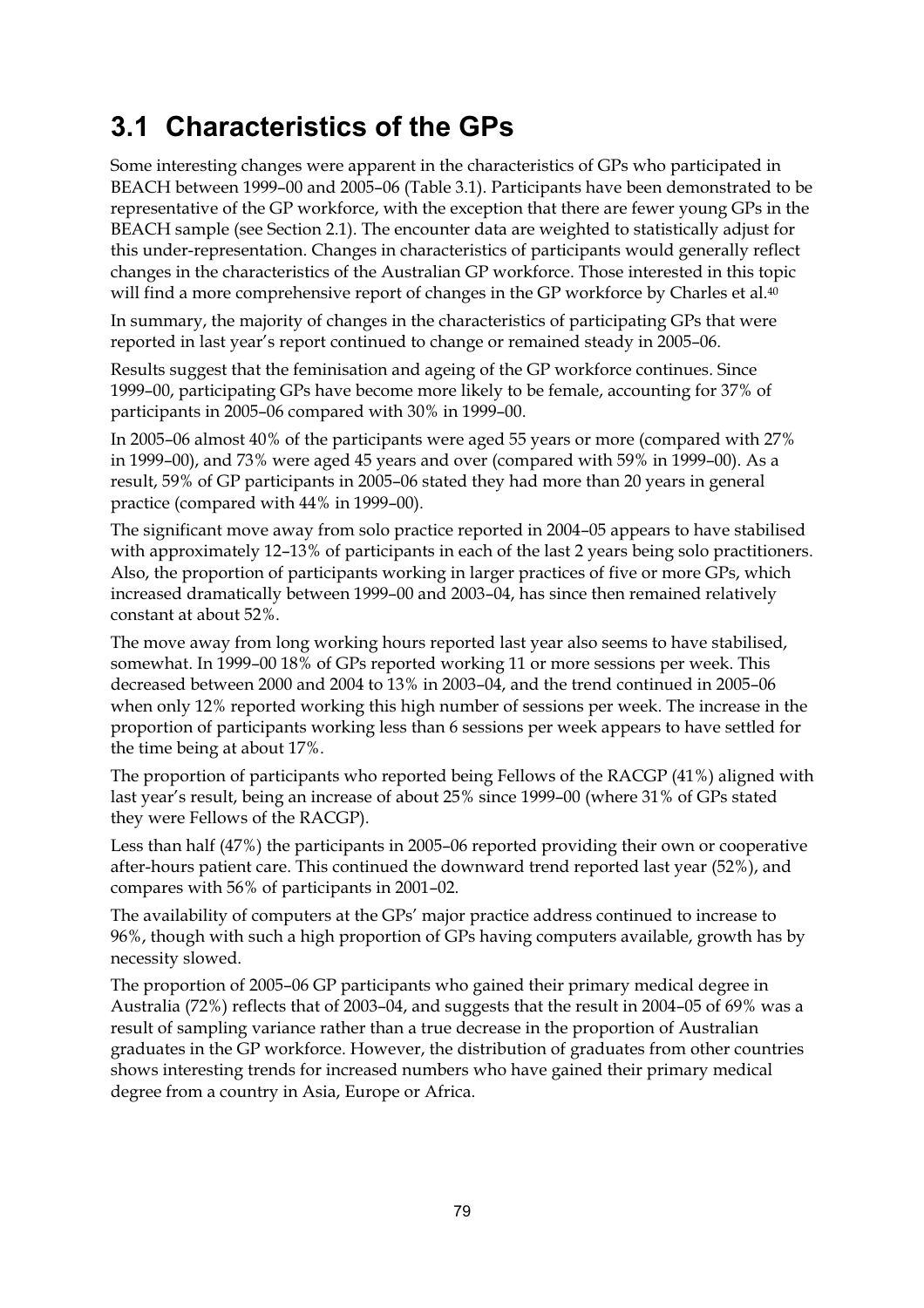|                                                | 1999-00                                           | $2001 - 02$                                    | 2003-04                                          | 2005-06                                          |                          |
|------------------------------------------------|---------------------------------------------------|------------------------------------------------|--------------------------------------------------|--------------------------------------------------|--------------------------|
| <b>GP</b> characteristic                       | Per cent<br>of GPs <sup>(a)</sup><br>$(n=1, 047)$ | Per cent<br>of GPs <sup>(a)</sup><br>$(n=983)$ | Per cent<br>of GPs <sup>(a)</sup><br>$(n=1,000)$ | Per cent<br>of GPs <sup>(a)</sup><br>$(n=1,017)$ | Chi-square<br>statistic  |
| Sex                                            |                                                   |                                                |                                                  |                                                  | $\chi^2$ =10.66, p=0.001 |
| Male                                           | 69.6                                              | 64.2                                           | 67.3                                             | 62.8                                             |                          |
| Female                                         | 30.4                                              | 35.8                                           | 32.7                                             | 37.2                                             |                          |
| Age                                            |                                                   |                                                |                                                  |                                                  | $\chi^2$ =52.64, p<0.001 |
| <35 years                                      | 8.4                                               | 7.1                                            | 5.8                                              | 4.7                                              |                          |
| 35-44 years                                    | 32.4                                              | 26.8                                           | 24.9                                             | 22.3                                             |                          |
| 45-54 years                                    | 32.4                                              | 36.5                                           | 36.5                                             | 34.2                                             |                          |
| 55+ years                                      | 26.7                                              | 29.5                                           | 32.7                                             | 38.7                                             |                          |
| Years in general practice                      |                                                   |                                                |                                                  |                                                  | $\chi^2$ =47.01, p<0.001 |
| <2 years                                       | 0.7                                               | 0.3                                            | 1.3                                              | 0.6                                              |                          |
| 2-5 years                                      | 8.0                                               | 7.2                                            | 5.3                                              | 4.9                                              |                          |
| 6-10 years                                     | 15.9                                              | 13.4                                           | 10.7                                             | 12.1                                             |                          |
| $11-19$ years                                  | 31.9                                              | 28.4                                           | 28.1                                             | 24.0                                             |                          |
| 20+ years                                      | 43.5                                              | 50.3                                           | 54.6                                             | 58.5                                             |                          |
| Sessions per week                              |                                                   |                                                |                                                  |                                                  | $\chi^2$ =16.45, p<0.001 |
| <6 per week                                    | 15.3                                              | 16.0                                           | 17.2                                             | 17.3                                             |                          |
| 6-10 per week                                  | 66.0                                              | 67.8                                           | 68.2                                             | 70.7                                             |                          |
| 11+ per week                                   | 18.3                                              | 14.8                                           | 13.6                                             | 12.0                                             |                          |
| Size of practice                               |                                                   |                                                |                                                  |                                                  | $\chi^2$ =57.79, p<0.001 |
| Solo                                           | 18.1                                              | 15.3                                           | 10.6                                             | 13.1                                             |                          |
| $2-4$ GPs                                      | 46.1                                              | 39.7                                           | 37.8                                             | 35.2                                             |                          |
| $5+GPs$                                        | 35.8                                              | 44.7                                           | 51.6                                             | 51.7                                             |                          |
| Place of graduation                            |                                                   |                                                |                                                  |                                                  | $\chi^2$ =22.44, p=0.001 |
| Australia                                      | 73.3                                              | 76.1                                           | 73.5                                             | 72.0                                             |                          |
| United Kingdom                                 | 8.5                                               | 7.6                                            | $7.2\,$                                          | 8.1                                              |                          |
| Asia                                           | 9.4                                               | 8.6                                            | 9.5                                              | 10.9                                             |                          |
| Europe                                         | 1.9                                               | 1.8                                            | 2.3                                              | 2.1                                              |                          |
| Africa                                         | 2.4                                               | 3.7                                            | 5.4                                              | 4.5                                              |                          |
| New Zealand                                    | 1.5                                               | 0.5                                            | 1.0                                              | 1.9                                              |                          |
| Other                                          | 2.8                                               | 1.6                                            | 1.0                                              | 0.6                                              |                          |
| Fellow of RACGP                                | 31.0                                              | 35.1                                           | 33.5                                             | 40.7                                             | $\chi^2$ =18.56, p<0.001 |
| Own or cooperative<br>after-hours arrangements | NAv                                               | 56.0                                           | 59.6                                             | 47.4                                             | $\chi^2$ =17.10, p<0.001 |
| Computer use at practice                       | NAv                                               | 89.7                                           | 95.0                                             | 96.4                                             | $\chi^2$ =15.87, p<0.001 |

#### **Table 3.1: Significant changes in the characteristics of participating GPs 1999–00 to 2005–06**

(a) Missing data removed.

*Note:* RACGP—Royal Australian College of General Practitioners; NAv—not available.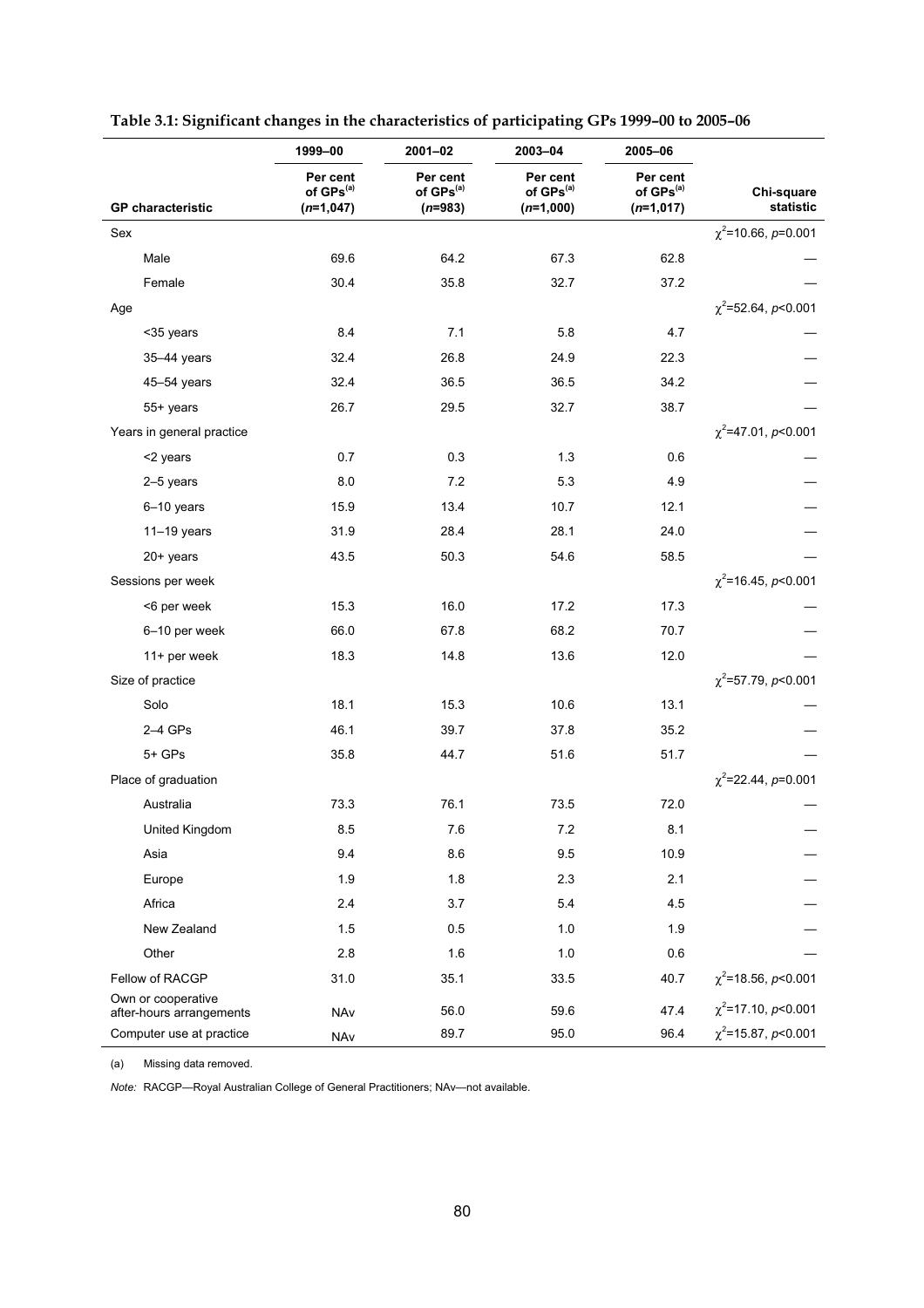# **3.2 Encounter type**

Between 1999–2000 and 2005–06 the proportion of all recorded encounters that were indirect encounters (i.e. patient not seen by the GP who provided a service him/herself, such as a prescription or referral) has declined (Table 3.2). This result cannot be extrapolated to Medicare data since these encounters are not claimable from Medicare by the GP and are therefore not included in the national Medicare statistics. However, there appears to be an overall decline in the number of encounters where the GP provides a clinical service without seeing the patient.

Last year we found that there had been an increase between 1998–99 and 2004–05 in the proportion of Medicare encounters claimed as long consultations, and in 2005–06 this rate did not differ from that found in 1999–00. However, there have been many changes in Medicare items claimable by GPs over the last few years. Addition of new item numbers over the years means that some of the more complex consultations will now be claimed under specific chronic disease management item numbers, thus reducing the number of claims for long surgery consultations.

#### **Consultation length**

In the subsample study of 32,489 encounters that included start and finish times for A1 Medicare-claimable encounters, there was no significant change in length of consultation. In 2000–01 (*n*=30,961), the mean length of such consultations was 14.8 minutes (95% CI: 14.5– 15.1) and the median length was 13 minutes. In 2005–06 the mean length was 14.9 minutes (95% CI: 14.6–15.1) and the median length remained at 13.0 minutes (results not tabulated).

## **3.3 Characteristics of the patients at encounters**

There was no significant change in the proportion of encounters with males, females, Indigenous patients, patients from a non-English-speaking background or aged 65–74 years.

Table 3.3 shows that between 1999–00 and 2005–06 the proportion of encounters that were with patients aged 0–44 years decreased, and the proportion of the GP workload accounted for by patients aged 45–64 years and patients aged 75 years and over increased.

There was significant increase between 1999–2000 and 2001–02 in the proportion of patients who hold a Commonwealth concession card but since that time the proportion has remained relatively constant at about 42%.

The changes noted above represent:

- 3.2 million fewer encounters with children (<15 years) in 2005–06 than in 1999–00 (an estimated average national decrease of 530,000 encounters per year)
- 5.8 million fewer encounters with young adults (15–44 years) in 2005–06 than in 1999–00 (an estimated average annual decrease of 960,000 encounters)
- an estimated national annual increase of 180,000 encounters (i.e. 1.1 million more encounters in 2005–06 than in 1999–00) with patients aged 45–64 years
- an estimated annual increase of 230,000 encounters with patients aged 75+ years (i.e. 1.4 million more encounters in 2005–06 than in 1999–00)
- half a million more encounters in 2005–06 than in 1999–00 with patients who held a Commonwealth concession card.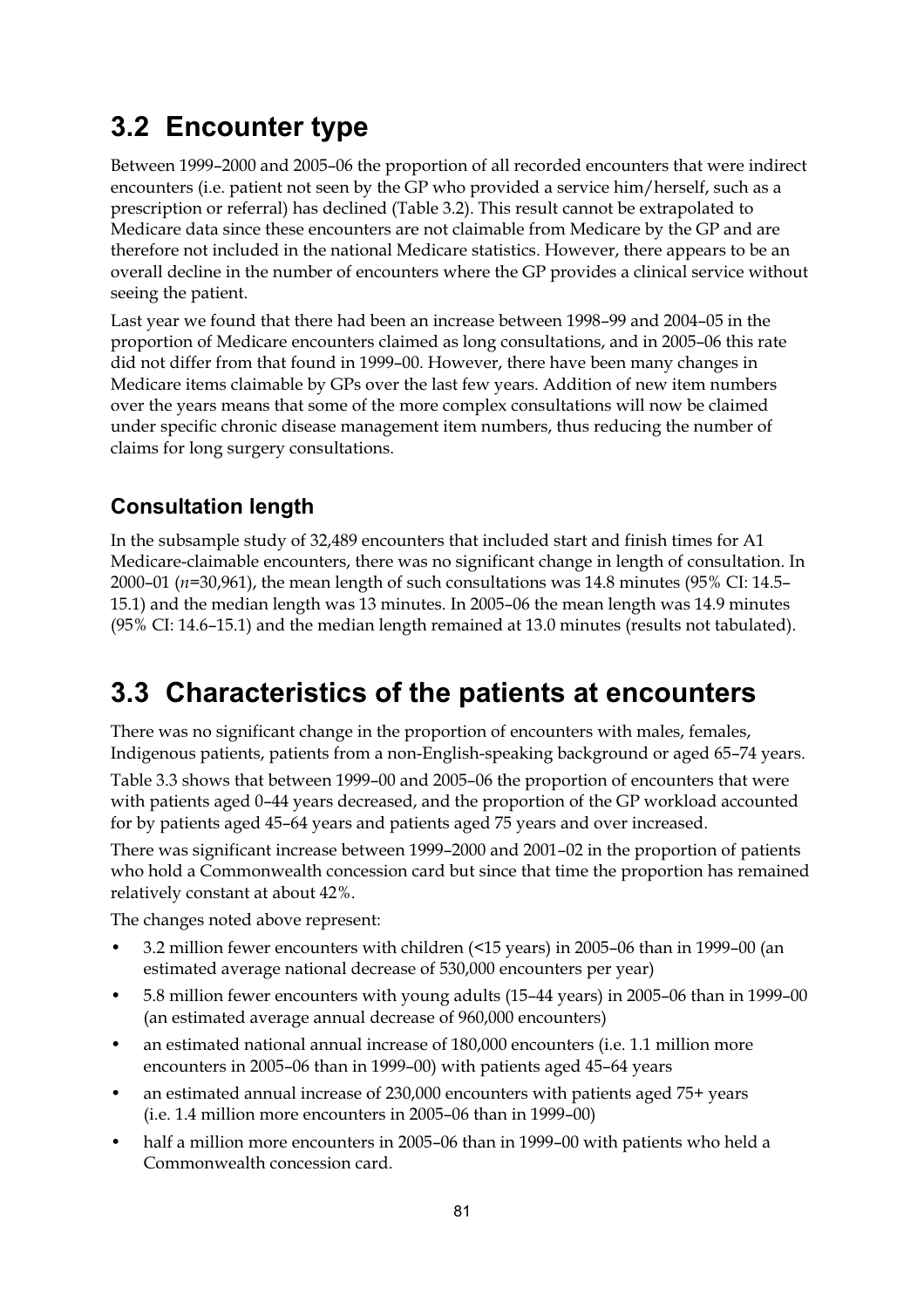|                                                                                                                                                                                                                                                                                                                                                                                                                              | 1999-00                                                               | 2001-02                                                                | 2003-04                                                               | 2005-06                                                                  |               |                                             |
|------------------------------------------------------------------------------------------------------------------------------------------------------------------------------------------------------------------------------------------------------------------------------------------------------------------------------------------------------------------------------------------------------------------------------|-----------------------------------------------------------------------|------------------------------------------------------------------------|-----------------------------------------------------------------------|--------------------------------------------------------------------------|---------------|---------------------------------------------|
| Variable                                                                                                                                                                                                                                                                                                                                                                                                                     | Per cent of<br>encounters<br>(95% Cl)<br>$(n=104, 856)$               | Per cent of<br>encounters<br>$(95%$ CI)<br>$(n=96,973)$                | Per cent of<br>encounters<br>$(95%$ CI)<br>$(n=98, 877)$              | Per cent of<br>encounters<br>(95% Cl)<br>$(n=101, 993)$                  | p-value       | Annual<br>national<br>change <sup>(a)</sup> |
| Indirect consultations                                                                                                                                                                                                                                                                                                                                                                                                       | $3.3(2.8 - 3.8)$                                                      | $2.3(1.8-2.8)$                                                         | $3.1(2.5 - 3.6)$                                                      | $2.2(1.9-2.5)$                                                           | 0.0475        |                                             |
| Extrapolation for linear changes: the estimated average annual change on a national level in terms of events in general practice—the effect is cumulative over the study period. In this case, we cannot extrapolate<br>to total Medicare claims because indirect encounters are not claimable from Medicare, and are therefore additional service provided by the GPs.<br>CI-confidence interval.<br>Note:<br>$\widehat{a}$ |                                                                       |                                                                        |                                                                       |                                                                          |               |                                             |
| Table 3.3: Significant changes in the characteristics of                                                                                                                                                                                                                                                                                                                                                                     |                                                                       | the patients 1999-00 to 2005-06                                        |                                                                       |                                                                          |               |                                             |
|                                                                                                                                                                                                                                                                                                                                                                                                                              | 1999-00                                                               | 2001-02                                                                | 2003-04                                                               | 2005-06                                                                  |               |                                             |
|                                                                                                                                                                                                                                                                                                                                                                                                                              | encounters <sup>(a)</sup><br>Per cent of<br>(95% C)<br>$(n=104, 856)$ | Per cent of<br>encounters <sup>(a)</sup><br>$(95%$ Cl)<br>$(n=96,973)$ | Per cent of<br>(95% Cl)<br>encounters <sup>(a)</sup><br>$(n=98, 877)$ | Per cent of<br>encounters <sup>(a)</sup><br>$(95%$ CI)<br>$(n=101, 993)$ | p-value       | change <sup>(b)</sup><br>Annual national    |
| Age group                                                                                                                                                                                                                                                                                                                                                                                                                    |                                                                       |                                                                        |                                                                       |                                                                          |               |                                             |
| <1 year                                                                                                                                                                                                                                                                                                                                                                                                                      | $2.4(2.2-2.5)$                                                        | $2.0(1.8-2.1)$                                                         | $1.8(1.6 - 2.0)$                                                      | $2.1(1.9 - 2.2)$                                                         | 0.0008        | $-70,000$                                   |
| 1–4 years                                                                                                                                                                                                                                                                                                                                                                                                                    | $5.2(4.9 - 5.5)$                                                      | $4.9(4.6 - 5.2)$                                                       | $4.6(4.3 - 4.8)$                                                      | $4.2(4.0 - 4.5)$                                                         | $-0.0001$     | $-200,000$                                  |
| 5-14 years                                                                                                                                                                                                                                                                                                                                                                                                                   | $7.2(6.9 - 7.5)$                                                      | $6.4(6.1 - 6.7)$                                                       | $5.9(5.6-6.3)$                                                        | $6.0(5.7-6.3)$                                                           | 0.0001        | $-260,000$                                  |
| 15 $-24$ years                                                                                                                                                                                                                                                                                                                                                                                                               | $10.4(9.9 - 10.8)$                                                    | $9.5(9.1 - 10.0)$                                                      | $9.6(9.2 - 10.1)$                                                     | $9.4(9.0 - 9.8)$                                                         | 0.0001        | $-280,000$                                  |
| 25-44 years                                                                                                                                                                                                                                                                                                                                                                                                                  | 26.3 (25.5-27.0)                                                      | 25.8 (25.1-26.5)                                                       | 24.1 (23.4-24.8)                                                      | $23.9(23.2 - 24.7)$                                                      | $-0.0001$     | -680,000                                    |
| 45-64 years                                                                                                                                                                                                                                                                                                                                                                                                                  | 24.5 (24.0-25.0)                                                      | 26.3 (25.7-26.8)                                                       | 27.2 (26.7-27.7)                                                      | 27.6 (27.0-28.2)                                                         | $-0.0001$     | $+180,000$                                  |
| $65 - 74$ years                                                                                                                                                                                                                                                                                                                                                                                                              | $12.0(11.5 - 12.5)$                                                   | $12.3(11.8 - 12.8)$                                                    | $12.4(11.9 - 12.9)$                                                   | $12.2(11.7 - 12.6)$                                                      | $\frac{8}{2}$ | ⋚                                           |
| 75+ years                                                                                                                                                                                                                                                                                                                                                                                                                    | $12.1(11.4 - 12.9)$                                                   | $12.8(12.0 - 13.5)$                                                    | $14.4(13.6 - 15.2)$                                                   | $14.6(13.7 - 15.4)$                                                      | 0.0001        | $+230,000$                                  |
| Other characteristics                                                                                                                                                                                                                                                                                                                                                                                                        |                                                                       |                                                                        |                                                                       |                                                                          |               |                                             |
| Commonwealth concession card                                                                                                                                                                                                                                                                                                                                                                                                 | 38.6 (37.0-40.2)                                                      | $41.9(40.4 - 43.3)$                                                    | $42.5(41.0 - 44.0)$                                                   | 42.1 (40.6-43.7)                                                         | 0.0001        | $+80,000$                                   |
|                                                                                                                                                                                                                                                                                                                                                                                                                              |                                                                       |                                                                        |                                                                       |                                                                          |               |                                             |

Table 3.2: Significant changes in encounter types 1999-00 to 2005-06 **Table 3.2: Significant changes in encounter types 1999–00 to 2005–06** 

(a) Missing data removed from analysis.

(a) Missing data removed from analysis.<br>(b) Extrapolation for linear changes: the estimated average annual change on a national level in terms of events in general practice—the effect is cumulative over the study period.<br> (b) Extrapolation for linear changes: the estimated average annual change on a national level in terms of events in general practice—the effect is cumulative over the study period. *Note:* CI—confidence interval; N/S—not statistically significant; N/A—not applicable.

82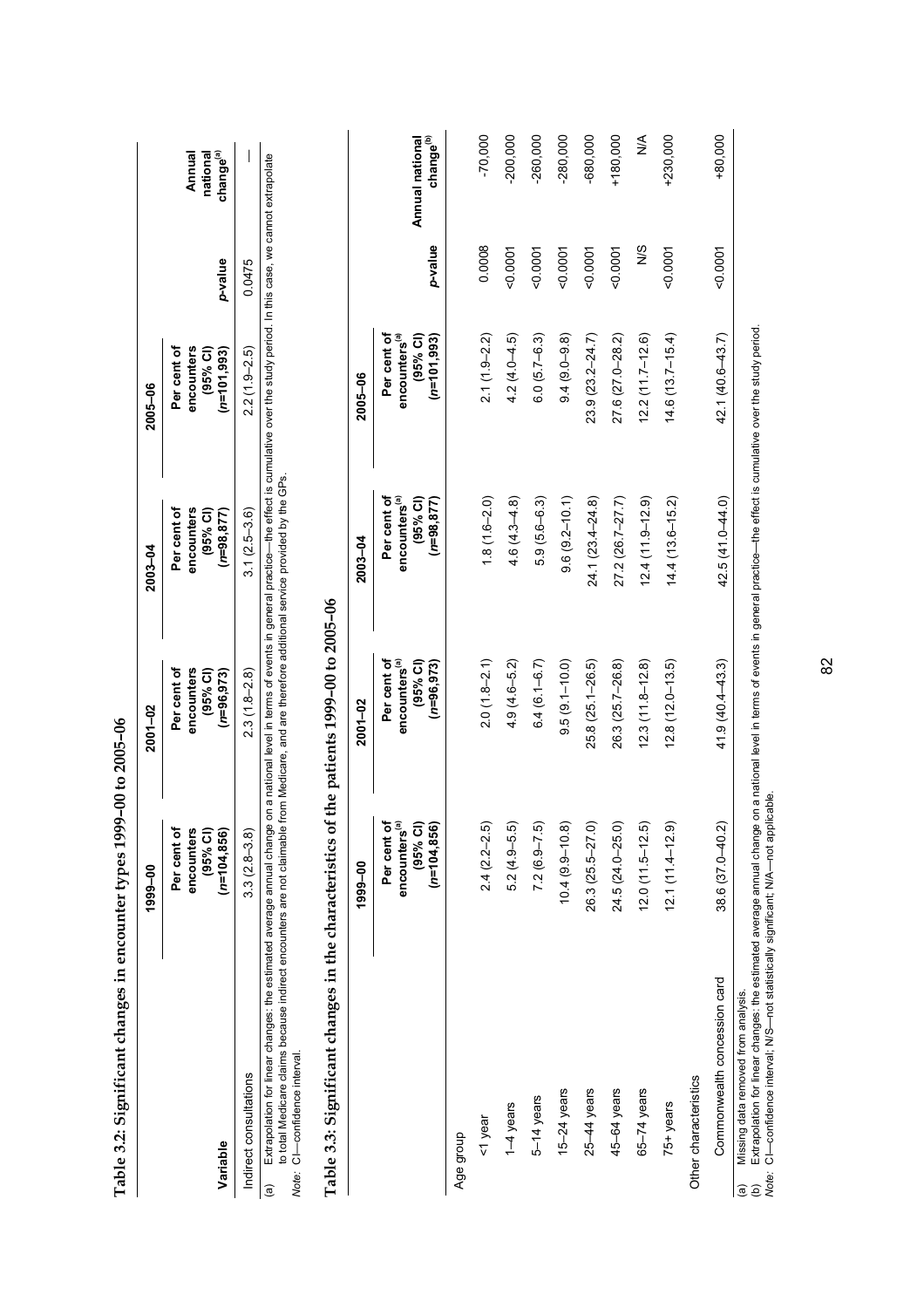## **3.4 Patient reasons for encounter**

Overall, there was no change in the number of reasons for encounter (RFEs) per 100 encounters between 1999–00 and 2005–06. However, Table 3.4 shows there were significant changes in the types of RFEs given by patients at general practice encounters.

Between 1999–00 and 2005–06 there were significant increases in:

- RFEs of a general and unspecified nature from 29.0 per 100 encounters in 1999–00 to 36.3 per 100 in 2005–06. However, this increase largely occurred during 2003–04 and the rate has remained steady since that time.
- RFEs associated with the endocrine/metabolic system. This increase largely occurred in 2001–02 and the presentation rate has remained at this higher level since that time.
- RFEs related to the male genital system. Although there had been a small steady annual increase in these RFEs, this is the first time the change (from 1.0 per 100 encounters in 1999–00 to 1.3 per 100 in 2005–06) has reached statistical significance.
- requests/need for medications, treatments and therapeutics. This increase largely occurred in 2003–04 and the rate has remained constant since that time.
- requests for results of tests. The increase in the relative rate of these RFEs has been consistent since the beginning of BEACH. However, the size of the increase has diminished somewhat over the past three data years (2003–04, 2004–05 and 2005–06), suggesting that the rate may have settled at about 6–7 occurrences per 100 encounters.

In contrast, between 1999–2000 and 2005–06 there were significant decreases in patient presentations of RFEs related to the respiratory and neurological systems, and the blood.

- From 1999–00 to 2003–04 there was a consistent decrease in RFEs of a respiratory nature, which have then remained steady at 21–22 such RFEs per 100 encounters.
- The decrease in RFEs of a neurological nature was steady and stepwise through each year from 1999–00 (5.6 per 100 encounters) to 2005–06 (4.9 per 100). This change became statistically significant for the first time in 2005–06.
- There was a minor steady decrease in RFEs describing abdominal pain, which resulted in a significant decrease between 1999–00 (2.1 per 100 encounters) and 2005–06 (1.8).
- The measured significant decrease in presentations of throat complaints really occurred between 1999–00 and 2003–04, the rate having remained steady at about 3.4 per 100 encounters since that time.

Examples of the effect of these changes on a national level are:

- 4.9 million fewer occasions in 2005–06 at which the patient presented a respiratory problem as a RFE than in 1999–00, representing an estimated national annual decrease of 820,000 presentations of respiratory problems as a reason for encounter.
- 2 million more occasions at which 'test results' was given as a patient RFE in 2005–06 than in 1999–00 representing an estimated national annual increase of 340,000 reasons for encounter associated with the receipt of results of tests already undertaken.

Last year, RFEs related to the ear and presentations of URTI (largely the common cold) were shown to have decreased between 1998–99 and 2004–05. However, this year presentations of URTI showed a marginal increase over 2004–05, reverting to the level found in 2000–02. This still resulted in an overall decrease of 480,000 presentations of URTI in 2005–06 than in 1999–00. Ear problems were presented at the same rate as last year, with an overall decrease of 540,000 such presentations since 1999–00.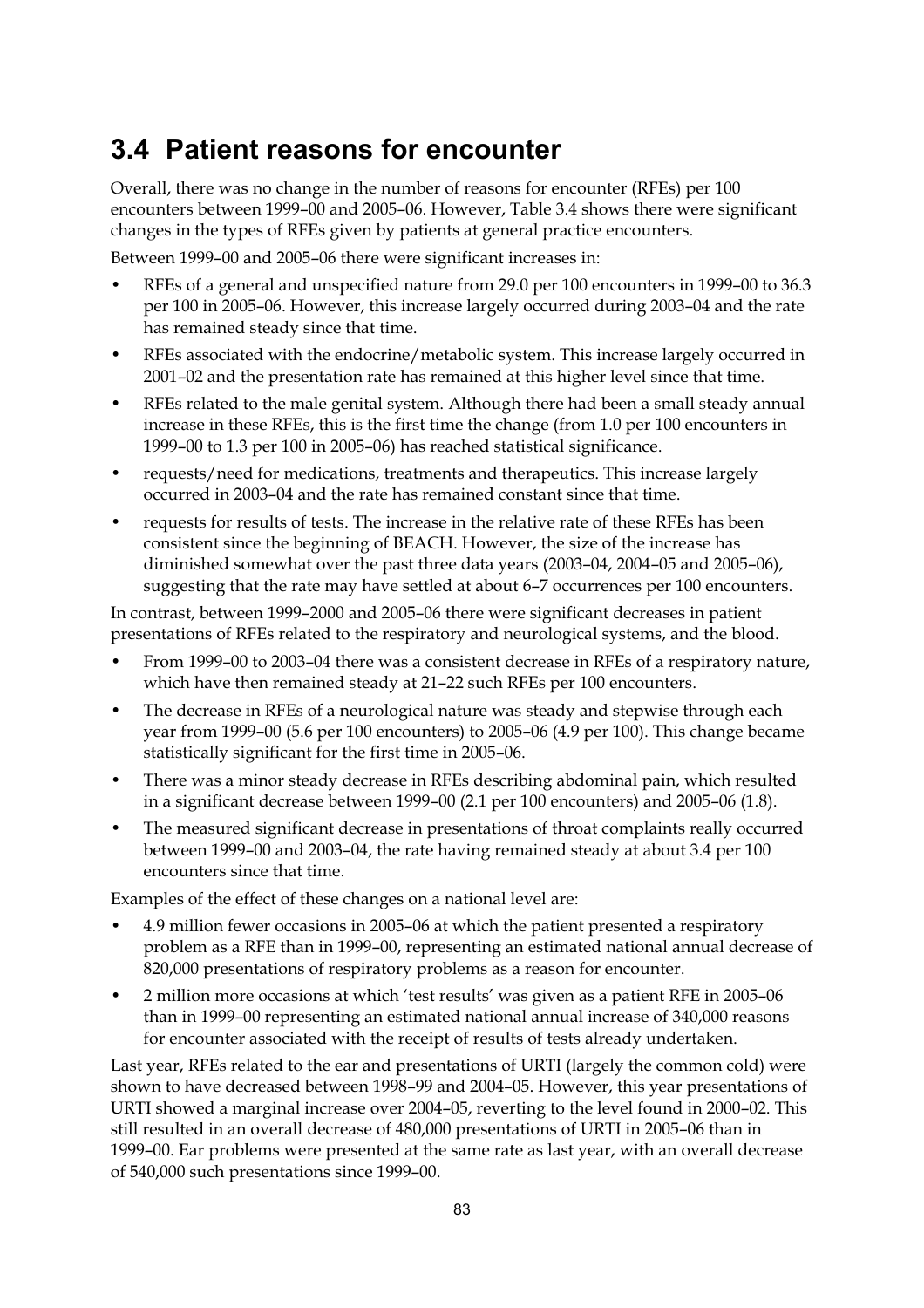|                                        | 1999-00                                                 | 2001-02                                              | 2003-04                                               | $2005 - 06$                                           |           |                                          |
|----------------------------------------|---------------------------------------------------------|------------------------------------------------------|-------------------------------------------------------|-------------------------------------------------------|-----------|------------------------------------------|
| Patient RFEs                           | Rate per 100<br>encounters (95%<br>$CI($ $(n=104, 856)$ | Rate per 100<br>encounters (95% CI)<br>$(n=96, 973)$ | Rate per 100<br>encounters (95% CI))<br>$(n=98, 877)$ | Rate per 100<br>$(n=101, 993)$<br>encounters (95% CI) | p-value   | change <sup>(a)</sup><br>Annual national |
| <b>Total RFEs</b>                      | 148.5 (146.7-150.2)                                     | $149.2(147.4-150.9)$                                 | 150.2 (148.4-152.0)                                   | 150.3 (148.4-152.2)                                   | S<br>M    | ⋚                                        |
| ICPC-2 Component                       |                                                         |                                                      |                                                       |                                                       |           |                                          |
| Diagnoses, diseases                    | 27.7 (26.2-29.1)                                        | $27.3(25.9 - 28.7)$                                  | 25.1 (23.8-26.3)                                      | 26.8 (25.4-28.2)                                      | 0.0004    | -470,000                                 |
| Medications, treatments & therapeutics | $12.0(11.4 - 12.6)$                                     | $11.9(1.3 - 12.4)$                                   | $14.4(13.7-15.1)$                                     | $14.4(13.7-15.1)$                                     | 0.0007    | $+220,000$                               |
| Results                                | $4.0(3.7 - 4.3)$                                        | $4.7(4.4-5.1)$                                       | $6.0(5.6-6.4)$                                        | $6.5(6.1 - 6.9)$                                      | 0.0001    | +340,000                                 |
| Administrative                         | $1.3(1.1 - 1.4)$                                        | $1.3(1.1 - 1.5)$                                     | $(1.8(1.6-1.9))$                                      | $1.7(1.5-1.8)$                                        | $-0.0001$ | $+40,000$                                |
| ICPC-2 Chapter                         |                                                         |                                                      |                                                       |                                                       |           |                                          |
| General & unspecified                  | 29.0 (28.1-29.9)                                        | $30.9(29.9 - 31.8)$                                  | $362(352 - 372)$                                      | $36.3(35.2 - 37.4)$                                   | $-0.0001$ | $+790,000$                               |
| Respiratory                            | 25.3 (24.3-26.2)                                        | 23.4 (22.6-24.2)                                     | 21.4 (20.6-22.2)                                      | $21.9(21.1 - 22.7)$                                   | 0.0001    | $-820,000$                               |
| Endocrine & metabolic                  | $5.4(5.1 - 5.7)$                                        | $6.4(6.1 - 6.7)$                                     | $6.2(5.8-6.5)$                                        | $6.2(5.8-6.5)$                                        | 0.015     | $+50,000$                                |
| Neurological                           | $5.6(5.4 - 5.8)$                                        | $5.4(5.2-5.6)$                                       | $5.3(5.1 - 5.6)$                                      | $4.9(4.7 - 5.2)$                                      | $-0.0007$ | $-160,000$                               |
| Blood                                  | $2.1(1.9-2.3)$                                          | $1.1(0.9 - 1.2)$                                     | $1.3(1.1 - 1.4)$                                      | $1.2(1.0 - 1.3)$                                      | 0.0007    | $-160,000$                               |
| Male genital system                    | $1.0(0.9 - 1.1)$                                        | $1.0(0.9 - 1.1)$                                     | $1.1(0.9 - 1.2)$                                      | $1.3(1.2 - 1.4)$                                      | $-0.0001$ | $+30,000$                                |
| Ear                                    | $4.1(4.0 - 4.3)$                                        | $4.1(3.9 - 4.3)$                                     | $3.7(3.5-3.9)$                                        | $3.9(3.7 - 4.1)$                                      | 0.0017    | $-90,000$                                |
| Individual RFE                         |                                                         |                                                      |                                                       |                                                       |           |                                          |
| Prescription-all*                      | $9.9(9.4 - 10.5)$                                       | $9.8(9.2 - 10.3)$                                    | $12.1(11.5-12.7)$                                     | $12.1(11.4 - 12.7)$                                   | $-0.0001$ | $+210,000$                               |
| Test results*                          | $4.0(3.7 - 4.3)$                                        | $4.7(4.4 - 5.1)$                                     | $6.0(5.6-6.4)$                                        | $6.5(6.1 - 6.9)$                                      | $-0.0001$ | +340,000                                 |
| Throat complaint                       | $4.2(3.8-4.5)$                                          | $3.8(3.4 - 4.1)$                                     | $3.4(3.1 - 3.6)$                                      | $3.3(3.0 - 3.5)$                                      | $-0.0001$ | $-190,000$                               |
| Upper respiratory tract infection      | $2.7(2.4 - 3.0)$                                        | $2.63(2.1 - 2.6)$                                    | $1.9(1.7-2.1)$                                        | $2.4(2.0-2.7)$                                        | 0.0007    | $-80,000$                                |
| Abdominal pain*                        | $2.1(1.9 - 2.2)$                                        | $2.1(2.0 - 2.3)$                                     | $2.0(1.9 - 2.2)$                                      | $1.8(1.7-1.9)$                                        | $-0.0001$ | $-60,000$                                |

Table 3.4: Significant changes in patient reasons for encounter 1999-00 to 2005-06 **Table 3.4: Significant changes in patient reasons for encounter 1999–00 to 2005–06** 

(a) Extrapolation for linear changes: the estimated average annual change on a national level in terms of events in general practice-the effect is cumulative over the study period. (a) Extrapolation for linear changes: the estimated average annual change on a national level in terms of events in general practice—the effect is cumulative over the study period. \* Includes multiple ICPC-2 or ICPC-2 PLUS codes (see Appendix 5, <www.aihw.gov.au/publications/index.cfm/subject/19>). Includes multiple ICPC-2 or ICPC-2 PLUS codes (see Appendix 5, <www.aihw.gov.au/publications/index.cfm/subject/19>).

 $\ddot{\phantom{1}}$ 

Note: CI-confidence interval; NIS-not applicable. Italicable. Italicable. Italics indicate that although the result is not significant based on overlapping confidence intervals, the result is significant based on the p-val Note: Cl-confidence interval; N/S-not significant; N/A-not spplicable. Italics indicate that although the result is not significant based on overlapping confidence intervals, the result is significant based on the p-value.

84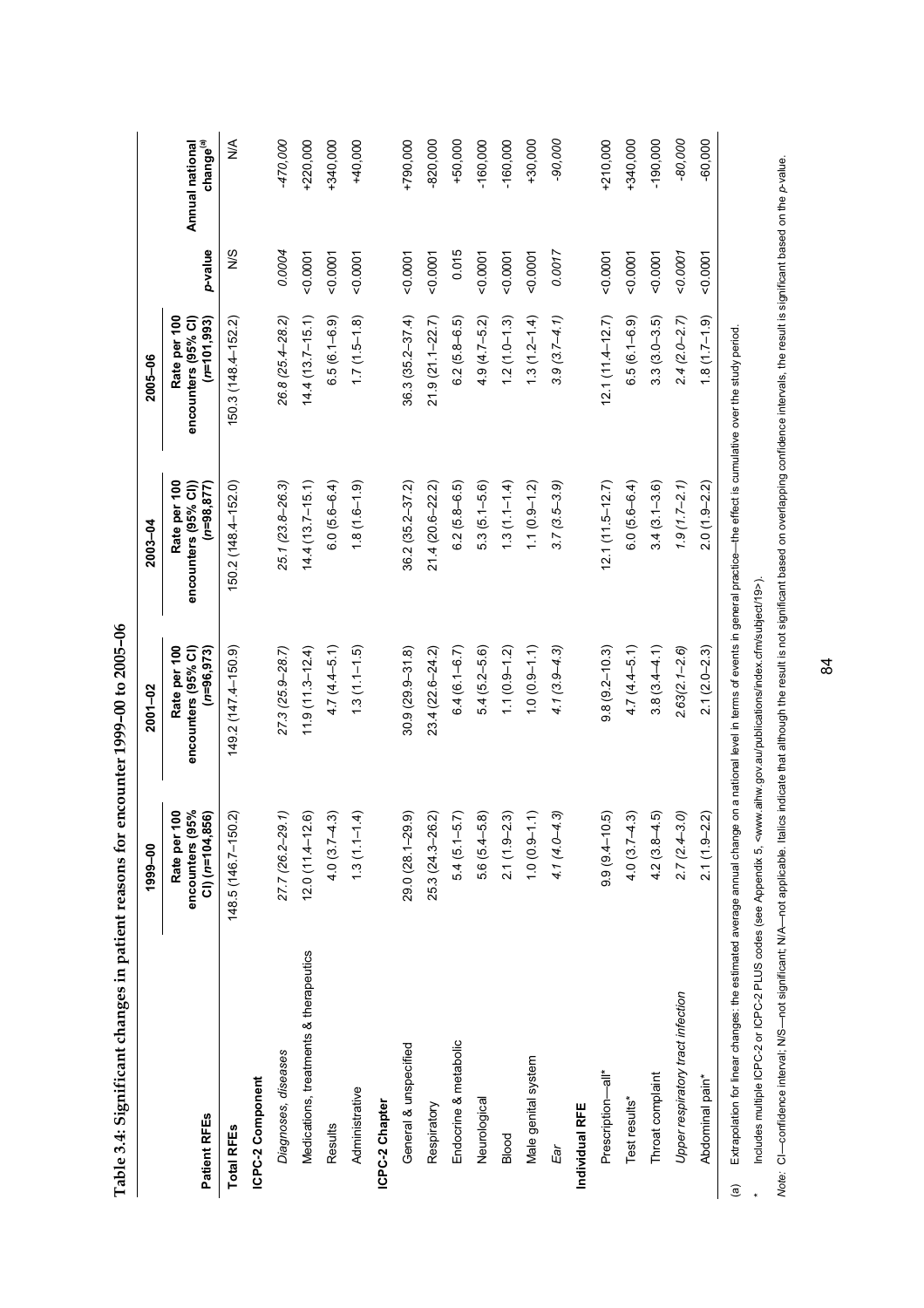## **3.5 Problems managed**

Overall, there was no change in the number of problems managed per 100 encounters between 1999–00 and 2005–06. However, Table 3.5 shows significant changes in the types of problems managed. These changes are summarised below.

- There was a significant increase in the rate at which GPs labelled the problem as results of tests and investigations. This suggests there were over half a million additional encounters for 'results' in 2005–06 than in 1999–00.
- The rate of chronic problems managed remained the same as that of 2004-05. Although this did not differ statistically from the result of 1999–00 in terms of non-overlapping confidence intervals, we tested the result further because last year the change from 1998–99 to 2004–05 had been statistically significant. The result was found again to be significant based on the *p*-value, chronic problem management increasing from 47.6 to 50.9 chronic problems per 100 encounters since 1999–00. However, the extrapolated effect of this change in terms of total encounters at which chronic problems were managed across the country was negative (300,000 fewer chronic problems managed in 2005–06 than in 1999–00 nationally), because the total number of Medicare-claimed encounters has been consistently decreasing each year.

There was an increase in the management rate of:

- general and unspecified problems
- endocrine/metabolic problems, which rose from 9.1 to 11.6 per 100 encounters. This equated to an average annual increase of 270,000 occasions where such problems were managed (1.6 million more occasions in 2005–06 than in 1999–00), and was particularly evident in the increased management rates of diabetes and lipid disorders.
- male genital system problems, from 1.4 to 1.9 per 100 encounters, representing an average annual increase of 50,000 encounters at which these problems were managed (300,000 more in 2005–06 than in 1999–00).

There was no change in the overall rate of musculoskeletal, digestive, and female genital problem management since 1999–00. However, increases in management rates were apparent for osteoarthritis, oesophageal disease and (marginal) hypertension.

There was a significant decrease in the management rate of:

- respiratory problems. The extrapolated national result suggests 5.1 million fewer contacts with respiratory problems in 2005–06 than in 1999–00, an average annual decrease of 850,000 occasions where respiratory problems were managed. However, this decrease largely occurred between 1999–00 and 2002–03. Since then it has remained relatively constant at about 20 respiratory problems per 100 encounters. Individual respiratory problems that reflected this decline included URTI, acute bronchitis/bronchiolitis, asthma, allergic rhinitis and sinusitis. These changes generally reflected the pattern of all respiratory problems in that their management rate decreased between 1999–00 and 2003–04, and have remained steady since that time. The exception is asthma, which consistently decreased every second year, a decrease that appears to be continuing.
- problems relating to the ear. Specifically, the management of acute otitis media/ myringitis decreased steadily over the period examined.

A decrease in the management rate of menopausal complaints was also apparent but this change was not ongoing. The change occurred between 2001–02 and 2003–04.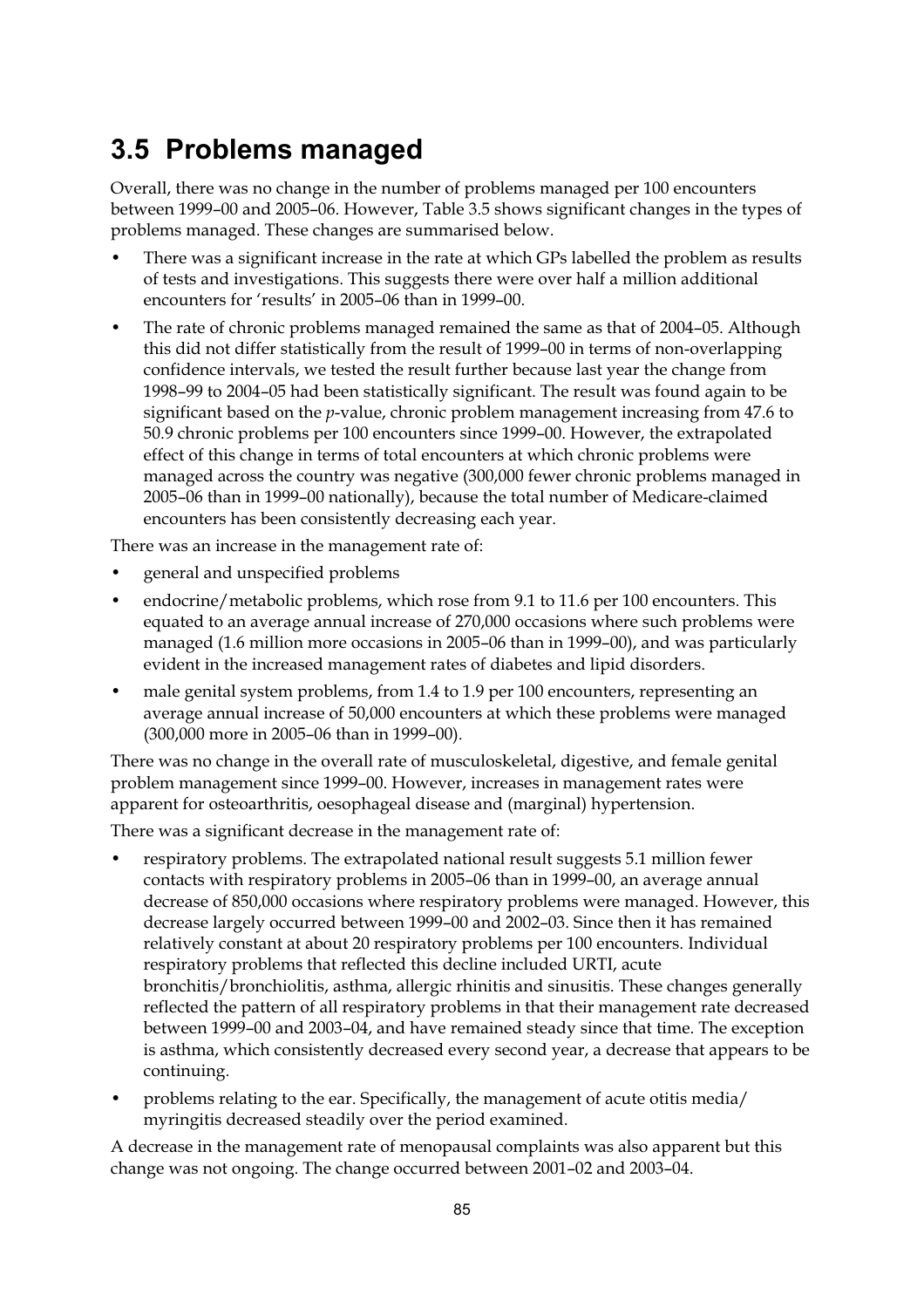| l                               |  |
|---------------------------------|--|
| ジンコン                            |  |
|                                 |  |
| <b>CONSIDENT</b><br>5           |  |
|                                 |  |
|                                 |  |
|                                 |  |
|                                 |  |
|                                 |  |
| n tha mna lama manamad at ancon |  |
|                                 |  |
|                                 |  |
|                                 |  |
|                                 |  |
| l                               |  |
|                                 |  |
|                                 |  |
|                                 |  |
|                                 |  |
|                                 |  |
|                                 |  |
|                                 |  |
|                                 |  |
|                                 |  |
|                                 |  |
| י<br> <br>                      |  |
|                                 |  |

|                                   | 1999-00                                                              | $2001 - 02$                                                   | 2003-04                                                       | 2005-06                                                          |           |                                          |
|-----------------------------------|----------------------------------------------------------------------|---------------------------------------------------------------|---------------------------------------------------------------|------------------------------------------------------------------|-----------|------------------------------------------|
| Problem managed                   | Rate per 100 encs <sup>(a)</sup><br>,856)<br>$(95%$ CI)<br>$(n=104)$ | Rate per 100 encs <sup>(a)</sup><br>(95% Cl)<br>$(n=96, 973)$ | Rate per 100 encs <sup>(a)</sup><br>$(n=98, 877)$<br>(95% Cl) | Rate per 100 encs <sup>(a)</sup><br>$(95%$ Cl)<br>$(n=101, 993)$ | p-value   | Annual national<br>change <sup>(b)</sup> |
| Problems managed (all)            | 146.7 (144.9-148.6)                                                  | $143.4(141.7 - 145.2)$                                        | 146.3 (144.4-148.2)                                           | 146.2 (144.2-148.2)                                              | N/S       | $\frac{4}{2}$                            |
| Chronic problems                  | $-49.3$<br>47.6 (45.9-                                               | 48.4 (46.5–49.8)                                              | 50.8 (49.0-52.5)                                              | 50.9 (49.1-52.8)                                                 | 0.0007    | $-50,000$                                |
| ICPC-2 Component                  |                                                                      |                                                               |                                                               |                                                                  |           |                                          |
| Results                           | $(-0.9)$<br>0.8(0.7                                                  | $1.1(0.9 - 1.2)$                                              | $1.2(1.1 - 1.4)$                                              | $1.4(1.3-1.6)$                                                   | 50.0001   | $+90,000$                                |
| Administrative                    | $0.4(0.4-0.5)$                                                       | $0.4(0.4-0.5)$                                                | $0.6(0.6-0.7)$                                                | $0.7(0.6-0.8)$                                                   | $-0.0001$ | $+30.000$                                |
| <b>ICPC Chapters</b>              |                                                                      |                                                               |                                                               |                                                                  |           |                                          |
| Respiratory                       | $-24.9$<br>24.2 (23.5-                                               | 21.4 (20.7-22.0)                                              | 20.1 (19.5-20.7)                                              | $20.6(19.9 - 21.3)$                                              | $-0.0007$ | $-850,000$                               |
| Upper respiratory tract infection | $7.2(6.7 - 7.7)$                                                     | $6.2(5.8 - 6.6)$                                              | $5.5(5.1 - 5.8)$                                              | $6.2(5.8 - 6.6)$                                                 | $-0.0007$ | $-23,000$                                |
| Acute bronchitis/bronchiolitis    | $3.2(3.0 - 3.4)$                                                     | $2.7(2.5-2.9)$                                                | $2.4(2.2-2.6)$                                                | $2.5(2.3 - 2.7)$                                                 | $-0.0001$ | $-130,000$                               |
| Asthma                            | $3.2(3.0 - 3.4)$                                                     | $2.8(2.7-3.0)$                                                | $2.6(2.4 - 2.7)$                                              | $2.3(2.1 - 2.4)$                                                 | $-0.0007$ | $-180,000$                               |
| Sinusitis acute/chronic           | $1.6(1.4 - 1.7)$                                                     | $1.4(1.2 - 1.5)$                                              | $1.3(1.1-1.5)$                                                | $1.3(1.2 - 1.4)$                                                 | $-0.0001$ | $-60,000$                                |
| Allergic rhinitis                 | $1.1(0.8 - 1.3)$                                                     | $0.8(0.6-0.9)$                                                | $0.7(0.6-0.8)$                                                | $0.6(0.5-0.7)$                                                   | $-0.0001$ | $-80,000$                                |
| General & unspecified             | $13.9(13.4 - 14.5)$                                                  | $14.7(14.0 - 15.5)$                                           | $15.0(14.5 - 15.5)$                                           | $15.1(14.5-15.7)$                                                | 0.0005    | $+4,000$                                 |
| Endocrine & metabolic             | $9.1(8.7 - 9.6)$                                                     | $(0.0 - 0.0 + 0.0 + 0.9)$                                     | $11.3(10.8 - 11.8)$                                           | $11.6(11.0 - 12.1)$                                              | 0.0007    | $+270,000$                               |
| Diabetes*                         | $2.7(2.5 - 2.9)$                                                     | $3.1(2.9-3.3)$                                                | $3.3(3.1 - 3.5)$                                              | $3.5(3.3-3.8)$                                                   | $-0.0001$ | $+100,000$                               |
| Lipid disorder                    | $2.6(2.4-2.9)$                                                       | $2.9(2.7-3.1)$                                                | $3.1(2.9-3.4)$                                                | $3.4(3.1 - 3.7)$                                                 | 0.0007    | $+80,000$                                |
| le∃                               | $4.5(4.3 - 4.7)$                                                     | $4.2(4.0 - 4.4)$                                              | $4.0(3.8 - 4.1)$                                              | $4.0(3.8-4.2)$                                                   | $-0.0001$ | $-120,000$                               |
| Acute otitis media/myringitis     | $1.6(1.4 - 1.7)$                                                     | $1.3(1.2 - 1.5)$                                              | $1.2(1.0 - 1.4)$                                              | $1.2(1.0 - 1.3)$                                                 | 0.0007    | $-80,000$                                |
| Male genital system               | $1.4(1.3-1.5)$                                                       | $1.3(1.1 - 1.4)$                                              | $1.6(1.4-1.7)$                                                | $1.9(1.7-2.0)$                                                   | $-0.0001$ | $+50,000$                                |
| Social problems                   | $0.9(0.7 - 1.1)$                                                     | $0.7(0.5-0.9)$                                                | $0.8(1.6 - 1.0)$                                              | $0.6(0.5-0.7)$                                                   | 0.0025    | $-50,000$                                |
|                                   |                                                                      |                                                               |                                                               |                                                                  |           | (continued)                              |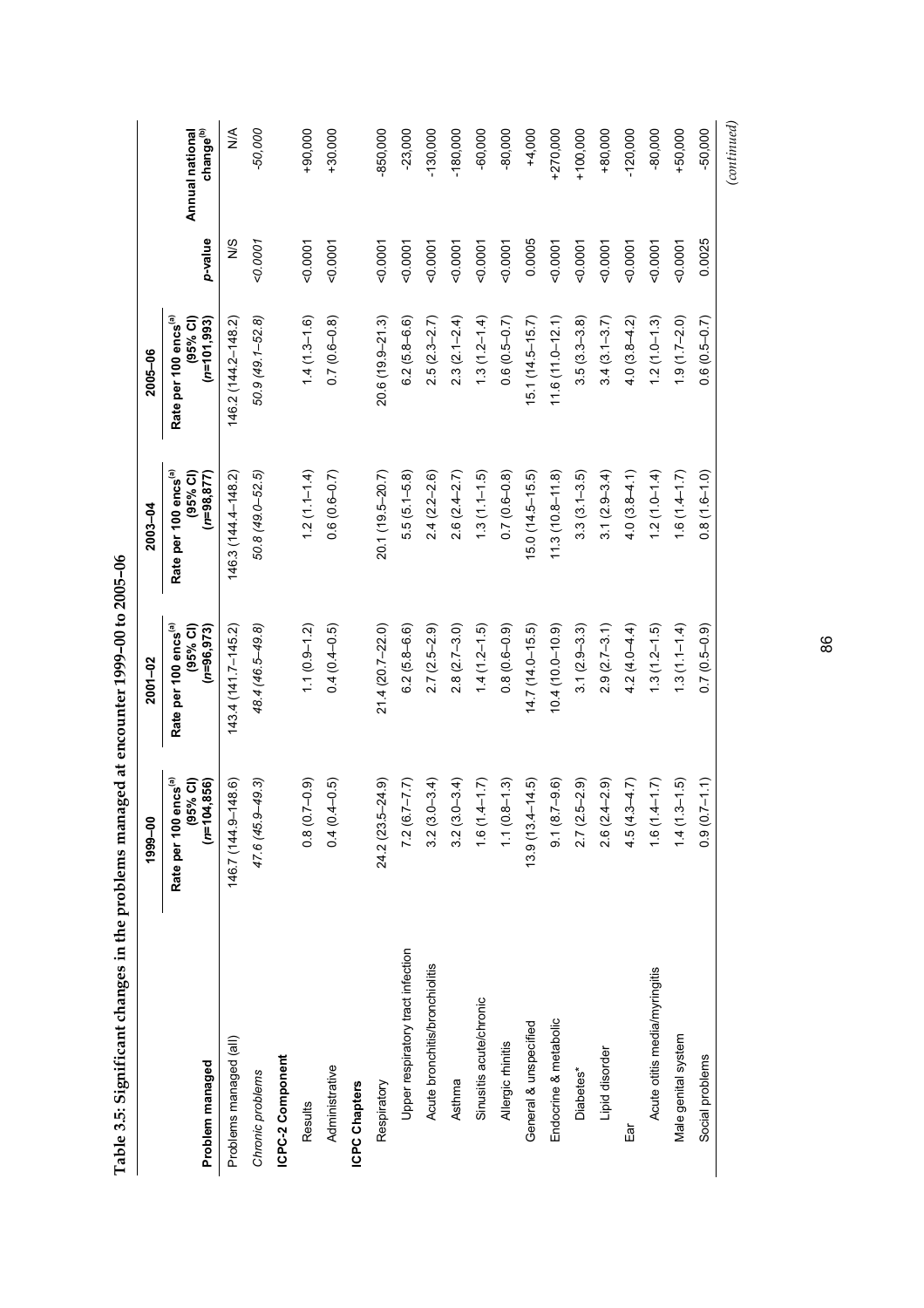|                              | 1999-00                                                        | 2001-02                                                      | 2003-04                                                       | 2005-06                                                        |           |                                          |
|------------------------------|----------------------------------------------------------------|--------------------------------------------------------------|---------------------------------------------------------------|----------------------------------------------------------------|-----------|------------------------------------------|
| Problem managed              | $(n=104, 856)$<br>Rate per 100 encs <sup>(a)</sup><br>(95% Cl) | Rate per 100 encs <sup>(a)</sup><br>(95% Cl)<br>$(n=96,973)$ | $(n=98, 877)$<br>Rate per 100 encs <sup>(a)</sup><br>(95% Cl) | Rate per 100 encs <sup>(a)</sup><br>$(n=101, 993)$<br>(95% Cl) | p-value   | change <sup>(b)</sup><br>Annual national |
| Other individual problems    |                                                                |                                                              |                                                               |                                                                |           |                                          |
| Hypertension*                | $9 - 8.9$<br>8.4(7)                                            | $9.0(8.6-9.5)$                                               | $9.2(8.7 - 9.7)$                                              | $9.4(8.9 - 10.0)$                                              | 0.0036    | $+50,000$                                |
| Osteoarthritis*              | $2.2(2.0-2.4)$                                                 | $2.6(2.4 - 2.8)$                                             | $2.8(2.6 - 3.0)$                                              | $2.7(2.5-2.9)$                                                 | :0001     | HQ,000                                   |
| Menopausal symptom/complaint | $1.4(1.2-1.5)$                                                 | $1.4(1.2 - 1.5)$                                             | $1.0(0.8-1.2)$                                                | $0.9(0.8-0.9)$                                                 | 0.0001    | $-90,000$                                |
| Oesophageal disease          | $.5 - 1.8$<br>1.6(1)                                           | $1.8(1.7-2.0)$                                               | $2.2(2.0 - 2.4)$                                              | $2.4(2.2 - 2.5)$                                               | $-0.0007$ | $+90,000$                                |
|                              |                                                                |                                                              |                                                               |                                                                |           |                                          |

**Table 3.5 (continued): Significant changes in the problems managed at encounter 1999–00 to 2005–06**  Table 3.5 (continued): Significant changes in the problems managed at encounter 1999-00 to 2005-06

Figures do not total 100 as more than one problem can be managed at each encounter. (a) Figures do not total 100 as more than one problem can be managed at each encounter.  $\Big|$   $\widehat{\mathbb{E}}$ 

(b) Extrapolation for linear changes: the estimated average annual change on a national level in terms of events in general practice—the effect is cumulative over the study period. Extrapolation for linear changes: the estimated average annual change on a national level in terms of events in general practice-the effect is cumulative over the study period.  $\widehat{e}$ 

Includes multiple ICPC-2 or ICPC-2 PLUS codes (see Appendix 5, <www.aihw.gov.au/publications/index.cfm/subject/19>). \* Includes multiple ICPC–2 or ICPC–2 PLUS codes (see Appendix 5, <www.aihw.gov.au/publications/index.cfm/subject/19>).  $\ddot{\phantom{1}}$ 

*Note:* Encs—encounters; Cl—confidence interval; NVS—not significant; N/A—not applicable. Italics indicate that although the result is not significant based on overlapping confidence intervals, the result is significant<br>b Note: Encs—encounterval; N/S—not significant; N/A—not applicable. Italicable. Italics indicate that although the result is not significant based on overlapping confidence intervals, the result is significant based on the p-value.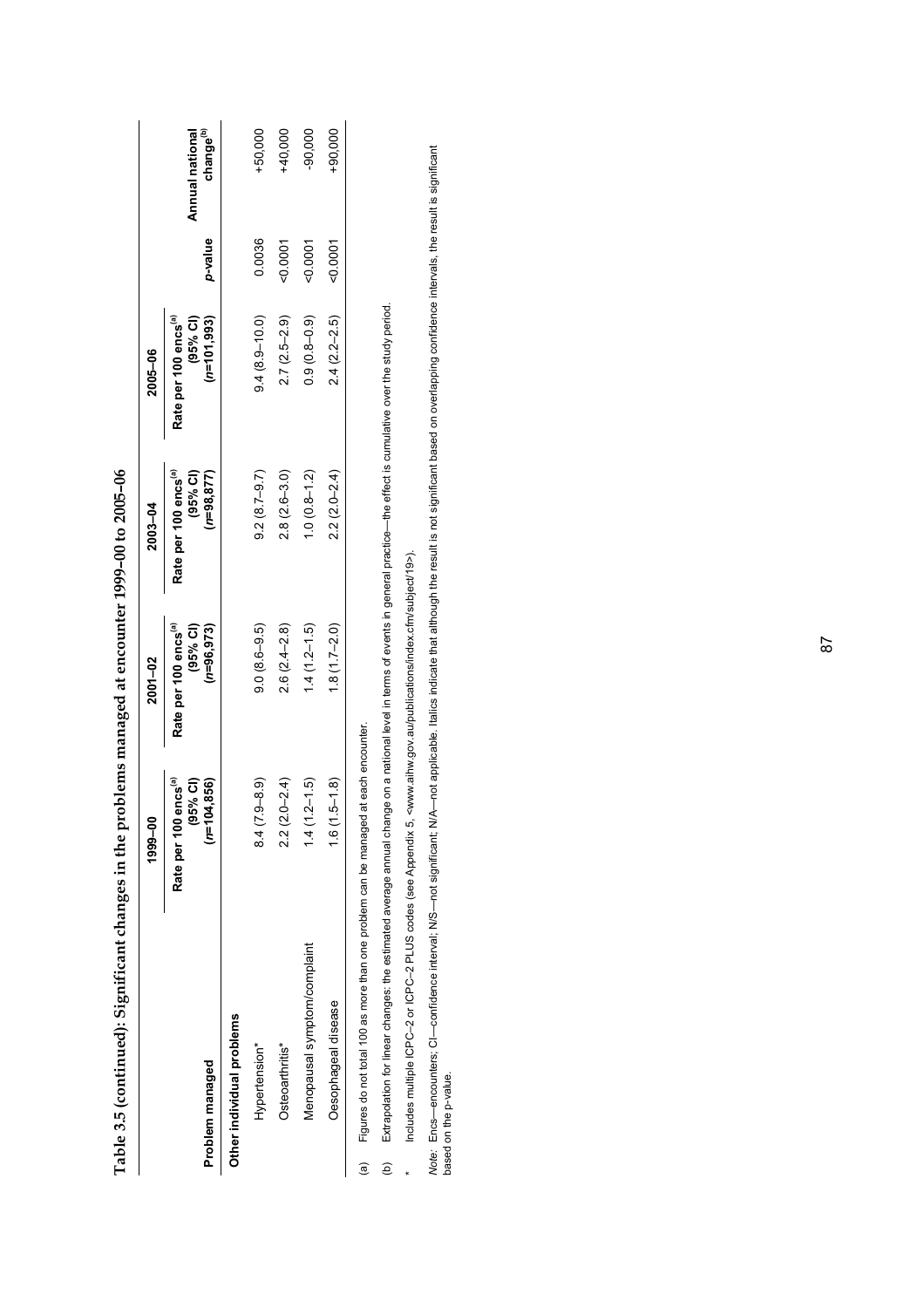## **3.6 Overview of management**

From 1999–00 to 2005–06 there were some significant changes in management activities. These are summarised below, but are examined in more detail later in this chapter.

- There was a decrease per 100 encounters in:
	- the overall medication rate (including prescribed, GP-supplied and advised OTCs)
	- the rate of prescribed medications
	- the rate of provision of clinical treatments (Figure 3.1).
- There was an increase per 100 encounters in:
	- the rate of medications supplied by the GP
	- the rate of procedural treatments
	- the number of pathology tests ordered
	- the number of imaging tests ordered
	- the rate of referrals to specialists (Figure 3.2).
- There was no significant change in overall referral rates, or in rates of referral to allied health professionals or hospital services (results not shown).

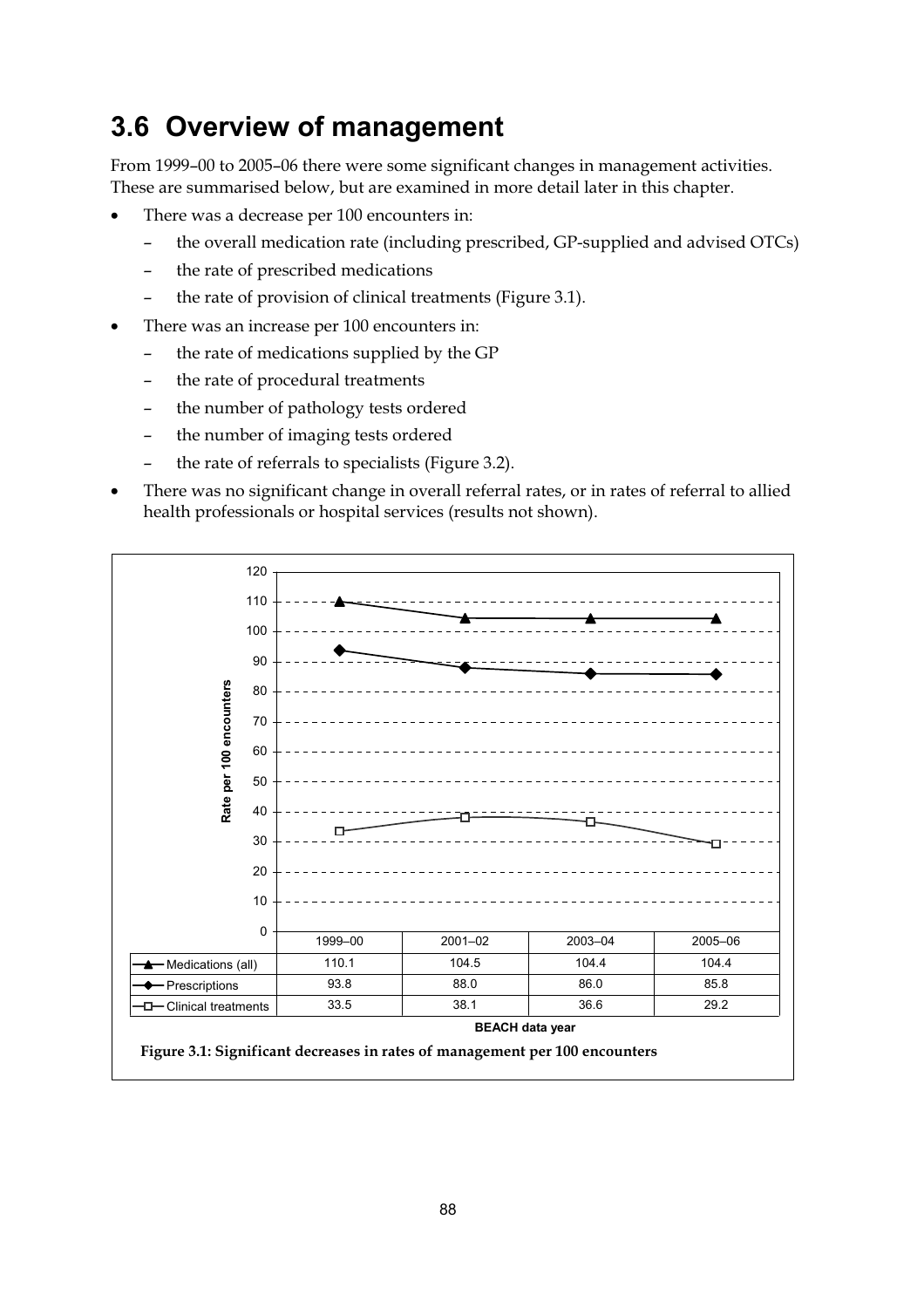

*Note:* Data collection and coding methods for pathology and imaging changed at the beginning of the third year of BEACH. Data from 1999–00 have therefore been omitted from this comparison.

## **3.7 Medications**

Significant changes in rates of medications (prescribed, supplied or advised) are listed below.

- There was a decrease in overall medication rates, from 110.1 per 100 encounters in 1999–00 to 104.4 per 100 in 2005–06 (Table 3.6).
- The rate of prescribed medications fell from 94 per 100 encounters to 86 per 100. The extrapolated effect of this change is an average annual national decrease in prescribed medications of 2.4 million prescriptions (i.e. there were an estimated 14.3 million fewer prescriptions given by GPs in 2005–06 than in 1999–00). It must be remembered that this decrease represents a change in the number of times a prescription is written by the GP. It does not take into consideration the number of repeat prescriptions involved or whether the patient actually filled the prescription (Table 3.6).
- The rate of medications supplied by the GP significantly increased from 6.9 per 100 encounters in 1999–00 to 8.8 per 100 in 2005–06. The extrapolated effect is an estimated 1.3 million more medications supplied by GPs in 2005–06 than in 1999–00) (Table 3.6).
- The rate of advised OTC medications showed no significant change over this period (results not shown).

It has been demonstrated that the number of problems managed at encounters did not change over the period (Table 3.5). Therefore the decrease in the medication rate per 100 encounters is not due to a decrease in the number of problems managed at encounter. Figure 3.3 shows the changes in medication rates per 100 problems managed over time.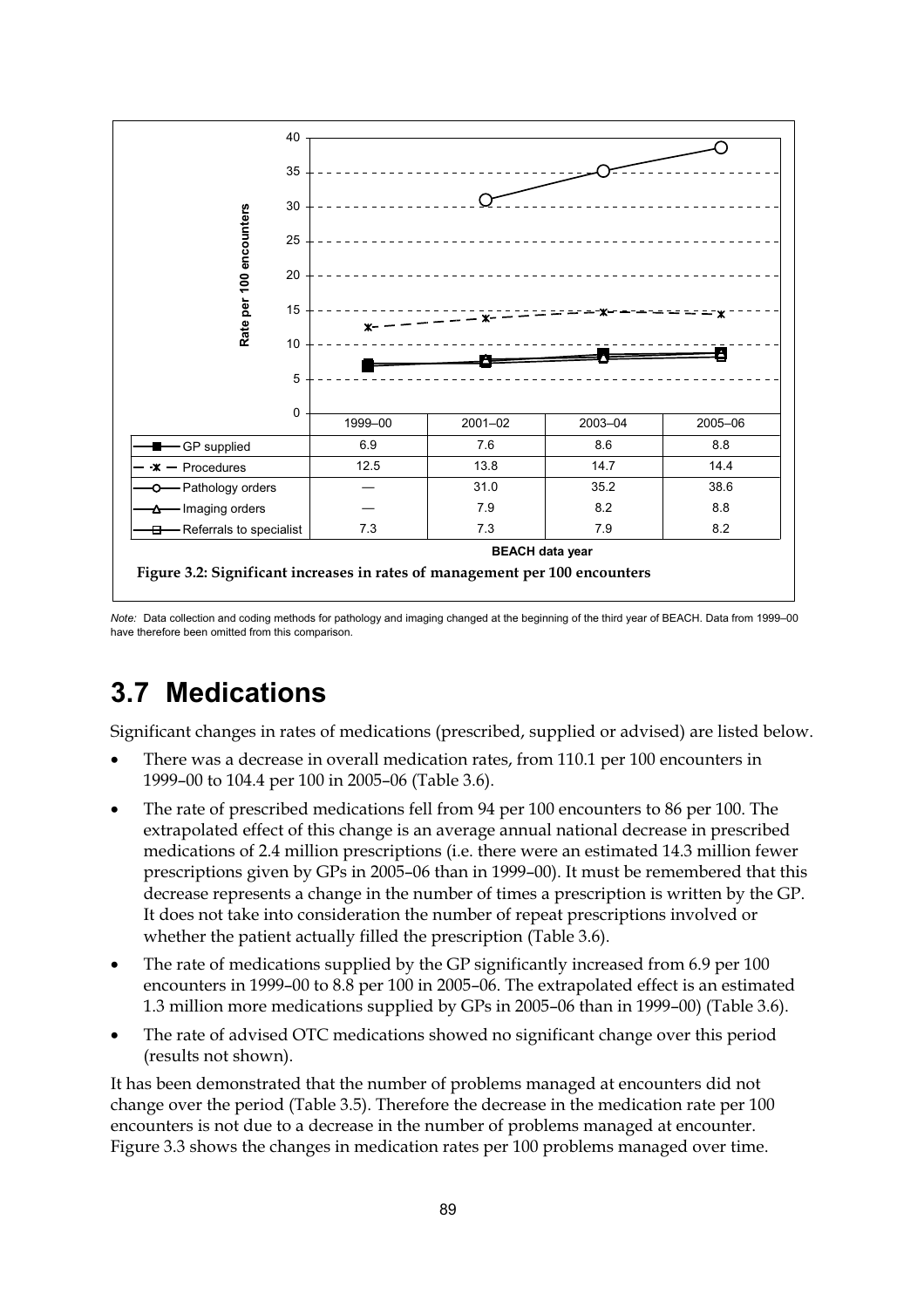

#### **Prescribed medications**

Table 3.6 shows significant changes in rates of prescribing of some groups and some individual generic medications. The Anatomical Therapeutic Chemical (ATC) drug group Level 2 has been chosen for the group comparisons over time because it is the most stable level. As new drugs are added to the ATC they may first be allocated to a rag-bag code (i.e. a group of drugs each having insufficient separate medications to have a code of their own). As new drugs are added, a new generic group may be created. This means that comparisons over time at the lower levels of ATC (with the exception of the generic drug name at Level 5) are somewhat unstable.

Individual generic medications are reported here according to the Coding Atlas of Pharmaceutical Substances (CAPS) to ensure the most complete and comparable data are available over time. The effects of the measured changes at a national level are also presented in the right-hand column of this table. More details about the reasons for reporting in ATC Level 2 and CAPS are provided in Section 5.8.

Individual drugs and drug groups from 1999–00 are not included in this section because there was a change in the CAPS coding system at the end of the 1999–00 BEACH year to provide more detail about each prescribed medication. Although 1999–00 can be included in time series analyses for a specific topic, the mapping processes required make inclusion of these earlier data extremely time-consuming in a general analysis such as this, where so many individual medications need to be compared over time.

The following statistically significant changes in prescribing rates occurred between 2001–02 and 2005–06.

There was a significant increase in the prescribing rate of drugs for acid-related disorders. However, the prescribing rate of ranitidine (noted last year) continued to decline and prescribing of omeprazole decreased marginally. There was a marginal increase in the prescribing rate of esomeprazole since 2003–04, its first year on the PBS.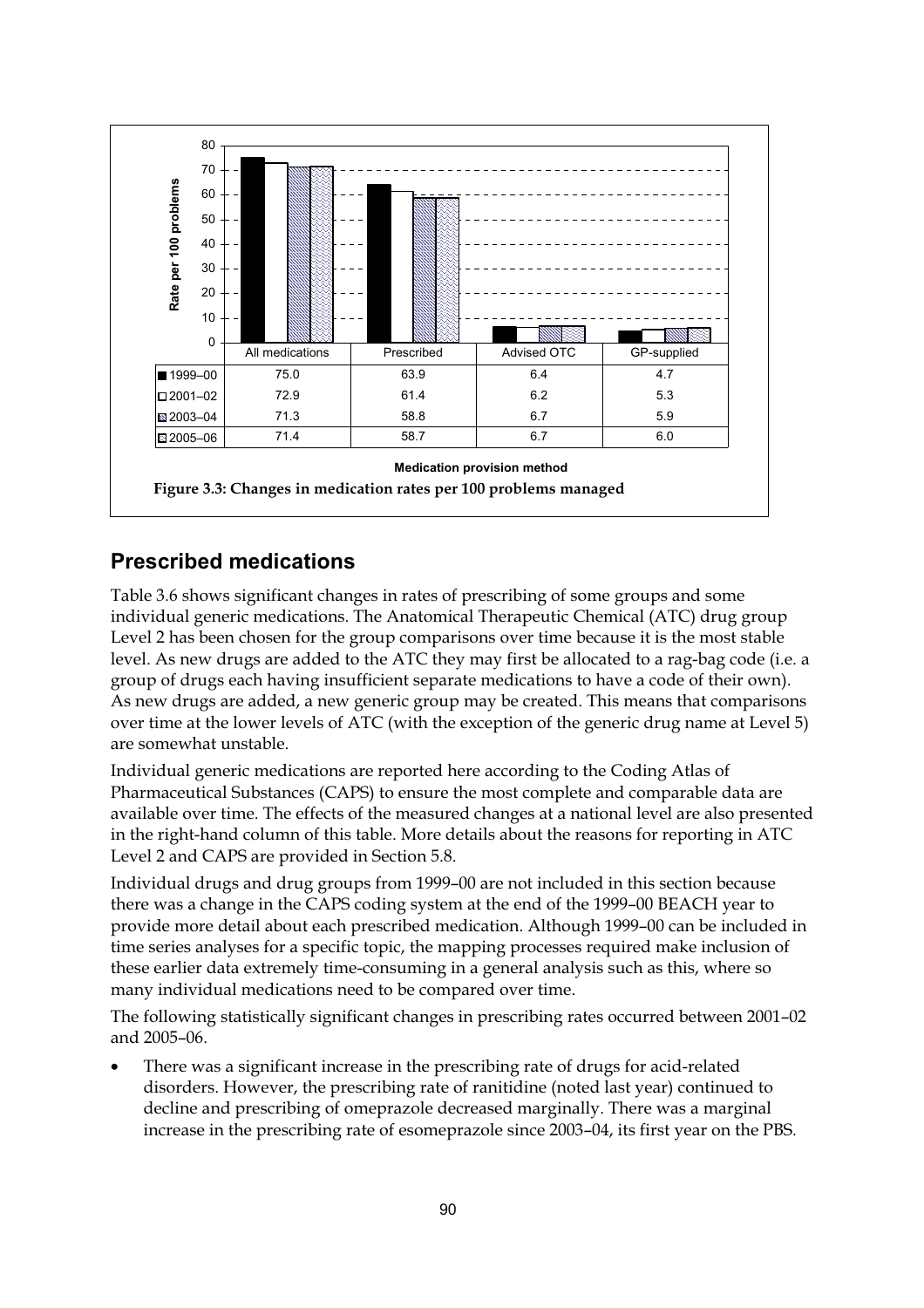- There was a marginal decrease in the prescribing rates of cardiac therapy (glycosides) and diuretic drug groups. The decline in plain diuretic prescribing has been steady since the advent of diuretic-cardiovascular drug combinations.
- Agents acting on the renin-angiotensin system showed a significant increase in prescribing rates. Last year ramipril appeared largely responsible for the increase in this drug group. This year ramipril explained some of the increase but the A2RA irbesartan, and the ACE inhibitor perindopril were also prescribed more frequently.
- Rates of lipid modifying agents continued to rise significantly, atorvastatin in particular. The effect of this change is an average annual increase of 160,000 additional prescriptions every year for lipid modifying agents. This equates to 640,000 more prescriptions for lipid modifying agents in 2005–06 than in 2001–02.
- The decrease in prescribing rates of sex hormones continued.
- Drugs for the treatment of bone disease increased significantly.
- The individual antibacterials amoxycillin and cephalexin increased significantly although there was no change overall for that drug group. The decrease in prescribing of roxithromycin noted last year disappeared, a reversal returning the medication to its previous level. The decrease in cefaclor monohydrate prescribing reported in 2004–05 did not continue, the rate being the same this year as last.
- Overall rates of vaccine recording decreased following the move towards combined vaccinations.
- There was a decrease in the prescribing of anti-inflammatory and antirheumatic drugs acting on the musculoskeletal system (as a group). This equated to an average national decrease of 410,000 fewer prescriptions for anti-inflammatory and antirheumatic drugs each year between 2001–02 and 2005–06. This was reflected particularly in the prescribing rate of celecoxib which decreased from its peak in 2003–04. In contrast, there was a significant increase in the prescribing of meloxicam between 2003–04 and 2005–06.
- While there was no significant change in the prescribing rate of analgesics (as a group), there was a marginal increase in the prescribing rate of tramadol. Oxycodone showed a significant increase which, when extrapolated, equalled an increase of 90,000 prescriptions for oxycodone per year (360,000 more prescriptions in 2005–06 than in 2001–02).
- Among psycholeptics, prescriptions for temazepam decreased marginally.
- The significant decrease in the prescribing rate of nasal preparations as a group noted last year continued into 2005–06.
- Drugs for obstructive airways disease (as a group) were prescribed significantly less often in 2005–06 than in 2001–02. The average annual effect of this change equates to 370,000 fewer prescriptions per year, or nearly 1.5 million fewer prescriptions for drugs for obstructive airways disease in 2005–06 than in 2001–02. The decreased prescribing rate of salbutamol, reflecting its OTC availability, would have contributed to this result, as would the increased use of combination therapies like fluticasone/salmeterol.
- Prescribing rates of ophthalmological drugs were marginally higher, with chloramphenicol showing a significant increase.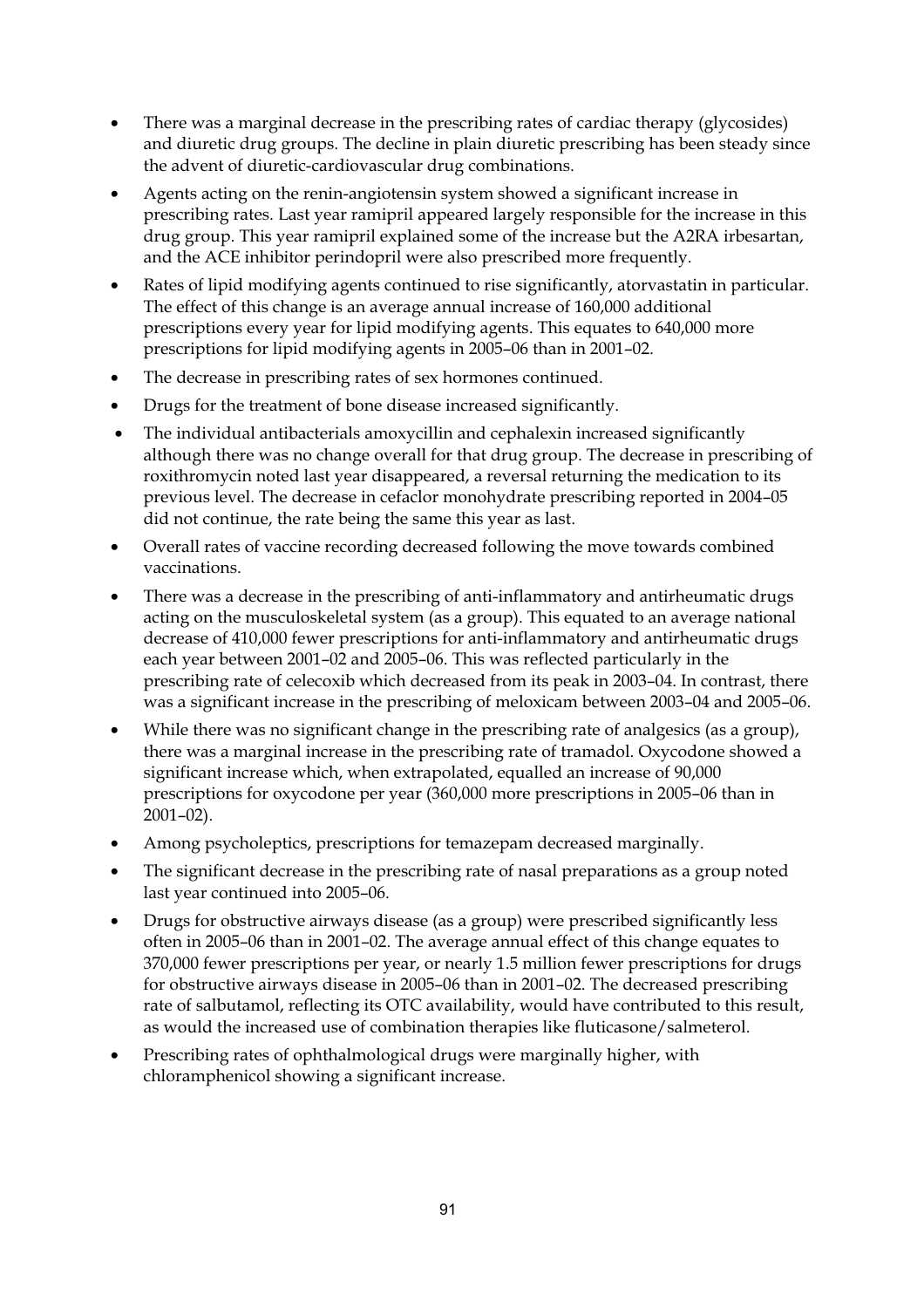| Table 3.6: Significant changes in the rates of prescribed medications, clinical treatments and procedures 1999-00 to 2005-06 |                                                          |                                                           |                                                           |                                                          |           |                                          |
|------------------------------------------------------------------------------------------------------------------------------|----------------------------------------------------------|-----------------------------------------------------------|-----------------------------------------------------------|----------------------------------------------------------|-----------|------------------------------------------|
|                                                                                                                              | 1999-00                                                  | $2001 - 02$                                               | $2003 - 04$                                               | $2005 - 06$                                              |           |                                          |
|                                                                                                                              | Rate per 100<br>encounters<br>(95% Cl)<br>$(n=104, 856)$ | Rate per 100<br>encounters<br>$(95%$ CI)<br>$(n=96, 973)$ | Rate per 100<br>encounters<br>$(95%$ CI)<br>$(n=98, 877)$ | Rate per 100<br>encounters<br>(95% Cl)<br>$(n=101, 993)$ | p-value   | Annual national<br>change <sup>(a)</sup> |
| Medications-all                                                                                                              | $110.1(107.8 - 112.4)$                                   | $104.5(102.2 - 106.9)$                                    | 104.4 (102.1-106.7)                                       | 104.4 (101.8-107.0)                                      | 0.0001    | $-2,220,000$                             |
| Prescribed medications                                                                                                       | 93.8 (91.5-96.2)                                         | 88.0 (85.6-90.4)                                          | 86.0 (83.6-88.5)                                          | 85.8 (83.3-88.4)                                         | 50.0001   | $-2,380,000$                             |
| GP-supplied                                                                                                                  | $6.9(5.8-7.9)$                                           | $7.6(6.3-9.0)$                                            | $8.6(7.4-9.8)$                                            | $8.8(8.2 - 9.5)$                                         | $-0.0001$ | $+210,000$                               |
| ATC group (Level 2) and CAPS generic—prescribed <sup>(b)</sup>                                                               |                                                          |                                                           |                                                           |                                                          |           |                                          |
| Drugs for acid-related disorders                                                                                             |                                                          | $2.5(2.3-2.7)$                                            | $2.9(2.7-3.0)$                                            | $3.1(2.9 - 3.2)$                                         | $-0.0001$ | $+80,000$                                |
| Ranitidine                                                                                                                   |                                                          | $0.6(0.5-0.8)$                                            | $0.4(0.2-0.6)$                                            | $0.3(0.2-0.3)$                                           | $-0.0001$ | $-90,000$                                |
| Omeprazole                                                                                                                   |                                                          | $0.8(0.7-1.0)$                                            | $0.7(0.6-0.8)$                                            | $0.6(0.6-0.7)$                                           | 0.0001    | $-60,000$                                |
| Esomeprazole <sup>+</sup>                                                                                                    |                                                          | $\frac{4}{2}$                                             | $0.6(0.4-0.8)$                                            | $0.9(0.8-1.0)$                                           | 0.0001    | $+210,000$                               |
| Cardiac therapy                                                                                                              |                                                          | $1.2(1.0 - 1.4)$                                          | $1.0(0.8-1.3)$                                            | $0.9(0.8 - 1.0)$                                         | 0.0008    | $-70,000$                                |
| <b>Diuretics</b>                                                                                                             |                                                          | $(6.1 - 5.1)$ 7.1                                         | $1.5(1.4-1.7)$                                            | $1.4(1.3 - 1.5)$                                         | 0.0008    | $-90,000$                                |
| Agents acting on the renin-angiotensin<br>system                                                                             |                                                          | $5.0(4.7 - 5.3)$                                          | $5.5(5.1 - 5.8)$                                          | $6.1(5.7-6.5)$                                           | 0.0001    | $+180,000$                               |
| Irbesartan                                                                                                                   |                                                          | $0.8(0.6-0.9)$                                            | $0.9(0.7-1.0)$                                            | $1.1(1.0 - 1.2)$                                         | 0.0001    | $+50,000$                                |
| Perindopril                                                                                                                  |                                                          | $0.7(0.6-0.9)$                                            | $0.7(0.5-0.9)$                                            | $1.0(0.9 - 1.1)$                                         | 0.0001    | $+40,000$                                |
| Ramipril                                                                                                                     |                                                          | $0.6(0.5-0.7)$                                            | $0.7(0.7-0.8)$                                            | $0.8(0.7-0.9)$                                           | 0.0011    | $+30,000$                                |
| Lipid modifying agents                                                                                                       |                                                          | $2.4(2.3-2.6)$                                            | $2.8(2.6-3.0)$                                            | $3.3(3.0 - 3.6)$                                         | 0.0001    | $+160,000$                               |
| Atorvastatin                                                                                                                 |                                                          | $1.0(0.9 - 1.2)$                                          | $1.2(1.0-1.3)$                                            | $1.6(1.4-1.8)$                                           | $-0.0001$ | $+110,000$                               |
| Sex hormones and modulators of the<br>genital system                                                                         |                                                          | $3.8(3.6-4.0)$                                            | $3.5(3.3 - 3.7)$                                          | $3.0(2.8 - 3.2)$                                         | $-0.0001$ | $-240,000$                               |
| Levonorgestrel/ethinyloestradiol                                                                                             |                                                          | $1.2(1.1 - 1.3)$                                          | $1.2(1.0-1.3)$                                            | $1.0(0.9 - 1.1)$                                         | 0.0009    | $-60,000$                                |
| Drugs for treatment of bone disease                                                                                          |                                                          | $0.3(0.1 - 0.4)$                                          | $0.4(0.3-0.6)$                                            | $0.6(0.5-0.7)$                                           | 50.0001   | $+70,000$                                |
|                                                                                                                              |                                                          |                                                           |                                                           |                                                          |           | $_{(continued)}$                         |

 $\sim$ j,  $\ddot{\phantom{0}}$ ÷,  $\ddot{\cdot}$  $\ddot{ }$  $\ddot{z}$  $\cdot$  $\vec{a}$  $\overline{a}$  $\cdot$ J. ् ં  $\frac{1}{6}$ 

92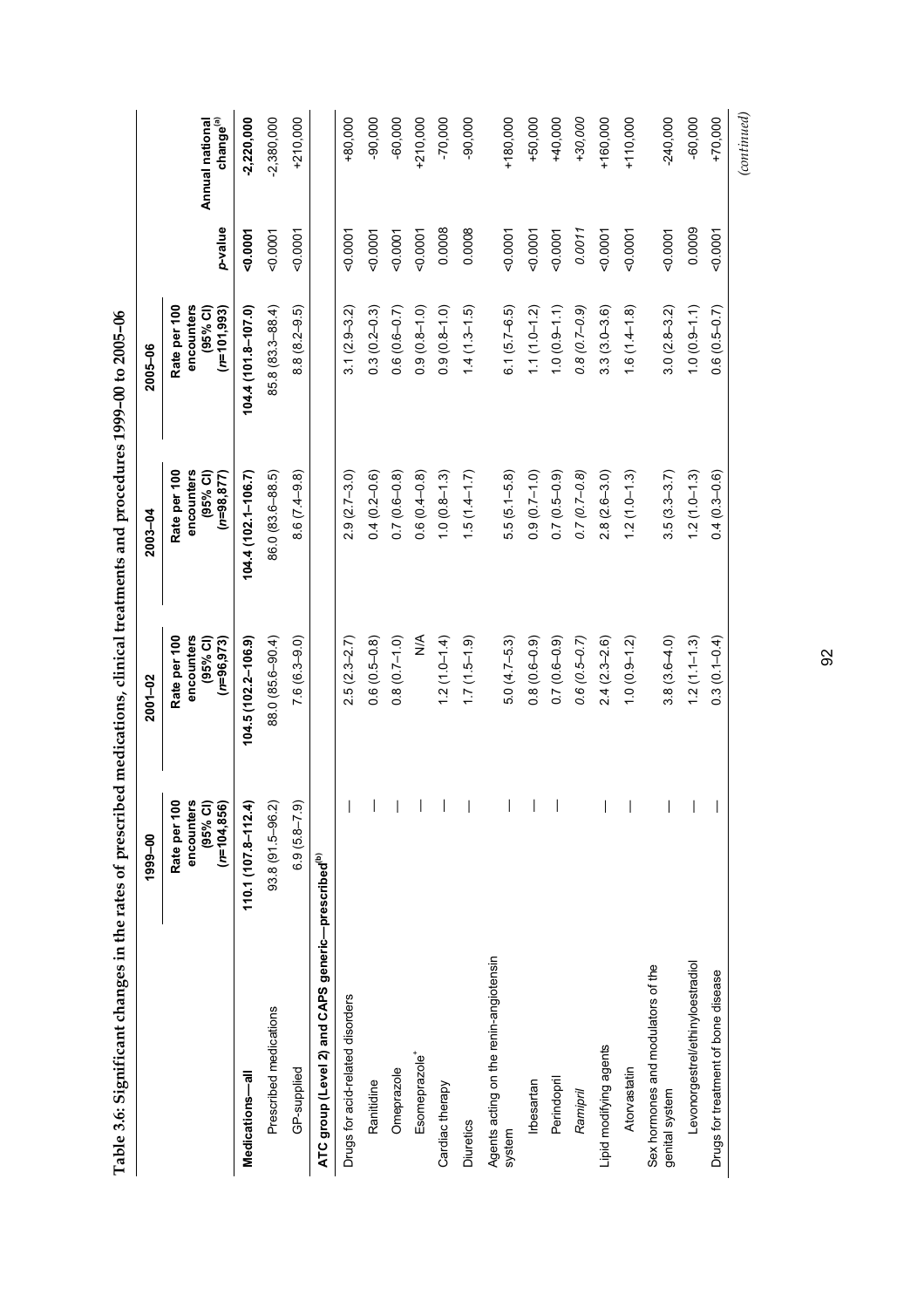| 3                               |
|---------------------------------|
|                                 |
| AC ACT AND ACT                  |
| $\frac{5}{1}$                   |
|                                 |
| ;<br>)                          |
|                                 |
| ;<br>;                          |
| ī                               |
|                                 |
|                                 |
|                                 |
|                                 |
|                                 |
|                                 |
|                                 |
| てんへんかん ちょうしょう                   |
|                                 |
|                                 |
|                                 |
|                                 |
|                                 |
|                                 |
|                                 |
|                                 |
|                                 |
|                                 |
|                                 |
|                                 |
|                                 |
|                                 |
|                                 |
|                                 |
| $\frac{1}{2}$                   |
|                                 |
|                                 |
|                                 |
|                                 |
|                                 |
|                                 |
|                                 |
| こうこう こうりゃう うらう アフラム こうりょうりょう うら |
|                                 |
|                                 |
|                                 |
|                                 |
|                                 |
|                                 |
|                                 |
|                                 |
|                                 |
| ı                               |
|                                 |
|                                 |
|                                 |
|                                 |
|                                 |
|                                 |
|                                 |
|                                 |
|                                 |
|                                 |
|                                 |
|                                 |
|                                 |
|                                 |
| *************                   |
|                                 |
|                                 |
|                                 |
|                                 |
|                                 |
|                                 |
|                                 |
|                                 |
|                                 |
|                                 |
|                                 |
|                                 |
|                                 |
|                                 |
|                                 |
|                                 |
|                                 |
|                                 |
|                                 |
|                                 |
|                                 |
|                                 |
|                                 |
|                                 |

|                                                                                                                         | 1999-00                                                       | 2001-02                                                                                                          | $2003 - 04$                                                                                   | 2005-06                                                   |               |                                          |
|-------------------------------------------------------------------------------------------------------------------------|---------------------------------------------------------------|------------------------------------------------------------------------------------------------------------------|-----------------------------------------------------------------------------------------------|-----------------------------------------------------------|---------------|------------------------------------------|
|                                                                                                                         | per 100<br>encounters<br>$(95%$ CI)<br>$(n=104, 856)$<br>Rate | Rate per 100<br>encounters<br>(95% Cl)<br>$(n=96,973)$                                                           | Rate per 100<br>encounters<br>(95% Cl)<br>$(n=98, 877)$                                       | Rate per 100<br>encounters<br>$(n=101,993)$<br>$(95%$ CI) | p-value       | change <sup>(a)</sup><br>Annual national |
| Antibacterials for systemic use                                                                                         |                                                               | $13.9(13.4 - 14.4)$                                                                                              | $13.6(13.1 - 14.2)$                                                                           | $14.6(14.0 - 15.2)$                                       | $\frac{4}{5}$ | ⋚                                        |
| Amoxycillin                                                                                                             |                                                               | $2.9(2.7 - 3.2)$                                                                                                 | $3.3(3.0 - 3.6)$                                                                              | $3.6(3.3 - 3.8)$                                          | 0.0007        | $+100,000$                               |
| Cephalexin                                                                                                              |                                                               | $2.0(1.8-2.2)$                                                                                                   | $2.0(1.8-2.2)$                                                                                | $2.5(2.3 - 2.7)$                                          | 0.0001        | $+80,000$                                |
| Cefaclor monohydrate                                                                                                    |                                                               | $1.1(1.0 - 1.2)$                                                                                                 | $0.8(0.7-0.9)$                                                                                | $0.8(0.6 - 1.0)$                                          | 0.0013        | $-80,000$                                |
| Roxithromycin                                                                                                           |                                                               | $1.4(1.3 - 1.5)$                                                                                                 | $1.1(1.0 - 1.2)$                                                                              | $1.5(1.3 - 1.7)$                                          | $\frac{1}{2}$ | УÁ                                       |
| Vaccines                                                                                                                |                                                               | $3.8(3.4 - 4.2)$                                                                                                 | $3.3(2.9-3.7)$                                                                                | $2.5(2.2-2.8)$                                            | 0.0001        | $-360,000$                               |
| Anti-inflammatory & antirheumatic acting on musculosk'l system                                                          |                                                               | $5.3(5.1 - 5.6)$                                                                                                 | $4.8(4.5 - 5.0)$                                                                              | $3.9(3.7 - 4.2)$                                          | 0.0001        | -410,000                                 |
| Celecoxib                                                                                                               |                                                               | $1.4(1.3-1.5)$                                                                                                   | $1.0(0.9 - 1.1)$                                                                              | $0.5(0.5-0.6)$                                            | 0.0001        | $-230,000$                               |
| Meloxicam <sup>+</sup>                                                                                                  |                                                               | $0.0(0.0-0.1)$                                                                                                   | $0.4(0.2-0.6)$                                                                                | $0.9(0.8-1.0)$                                            | 0.0001        | $+200,000$                               |
| Analgesics                                                                                                              |                                                               | $8.5(8.0-9.0)$                                                                                                   | $8.5(8.0 - 9.0)$                                                                              | $9.0(8.4 - 9.5)$                                          | S/N           | $\frac{4}{2}$                            |
| Paracetamol                                                                                                             |                                                               | $3.1(2.8 - 3.4)$                                                                                                 | $2.9(2.5 - 3.2)$                                                                              | $3.0(2.7-3.3)$                                            | <b>S/N</b>    | УÃ                                       |
| Tramadol                                                                                                                |                                                               | $0.7(0.4-0.9)$                                                                                                   | $0.9(0.8-1.1)$                                                                                | $0.9(0.9-1.0)$                                            | 0.0004        | $+50,000$                                |
| Oxycodone                                                                                                               |                                                               | $0.3(0.1 - 0.5)$                                                                                                 | $0.4(0.2-0.6)$                                                                                | $0.8(0.7-0.9)$                                            | 0.0007        | $+90,000$                                |
| Psycholeptics                                                                                                           |                                                               | $5.1(4.8 - 5.5)$                                                                                                 | $5.0(4.7 - 5.4)$                                                                              | $5.0(4.6-5.3)$                                            | N/S           | $\frac{4}{2}$                            |
| Temazepam                                                                                                               |                                                               | $1.3(1.2 - 1.5)$                                                                                                 | $1.2(1.1 - 1.4)$                                                                              | $1.1(1.0 - 1.2)$                                          | 0.0026        | $-70,000$                                |
| Nasal preparations                                                                                                      |                                                               | $0.9(0.8-1.1)$                                                                                                   | $0.8(0.6 - 1.0)$                                                                              | $0.7(0.6-0.8)$                                            | 0.0018        | $-60,000$                                |
| Drugs for obstructive airway disease                                                                                    |                                                               | $5.1(4.8-5.5)$                                                                                                   | $4.1(3.9 - 4.4)$                                                                              | $3.9(3.6-4.1)$                                            | 0.0007        | $-370,000$                               |
| Salbutamol                                                                                                              |                                                               | $2.0(1.8-2.2)$                                                                                                   | $1.5(1.4 - 1.7)$                                                                              | $1.5(1.4 - 1.6)$                                          | 0.0001        | $-140,000$                               |
| Fluticasone/salmeterol                                                                                                  |                                                               | $0.6(0.4-0.8)$                                                                                                   | $0.8(0.7-1.0)$                                                                                | $0.9(0.8-1.0)$                                            | 0.0009        | $+50,000$                                |
| Ophthalmologicals                                                                                                       |                                                               | $1.5(1.4-1.7)$                                                                                                   | $1.7(1.6-1.8)$                                                                                | $1.9(1.7-2.0)$                                            | 0.0007        | $+50,000$                                |
| Chloramphenicol eye                                                                                                     |                                                               | $0.8(0.7-0.9)$                                                                                                   | $0.9(0.8-1.0)$                                                                                | $1.1(1.0 - 1.1)$                                          | 0.0007        | +40,000                                  |
| Extrapolation for linear changes: the estimated average annual<br>$\widehat{a}$                                         |                                                               | change on a national level in terms of events in general practice—the effect is cumulative over the study period |                                                                                               |                                                           |               |                                          |
| Prescribing data collected in 1999-00 are not reported here due to less coding precision in that year.<br>$\widehat{e}$ |                                                               |                                                                                                                  |                                                                                               |                                                           |               |                                          |
| Esomeprazole and meloxicam were not available for purchase before 2002.                                                 |                                                               | Note:                                                                                                            | CI-confidence interval; N/A-not applicable; musculosk/I-musculoskeletal; N/S-not significant. |                                                           |               |                                          |

CI-confidence interval; N/A-not applicable; musculosk/I-musculoskeletal; N/S-not significant. + Esomeprazole and meloxicam were not available for purchase before 2002. *Note:* CI—confidence interval; N/A—not applicable; musculosk'l—musculoskeletal; N/S—not significant.

93

Note:

Esomeprazole and meloxicam were not available for purchase before 2002.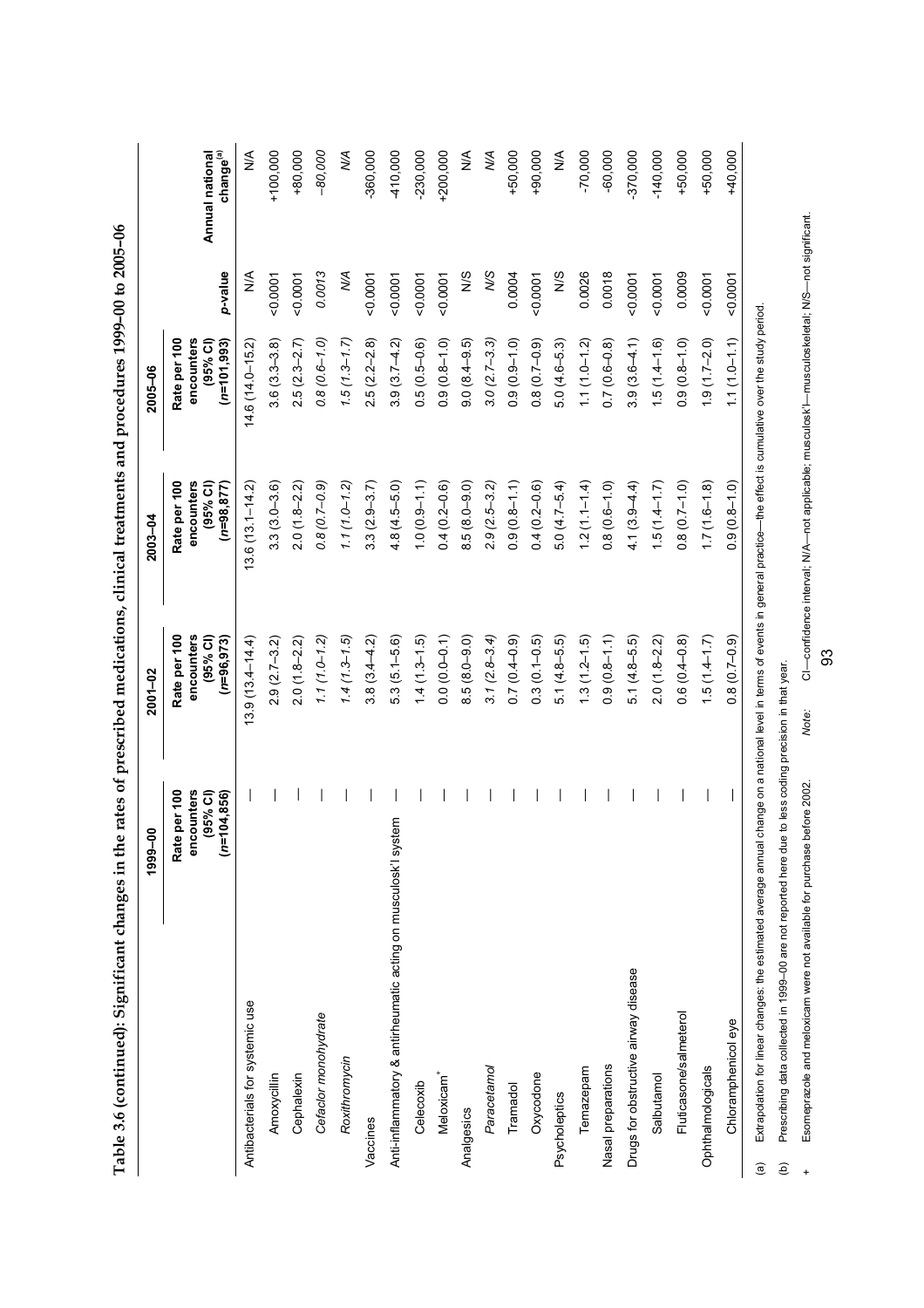## **3.8 Other treatments**

#### **Clinical treatments**

Table 3.7 shows the significant differences in clinical treatments between 1999–00 and 2005–06.

In 2005–06 the total rate of clinical treatments decreased, leading to an estimated overall decrease since 1999–00 of an average 1 million occasions of service per year where such activity arose. This provides a total change since 1999–00 of about 6 million fewer occasions of provision of clinical treatments than occurred in 1999–00. This is due to a sudden and sharp decline in the number of clinical treatments provided between 2004–05 and 2005–06. The true nature of this decline is not evident by comparing data from 2003–04 and 2005–06 (as we have presented elsewhere in this chapter). Therefore we have included results from 2004–05 in Table 3.7 to demonstrate the striking suddenness of these changes.

This year's result of a decrease in these activities (to 29.2 per 100 encounters) is in sharp contrast to results reported last year,41 which showed that the total rate of clinical treatments had increased from 31.4 per 100 encounters in 1998–99 to 39.2 per 100 in 2004–05. The 2005–06 result suggests that GPs provided fewer clinical treatments this year than they did some seven years earlier. The possible reasons for this sudden decline are considered in Chapter 4.

The sudden decrease in the total rate of provision of clinical treatments was not uniform across individual types of counselling and advice.

- The provision of general advice and education, which had been increasing steadily since 1998–99, suddenly decreased by about 30% from 7.0 in 2004–05 to 4.8 per 100 encounters in 2005–06, returning to a level just above that of 1999–00.
- The rate of provision of counselling/advice about nutrition and weight had increased at around the time of the introduction of the SNAP program (not after its introduction as might be expected). The SNAP (Smoking, Nutrition, Alcohol and Physical Activity) Framework for General Practice was introduced in June 2001. SNAP was developed by the Joint Advisory Group on General Practice and Population Health.42 The frequency of this type of counselling appeared to have settled since that time, at around 5 cases per 100 encounters. However, this rate decreased significantly from 5.3 per 100 encounters in 2004–05 to 3.6 per 100 in 2005–06. This decrease meant it was provided at a lower rate in 2005–06 than it was in 1999–00. In the case of provision of counselling and advice about exercise, the pattern was less clear. While 2005–06 again demonstrated a significant decrease in its frequency of about 42%, returning it to lower level than recorded in 1999–00, there had been some variance across the years in its frequency. Note that the rate of provision of counselling and advice about alcohol or about smoking did not change over the study period (results not tabulated).
- Counselling provided by GPs about the problem under management remained steady in 2005–06, since its increase between 1999–00 and 2001–02.
- Psychological counselling was recorded at a rate of 3.0 per 100 encounters, similar to last year's rate of 3.2 per 100. There was an increase in provision of psychological counselling around 2001–02 when it rose from 2.6 per 100 to 3.2 per 100, and the rate has hovered around this level since then. Overall we estimate there were about 240,000 more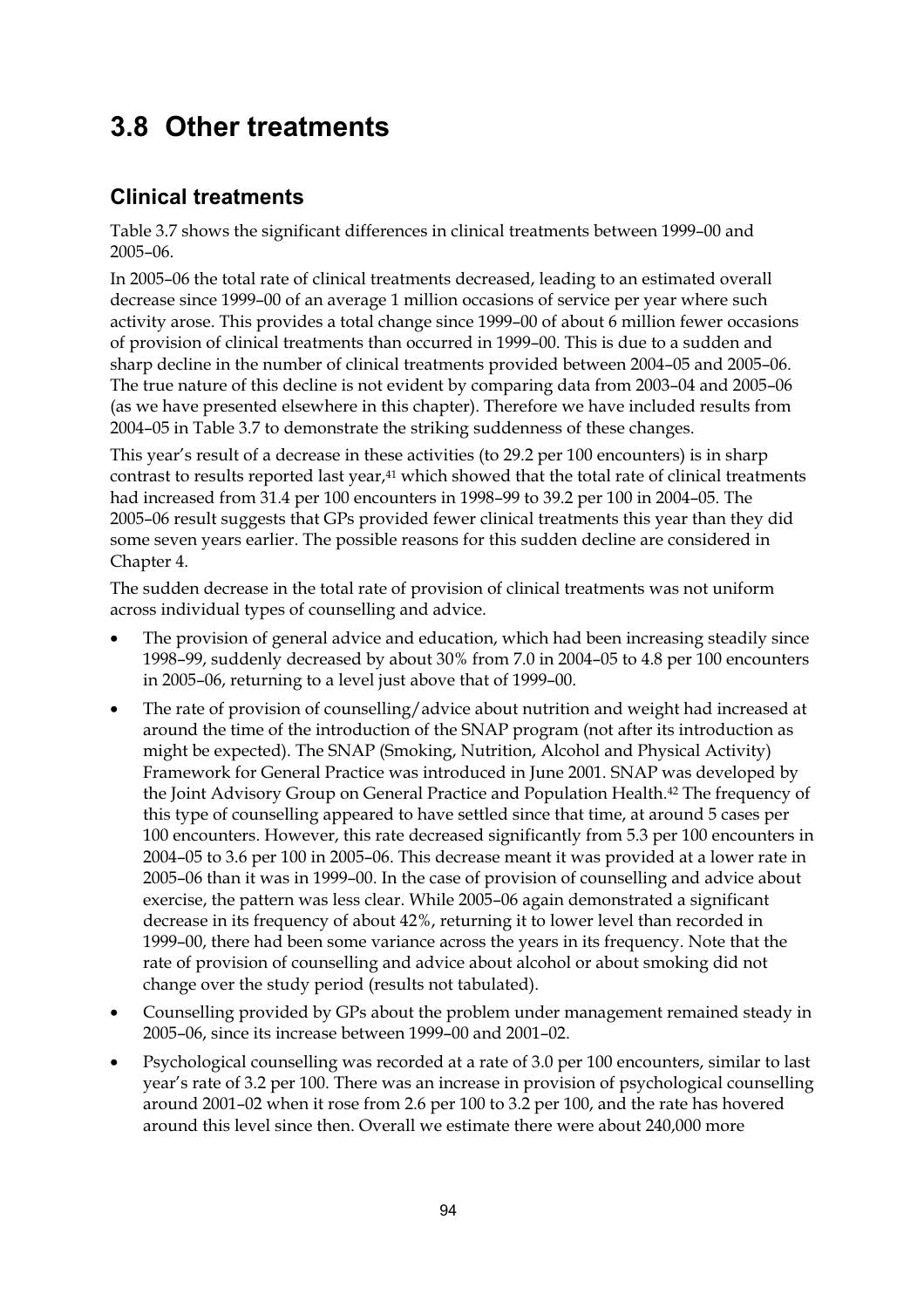encounters at which GPs provided psychological counselling in 2005–06 than in 1999–00, an average increase of 40,000 encounters per year.

- Advice and education about medication fell sharply, to half the rate (1.6 per 100 encounters) of the previous 2 years (3.4 per 100). So too did provision of advice and education about treatment for the problem being managed, though to a lesser degree (from 4.6 per 100 encounters in 2004–05 to 3.1 per 100 in 2005–06).
- In contrast, the rate of provision of sickness certificates remained at the level recorded in the previous year after a three-fold increase had occurred between 1999–00 (0.6 per 100 encounters) and 2004–05 (1.7 per 100 encounters). Whether more employers are requiring sickness certificates for absence from work, or more are being required by child care centres before children can return after illness, is not known.

#### **Procedural treatments**

Table 3.7 shows the significant changes in rates of procedural treatments recorded by GPs in 1999–00 and in 2005–06.

- The measured increase in total number of procedural treatments provided by GPs reported last year remained apparent in 2005–06 but did not grow. It could therefore be said that since 2002–03 GPs have been undertaking such procedures at a relatively steady level of 14.5–15.5 per 100 encounters. However, this was somewhat more frequent than in earlier years, so that we estimate there were about 900,000 more procedures performed in 2005–06 than in 1999–00.
- There was a significant increase in the rate of local injection/infiltration administered between 1999–00 and 2004–05, and this has remained steady at 2.0 per 100 encounters in 2005–06. This could be partially due to development of more specific instructions to the GPs about completing the 'other treatment' section for each problem.

# **3.9 Referrals**

There has been a significant increase in the likelihood of a patient being referred to a specialist and/or allied health professional at the encounter. In 1999–00 referrals were made at 10.4% of all encounters. In 2005–06 this had increased to 11.3% of encounters, suggesting that the patient was referred to at least one other provider at about 60,000 more occasions in 2005–06 than in 1999–00.

However, there was no difference in the overall number of referrals per 100 encounters. This suggests that although more individual encounters are resulting in referral there is a decrease in the likelihood of multiple referrals at the encounter during which the decision to refer has been made. There were significantly more referrals made to specialists in 2005–06 compared with 1999–00 (Table 3.8).

There was no change in referral rates to allied health services. There have been variations in the rates of referrals to hospitals across the four measurement points reported in Table 3.8. In 2005–06 there were significantly fewer referrals/admissions to hospitals compared with 1999–00 but the numbers are small for all years.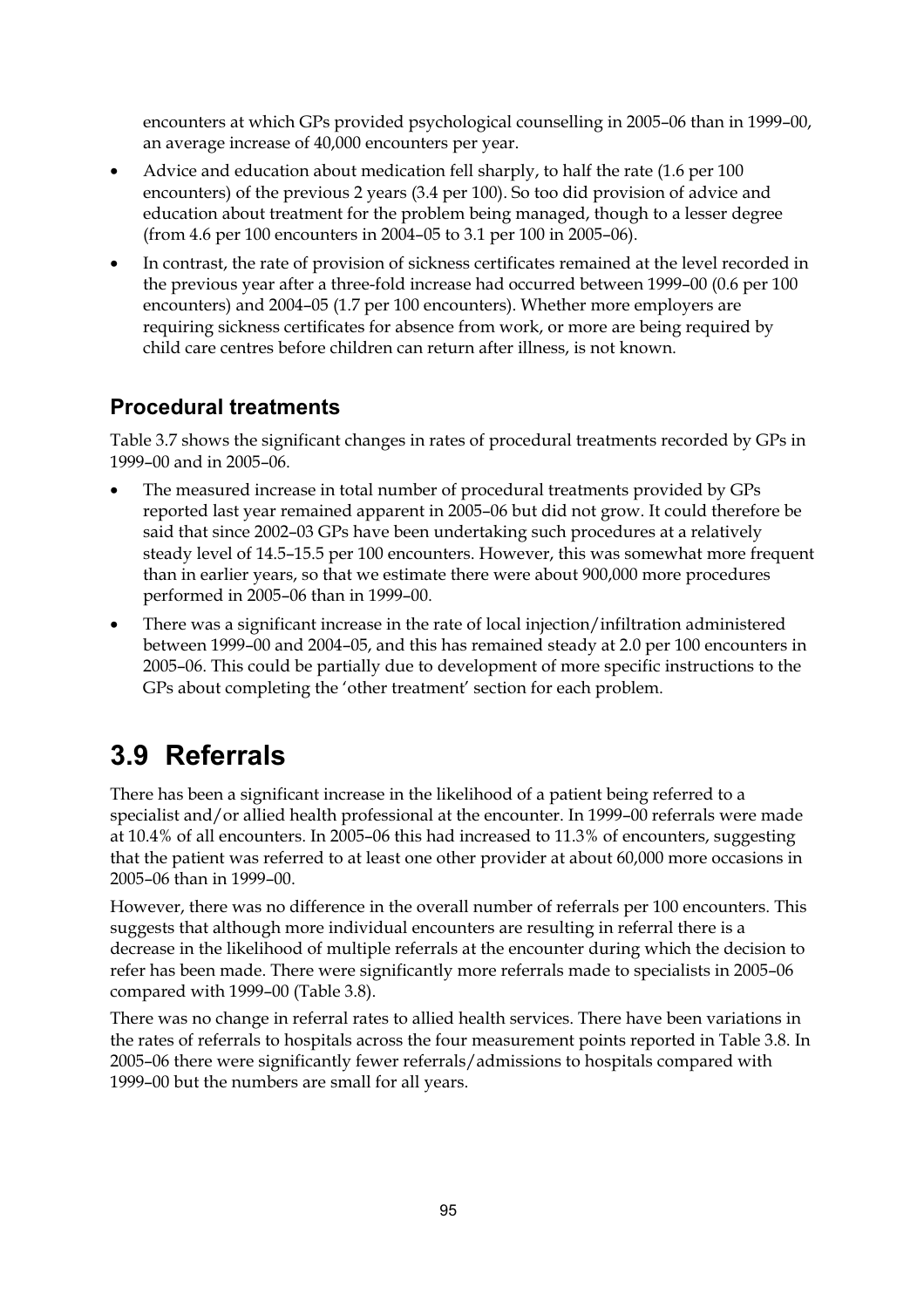Table 3.7: Significant changes in rates of other treatments 1999-00 to 2005-06 **Table 3.7: Significant changes in rates of other treatments 1999–00 to 2005–06** 

|                                                                                                               | 1999-00                                         | 2001-02                                       | 2003-04                                                                                                                   | 2004-05                                         | 2005-06                                        |           |                                             |
|---------------------------------------------------------------------------------------------------------------|-------------------------------------------------|-----------------------------------------------|---------------------------------------------------------------------------------------------------------------------------|-------------------------------------------------|------------------------------------------------|-----------|---------------------------------------------|
| Other treatment                                                                                               | Rate per 100 encs<br>(95% Cl)<br>$(n=104, 856)$ | Rate per 100 encs<br>(95% Cl)<br>$(n=96,973)$ | Rate per 100 encs<br>$(95%$ CI)<br>$(n=98, 877)$                                                                          | Rate per 100 encs<br>$(95%$ CI)<br>$(n=94,386)$ | Rate per 100 encs<br>(95% CI)<br>$(n=101,993)$ | p-value   | change <sup>(a)</sup><br>Annual<br>national |
| Total clinical treatments                                                                                     | $33.5(31.8 - 35.2)$                             | $38.1(36.1 - 40.1)$                           | $36.6(34.5-38.8)$                                                                                                         | $39.2(37.1 - 41.4)$                             | $29.2(27.3 - 31.1)$                            | 0.0427    | $-1,070,000$                                |
| Counselling-problem*                                                                                          | $3.4(2.8 - 4.1)$                                | $4.7(3.8-5.5)$                                | $4.7(3.8-5.5)$                                                                                                            | $4.2(3.3 - 5.0)$                                | $4.8(4.1 - 5.4)$                               | 0.0001    | $+160,000$                                  |
| Advice/education*                                                                                             | $4.2(3.6-4.9)$                                  | $6.3(5.4 - 7.1)$                              | $6.8(5.9 - 7.7)$                                                                                                          | $7.0(6.2 - 7.8)$                                | $4.8(4.1 - 5.4)$                               | 0.0058    | $+30,000$                                   |
| Counselling/advice-nutrition/weight*                                                                          | $4.2(3.8 - 4.6)$                                | $5.5(5.0-6.0)$                                | 4.6 (4.1–5.2)                                                                                                             | $5.3(4.7-5.9)$                                  | $3.6(3.2-4.0)$                                 | 0.0073    | $-140,000$                                  |
| Advice/education-treatment*                                                                                   | $6.2(5.5-6.8)$                                  | $5.1(4.5-5.7)$                                | $4.4(3.7 - 5.0)$                                                                                                          | $4.6(4.0 - 5.1)$                                | $3.1(2.6-3.5)$                                 | 0.0007    | -560,000                                    |
| Advice/education-medication*                                                                                  | $2.9(2.5 - 3.2)$                                | $2.8(2.5-3.2)$                                | $3.4(3.0-3.8)$                                                                                                            | $3.4(2.9-3.8)$                                  | $1.6(1.4-1.7)$                                 | 0.0077    | $-230,000$                                  |
| Counselling-psychological                                                                                     | $2.6(2.4 - 2.8)$                                | $3.2(2.8-3.5)$                                | $2.9(2.6-3.1)$                                                                                                            | $3.2(2.9-3.5)$                                  | $3.0(2.8-3.3)$                                 | 0.0061    | +40,000                                     |
| Sickness certificate                                                                                          | $0.6(0.3 - 0.9)$                                | $1.1(0.5-1.6)$                                | $(0.6 - 1.4)$                                                                                                             | $1.7(1.3-2.1)$                                  | $1.6(1.4-1.9)$                                 | $-0.0001$ | $+140,000$                                  |
| Counselling/advice-exercise*                                                                                  | $1.6(1.3-2.0)$                                  | $2.1(1.6-2.5)$                                | $1.5(1.1-1.9)$                                                                                                            | $1.9(1.4-2.3)$                                  | $1.1(0.9 - 1.2)$                               | $-0.0001$ | $-100,000$                                  |
| Reassurance, support                                                                                          | $1.6(1.2 - 2.0)$                                | $1.5(1.0 - 1.9)$                              | $1.5(1.0-1.9)$                                                                                                            | $1.6(1.2 - 1.9)$                                | $1.0(0.8-1.2)$                                 | 0.0011    | $-100,000$                                  |
| Total procedural treatments                                                                                   | $12.5(11.9 - 13.0)$                             | $13.8(13.1 - 14.5)$                           | $14.7(14.0 - 15.5)$                                                                                                       | $15.5(14.6 - 16.4)$                             | $14.4(13.7 - 15.1)$                            | 00001     | +150,000                                    |
| Local injection/infiltration*                                                                                 | $0.2(0.0-0.6)$                                  | $1.2(0.5 - 1.8)$                              | $1.6(1.3-1.9)$                                                                                                            | $2.0(1.6-2.3)$                                  | $2.0(1.8-2.2)$                                 | $-0.0001$ | +270,000                                    |
| Extrapolation for linear changes: the estimated average annual change on<br>יומר מהוו<br>$\tilde{\zeta}$<br>@ |                                                 |                                               | a national level in terms of events in general practice—the effect is cumulative over the study period.<br>$\ddotsc$<br>í |                                                 |                                                |           |                                             |

Note: Encs-encounters; CI-confidence interval. \* Includes multiple ICPC-2 or ICPC-2 PLUS codes (see Appendix 5, <www.aihw.gov.au/publications/index.cfm/subject/19>). *Note:* Encs—encounters; CI—confidence interval. Indudes multiple ICPC-2 or ICPC-2 PLUS codes (see Appendix 5, <www.aihw.gov.au/publications/index.cfm/subject/19>).

# Table 3.8: Significant changes in referrals 1999-00 to 2005-06 **Table 3.8: Significant changes in referrals 1999–00 to 2005–06**

|                       | $1999 - 0$                                                                                                                                                                      | $2001 - 02$                                    | $2003 - 04$                                    | 2005-06                                         |         |                                          |
|-----------------------|---------------------------------------------------------------------------------------------------------------------------------------------------------------------------------|------------------------------------------------|------------------------------------------------|-------------------------------------------------|---------|------------------------------------------|
|                       | encs<br>$(n=104, 856)$<br>(95% Cl)<br>Rate per 100                                                                                                                              | Rate per 100 encs<br>(95% Cl)<br>$(n=96, 973)$ | (95% Cl)<br>$(n=98, 877)$<br>Rate per 100 encs | $(n=101, 993)$<br>Rate per 100 encs<br>(95% Cl) | p-value | Annual national<br>change <sup>(a)</sup> |
| At least one referral | $10.4(10.0 - 10.3)$                                                                                                                                                             | $(0.0(9.6 - 10.4))$                            | $11.0(10.5-11.5)$                              | $1.3(10.9 - 11.8)$                              | 0.0007  | +10,000                                  |
| Referrals             | $11.2(10.8 - 11.7)$                                                                                                                                                             | $10.5(10.1 - 10.9)$                            | $11.6(11.1 - 12.1)$                            | $12.0(11.5-12.5)$                               | 9<br>NS | ≸                                        |
| Specialist            | $7.3(7.0 - 7.6)$                                                                                                                                                                | $7.3(7.0 - 7.6)$                               | $7.9(7.5-8.2)$                                 | $8.2(7.8-8.5)$                                  | 0.0001  | $+50.000$                                |
| Hospital              | $0.7(0.5-0.9)$                                                                                                                                                                  | $0.4(0.3 - 0.6)$                               | $0.6(0.3 - 0.8)$                               | $0.4(0.3-0.4)$                                  | 50007   | $-60,000$                                |
| a                     | Extrapolation for linear changes: the estimated average annual change on a national level in terms of events in general practice—the effect is cumulative over the study period |                                                |                                                |                                                 |         |                                          |

נ<br>מ (a) Extrapolation for linear changes: the estimated average annual change on a national le<br>*Note:* Encs—encounters; CI—confidence interval; NIS—not significant; NIA—not applicable. *Note:* Encs—encounters; CI—confidence interval; N/S—not significant; N/A—not applicable.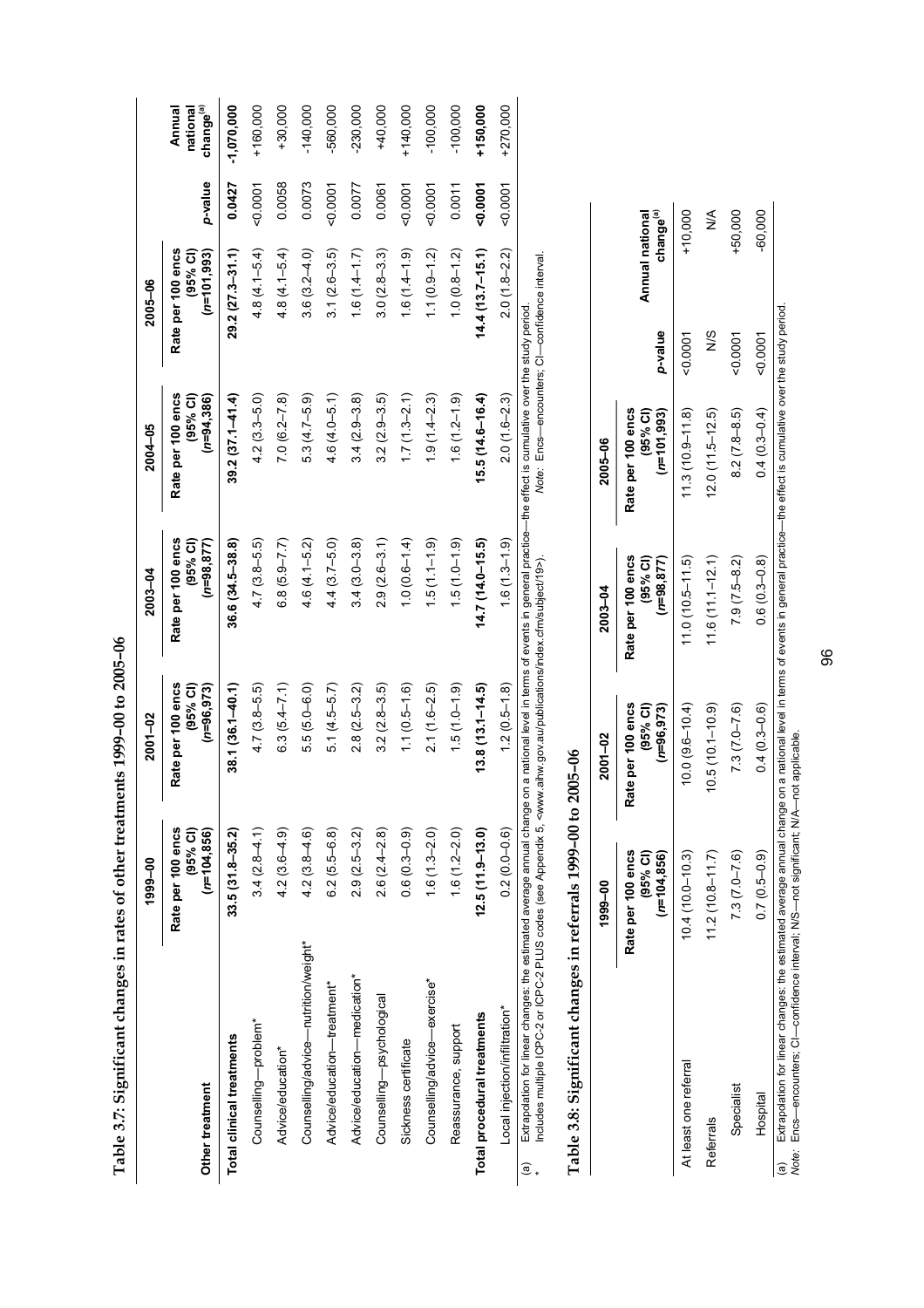# **3.10 Test ordering**

#### **At least one test ordered 1999–00 to 2005–06**

- The likelihood of the GP ordering a test or investigation at the encounter significantly increased between 1999–00 and 2005–06. We estimate there were about 8.9 million fewer test-free encounters nationally in 2005–06 than there were in 1999–00.
- Last year we reported the steady increase in the likelihood of pathology test(s) being ordered at the encounter. This increase continued in 2005–06, to result in an estimated average increase of 240,000 occasions on which such orders were placed each year (i.e. 1.4 million additional encounters where pathology was ordered in 2005–06 than in 1999–00) (Table 3.9).
- There was a significant increase of approximately the same proportion in the likelihood of one or more imaging tests being ordered at encounters between 1999–00 and 2005–06. However, since imaging is less frequently ordered by GPs than pathology, the national effect was not as large. We estimate that in 2005–06 there were approximately 600,000 more encounters that resulted in a GP order for an imaging test than in 1999–00.

#### **Changes in distribution of test orders 1999–00 to 2005–06**

Differences in the collection and coding of each pathology test from the first two years of BEACH data (1998–99 and 1999–00) mean that these data are not comparable with data from 2000–01 onwards. Since the beginning of the third year of BEACH, this change in coding of pathology orders has allowed more specificity in recording these orders.

The change in pathology ordering over the first three years of the BEACH program was investigated in detail in a specific study of pathology ordering patterns undertaken for the Australian Government Department of Health and Ageing. The results have been reported in a separate publication.16

Table 3.10 shows the changes in pathology ordering from 2000–01 to 2005–06.

- The increase in pathology test ordering by GPs reported last year continued in 2005–06. Since 2001–02 the number of pathology tests ordered per 100 encounters increased by almost 25% from 31.0 to 38.6. The extrapolated effect of the measured change in pathology test ordering in BEACH is an average annual increase of 1.3 million tests per year between 2001–02 and 2005–06 (i.e. GPs ordered 5.2 million more pathology tests/batteries of tests in 2005–06 than they did four years earlier).
- The significant increase in overall pathology order rates was reflected in significant increases in ordering of chemical pathology and haematology (Table 3.10).

Table 3.10 shows the changes in imaging ordering from 1999–00 to 2005–06.

- In 2004–05 we identified only a marginally significant increase in GP orders for imaging. However, in 2005–06 the gentle but steady rise in such orders continued and rendered the increase statistically significant. Since 1999–00 there was an increase in the total number of imaging tests ordered per 100 encounters of almost 19% from 7.4 to 8.8. The extrapolated effect of the measured change in imaging test ordering in BEACH is an average annual increase of 120,000 tests per year between 2001–02 and 2005–06 (i.e. GPs ordered nearly 500,000 more imaging tests in 2005–06 than they did six years earlier).
- The overall increase in imaging orders was reflected in significant increases in orders for ultrasound and computerised tomography (Table 3.10).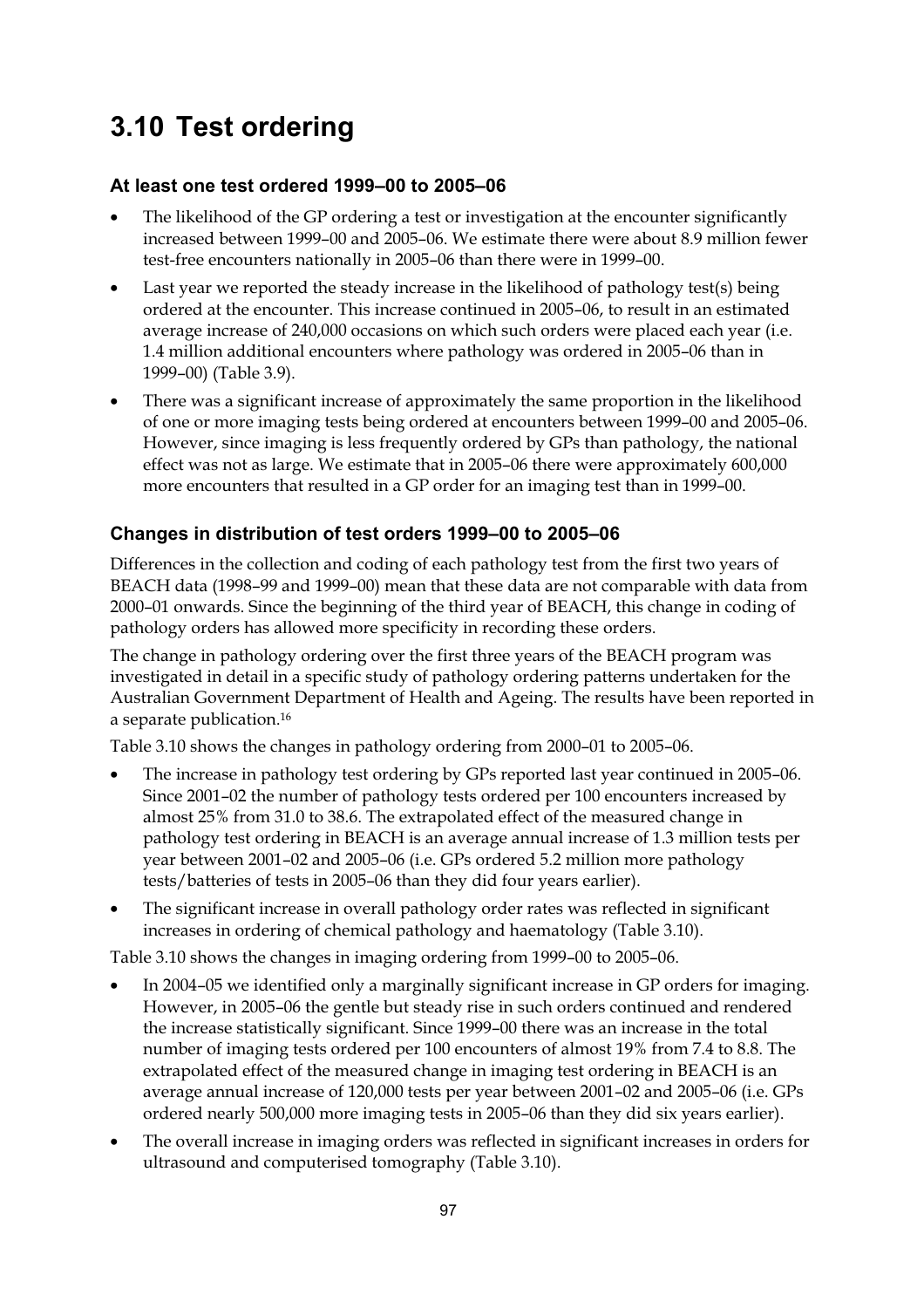# **3.11 Patient risk behaviours**

The patient risk factor questions were asked of subsamples of patients in 1999–00, but all three questions were not asked of the same patient. From 2000–01 onwards the three questions were asked of the same patient subsample. For comparisons over time, we have used data from 2000–01 onwards, with all data years re-analysed applying the new WHO criteria for the classification of overweight and obesity in adults.

There were no significant changes between 2001–02 and 2005–06 in:

- the proportion of adults who were overweight, the proportion who were obese, and the proportion who were underweight
- the proportion of adults who smoke daily
- the proportion of adults who reported consuming alcohol at 'at-risk' levels
- the proportion of children who were overweight and the proportion who were obese.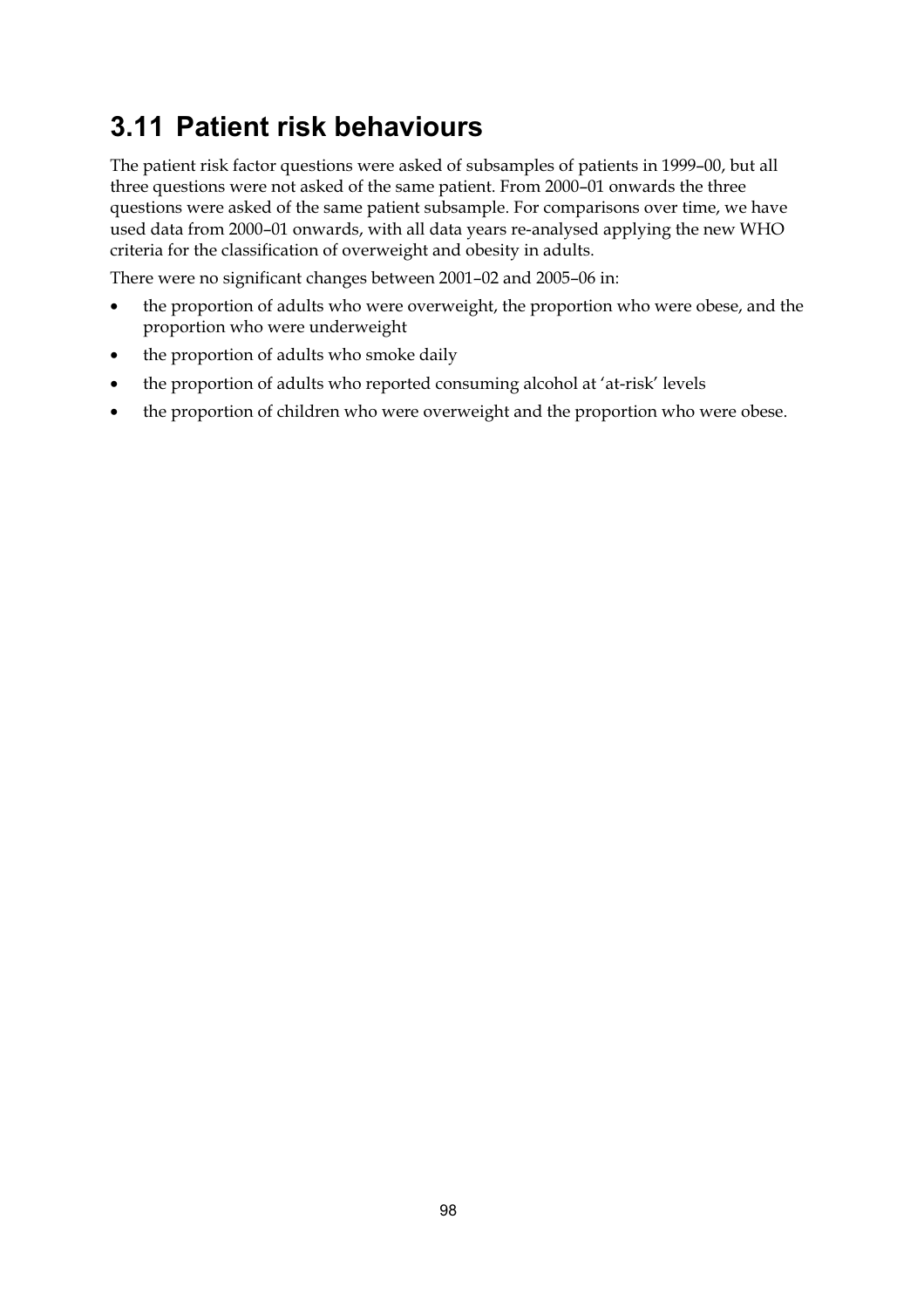|                                     | 1999-00                        | $2001 - 02$               | 2003-04                   | 2005-06                    |           |                                          |
|-------------------------------------|--------------------------------|---------------------------|---------------------------|----------------------------|-----------|------------------------------------------|
|                                     | Per cent of<br>ncounters<br>ō٥ | Per cent of<br>encounters | Per cent of<br>encounters | Per cent of<br>encounters  |           |                                          |
|                                     | (95% C1)<br>$=104.856$         | (95% Cl)<br>$(n=96, 973)$ | (95% Cl)<br>$(n=98, 877)$ | (95% Cl)<br>$(n=101, 993)$ | p-value   | Annual national<br>change <sup>(a)</sup> |
| No tests ordered                    | $81.1(80.5 - 81.7)$            | $80.8(80.2 - 81.4)$       | 79.2 (78.5–79.9)          | $77.9(77.3 - 78.6)$        | $-0.0007$ | $-1,480,000$                             |
| At least one pathology test ordered | $13.3 - 14.3$<br>13.8(         | $14.0(13.5-14.5)$         | $15.5(14.9-16.1)$         | 16.4 (15.8-16.9)           | 50007     | +240,000                                 |
| At least one imaging ordered        | $7(6.4 - 7.0)$                 | $6.9(6.6 - 7.2)$          | $7.2(6.9 - 7.5)$          | $7.8(7.4-8.1)$             | $-0.0001$ | $+100,000$                               |

Table 3.9: Significant changes in per cent of encounters where at least one test was ordered 1999–00 to 2005–06 **Table 3.9: Significant changes in per cent of encounters where at least one test was ordered 1999–00 to 2005–06** 

(a) Extrapolation for linear changes: the estimated average annual change on a national level in terms of events in general practice—the effect is cumulative over the study period. Extrapolation for linear changes: the estimated average annual change on a national level in terms of events in general practice—the effect is cumulative over the study period.  $\widehat{a}$ 

Note: CI-confidence interval. *Note:* CI—confidence interval.

# **Table 3.10: Significant changes in test ordering 1999–00 to 2005–06**  Table 3.10: Significant changes in test ordering 1999-00 to 2005-06

|                                      | $1999 - 00^{(a)}$          | 2001-02                    | 2003-04                    | 2005-06                    |         |                                          |
|--------------------------------------|----------------------------|----------------------------|----------------------------|----------------------------|---------|------------------------------------------|
|                                      | Rate per 100<br>encounters | encounters<br>Rate per 100 | encounters<br>Rate per 100 | Rate per 100<br>encounters |         |                                          |
| <b>Test ordered</b>                  | $(n=104, 856)$<br>(95% Cl) | (95% Cl)<br>$(n=96, 973)$  | (95% Cl)<br>$(n=98, 877)$  | (95% Cl)<br>$(n=101,993)$  | p-value | change <sup>(b)</sup><br>Annual national |
| Total pathology tests <sup>(a)</sup> |                            | $31.0(29.7 - 32.4)$        | $35.2(33.7 - 36.7)$        | $38.6(36.9 - 40.3)$        | 0.0001  | $-1,290,000$                             |
| Chemistry                            |                            | $16.5(15.6 - 17.3)$        | $19.1(18.1 - 20.1)$        | $21.8(20.6 - 22.9)$        | 0.0001  | +980,000                                 |
| Haematology                          |                            | $6.2(5.8 - 6.5)$           | $6.8(6.4 - 7.2)$           | $7.3(6.9 - 7.7)$           | 0007    | $-170,000$                               |
| Total imaging tests <sup>(c)</sup>   | $7.4(7.1 - 7.8)$           | $7.9(7.6-8.2)$             | $8.2(7.8 - 8.6)$           | $8.8(8.4 - 9.2)$           | 0.0001  | $-120,000$                               |
| Ultrasound                           | $1.9(1.8-2.1)$             | $2.5(2.3 - 2.7)$           | $2.7(2.5 - 2.8)$           | $2.9(2.7-3.1)$             | 0.0001  | $-120,000$                               |
| Computerised tomography              | $0.6(0.5-0.8)$             | $0.8(0.6-0.9)$             | $0.8(0.7-0.9)$             | $1.0(0.9 - 1.1)$           | 00001   | +40,000                                  |
|                                      |                            |                            |                            |                            |         |                                          |

Pathology data collected in 1999-00 are not reported here due to less coding precision in that year. (a) Pathology data collected in 1999–00 are not reported here due to less coding precision in that year.  $\widehat{a}$  Extrapolation for linear changes: the estimated average annual change on a national level in terms of events in general practice—the effect is cumulative over the study period. (b) Extrapolation for linear changes: the estimated average annual change on a national level in terms of events in general practice—the effect is cumulative over the study period.  $\ddot{e}$ 

(c) Data collection and coding method for imaging changed at the end of the second BEACH year (1999–00). The second year's data were re-coded to be comparable with data from year 3 onwards. Data collection and coding method for imaging changed at the end of the second BEACH year (1999–00). The second year's data were re-coded to be comparable with data from year 3 onwards.  $\odot$ 

Note: CI-confidence interval. *Note:* CI—confidence interval.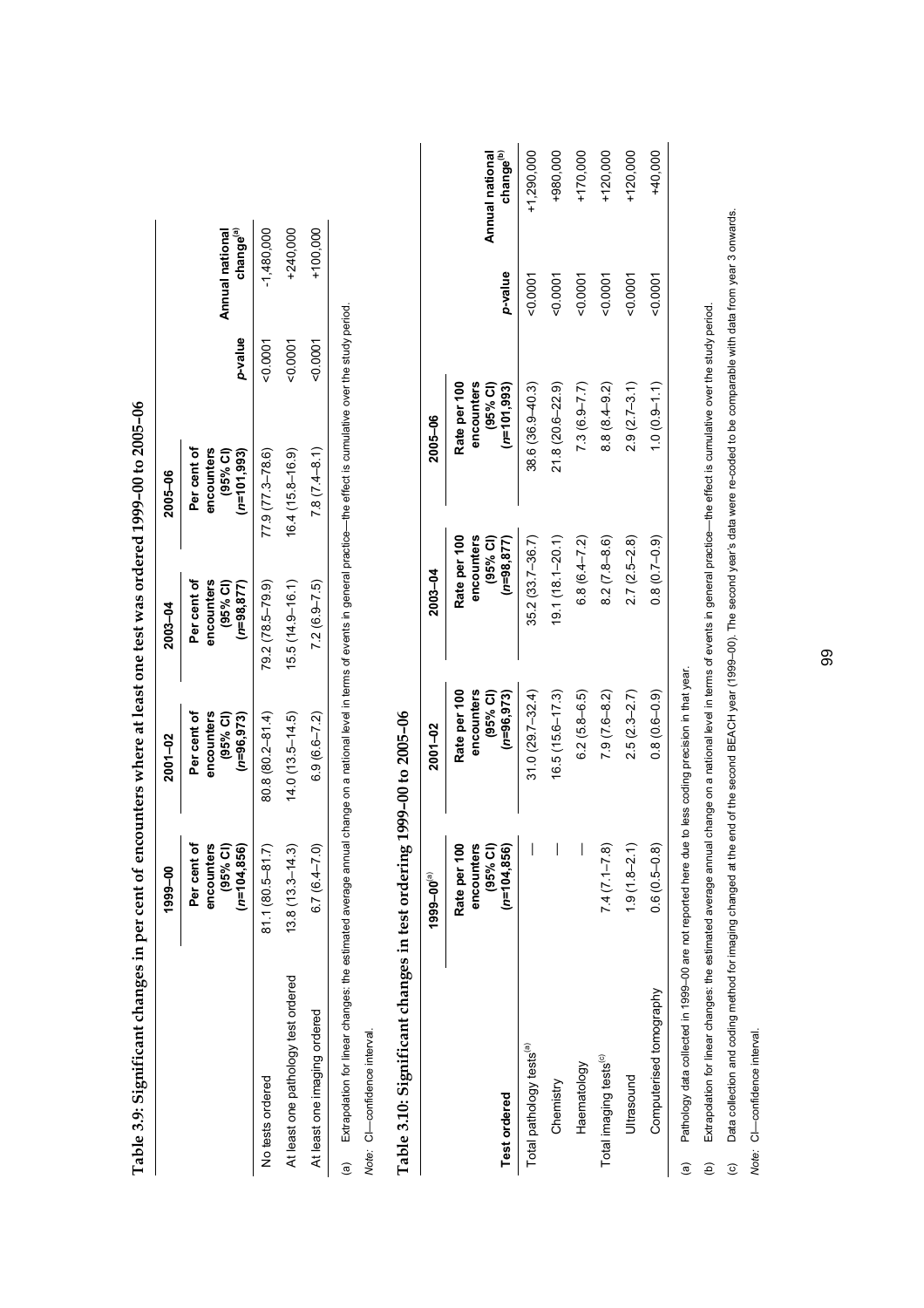# **4 Discussion**

In the previous chapters we have summarised the annual results from BEACH 2005–06 and reported the significant changes identified in general practice since 1999–00. In this chapter we consider the implications of these results.

# **4.1 The GPs**

The AGPSCC $40,41$ and others<sup>4</sup> have previously reported changes in the characteristics of the GP practising population. In 2005–06 BEACH results suggest that the feminisation and ageing of the GP workforce continues. More than one-third (37%) of BEACH participants were female and the increase from 30% in 1999–00 has been steady over the intervening years. Four in ten participants were aged 55 years or more, representing an increase of about 50% on the 1999–00 result (27% aged 55+ years). This has implications for the future of general practice. Female GPs have been shown to have a different practice style from that of male GPs,43 particularly in the length of time they spend with the patient.44,45 Older GPs also spend longer with their patients than their younger counterparts,<sup>45</sup> so the combination of feminisation and ageing of the workforce may affect the number of patients that can be seen in a working day in the future. This may further exacerbate the recently reported workforce shortage in general practice in Australia.46

Last year we found a decrease in the reported number of clinical sessions worked per week by the participants and this also has implications for future GP supply. In 2005–06 the move away from working 11 or more sessions a week towards 6–10 sessions or even fewer was again apparent since 1999–00. However, the 2005–06 results align broadly with those of the previous year, which could suggest that the move to fewer clinical hours of work has slowed. Whether a move to fewer working hours will accelerate as the large group of 'baby boomer' GPs nears or passes 'usual' retirement age is yet to be seen.

A decrease since 1999 in the proportion of GPs working as solo practitioners and an increase in the proportion who have gained Fellowship of the RACGP supported last year's finding but no further change occurred between 2004–05 and 2005–06. In contrast, the proportion of GPs providing their own or cooperative after-hours patient care continued to decrease in 2005–06, so that less than half the participants reported providing such services, more than half now relying on deputising services.

In 2004–05 we reported a decrease in the proportion of participating GPs who had gained their primary medical qualification in Australia. However, in 2005–06 this proportion reverted to the level reported in 2002–03. The 70% estimate of Australian graduates in 2004–05 was slightly lower than suggested by DoHA in that year for all GPs (i.e. all who can claim either A1 or A2 items of service from Medicare) (71.4%).47 The 2005–06 figure is not yet available from this website for comparison of the most recent BEACH result.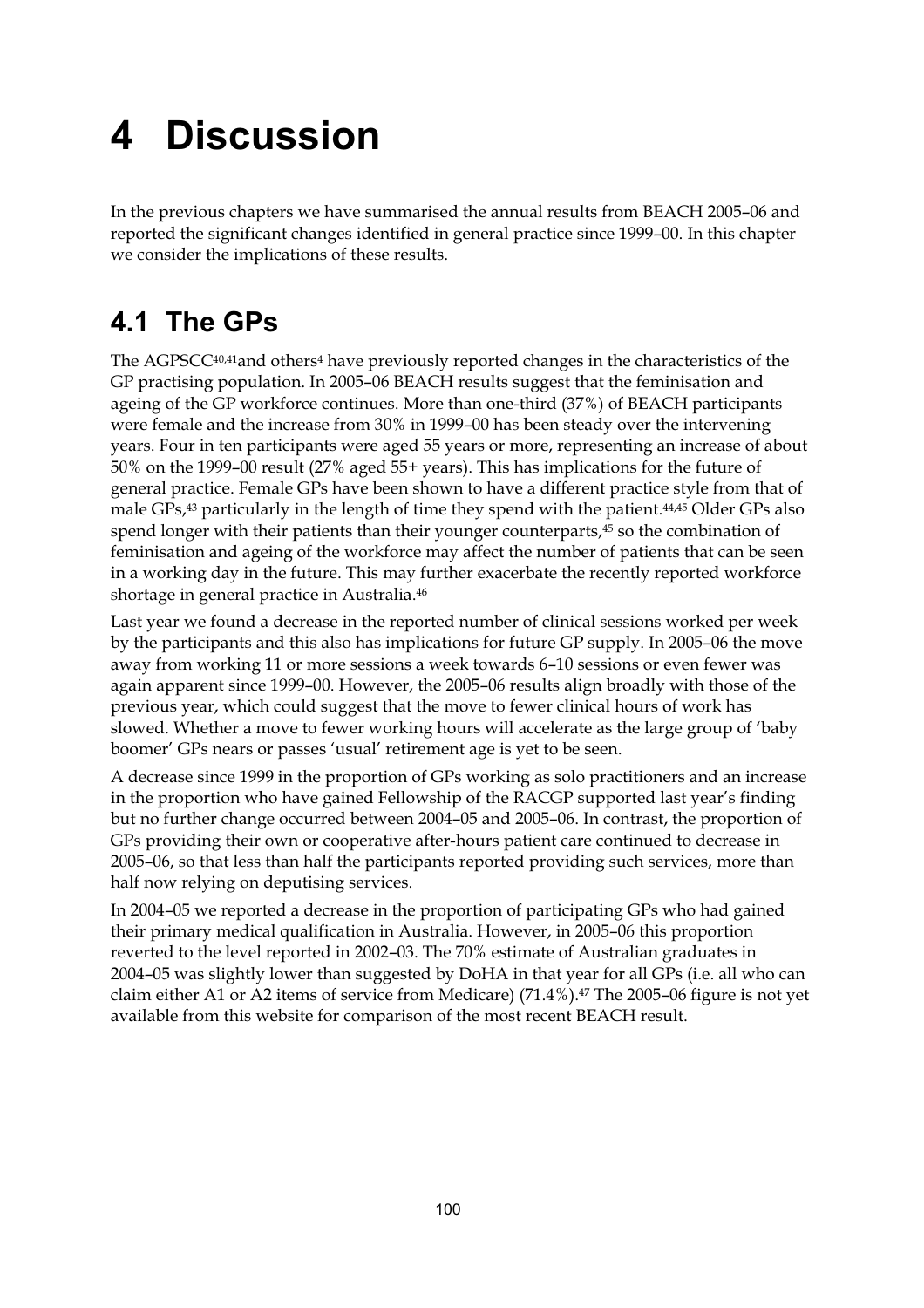## **4.2 Practice nurses**

In November 2004, DoHA introduced new Medicare item numbers that allowed GPs to claim for specific tasks undertaken by a practice nurse, under the direction of the GP. The GP is not required to see the patient at the time of the practice nurse service. The tasks for which such claims can currently be made are the provision of immunisation, treatment of a wound, and taking a cervical smear in regional rural or remote area practices.

Changes in the recording form were made for the 2005–06 BEACH year to allow capture of information about the involvement of the nurse during, or as a continuation of the GP consultation. It was not feasible to collect additional information from the practice nurse about the service provided to the patient within the current BEACH design. We therefore had to rely on the GP to record details of activities undertaken by the nurse. They were not limited to recording practice nurse activity claimable through the MBS but could record only management activity conducted by the practice nurse that formed part of that occasion of care of the patient. It must be remembered that if the nurse saw the patient at a time other than the recorded consultation, or without the involvement of the GP, BEACH will not include a record of the event.

The introduction of practice nurses as a formal provider within general practices has the potential to have a significant impact on the activities of the GPs themselves.

Possible effects of the introduction of practice nurse Medicare item numbers may include:

- **The patients:** It may change the distribution of the GP's workload across patient age groups. If practice nurses take up a large proportion of an activity (e.g. immunisation) the GP may see patients less often for this activity (e.g. children for childhood immunisation and older people for influenza vaccine).
- **The morbidity managed:** any change in the age distribution of patients seeing the GP can affect the pattern of morbidity managed. Further, if the activities of the practice nurse centre on certain problem groups (e.g. diabetes education), it is likely the GP will see these patients less often for this problem group.
- **Clinical treatments provided:** if practice nurses are used to establish and operate clinics (e.g. diabetes clinics, obesity clinics) in the practice, advice and education about health and risk behaviours may well move from the GP to the nurse.
- **Procedural treatments undertaken:** If the conduct of Pap smears and provision of wound dressings are in large transferred to the practice nurse, this will result in fewer such services being provided by the GP.

In both 2004–05 and in 2005–06 we asked GPs whether there was a practice nurse at their major practice address. The results did not differ between the years, being about 60% of practices. However, data from the 2005–06 BEACH year gave the first insight into some of the activities conducted by the nurses in these practices.

Although the majority of practices in which the participating GPs worked employed a practice nurse, nurses were involved at only 3.9% of total encounters and in the management of 2.8% of all problems managed by the GP. The results suggest that the addition of practice nurses has not yet led to a change in age distribution of the patients seen by the GP. Nor does it appear to have a direct relationship to any changes in morbidity managed by the GP. However, it does appear to have had a very large impact on the extent to which the GPs provide clinical advice and counselling. This is discussed later in this chapter (see Section 4.8).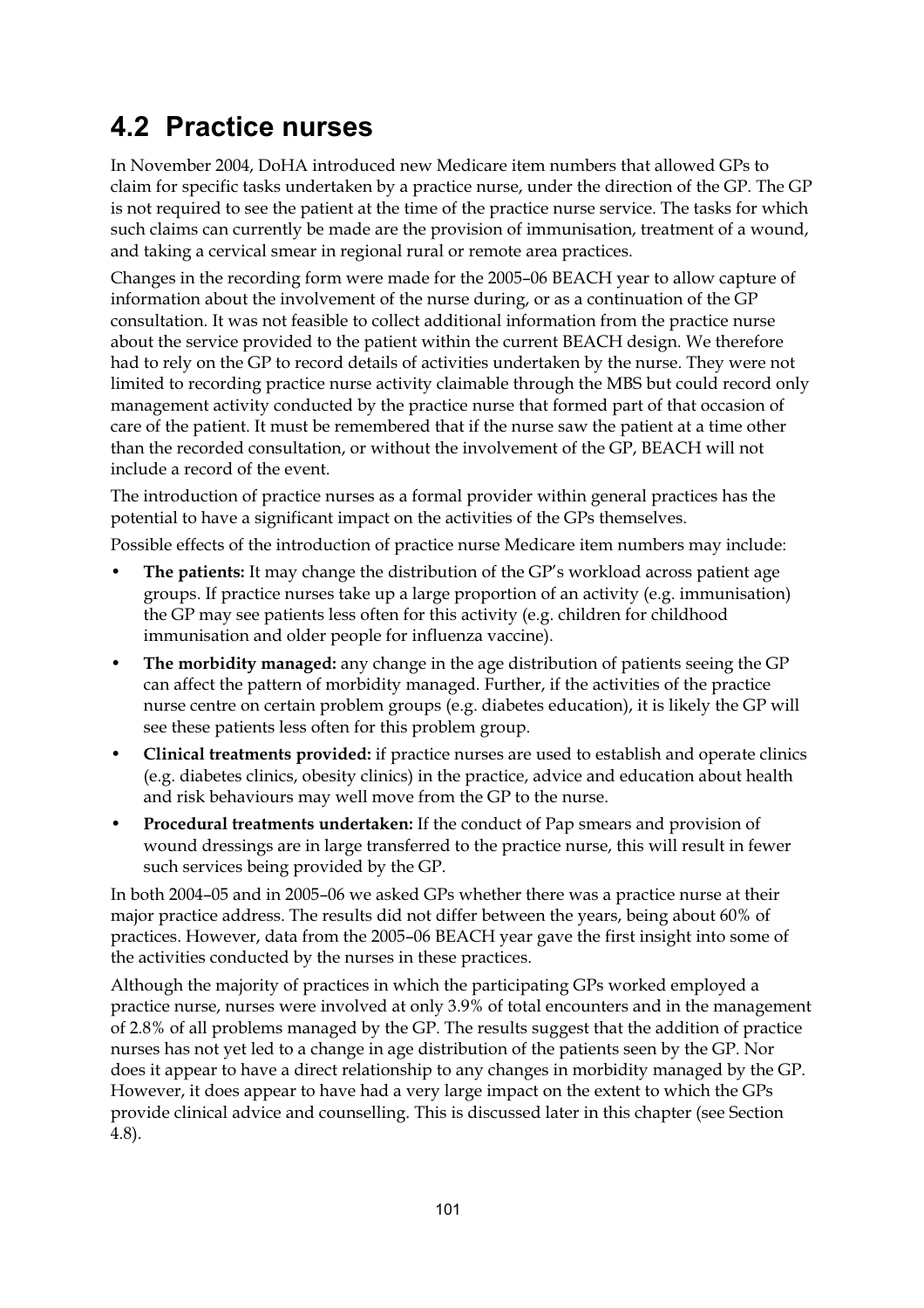## **4.3 The encounters**

There were significantly fewer indirect encounters recorded in BEACH in 2005–06 than in 1999–00. Indirect encounters are those where the GP provides a clinical service, such as a repeat prescription, a referral, or an administrative document, but does not see the patient face-to-face. The Privacy Legislation released at the end of 2001 requiring the clinician to ensure test results were given to the patient themselves, together with economic pressures, may have contributed to an increase in call-back of patients for receipt of test results, and a decrease in their provision over the telephone.

In last year's report, long surgery consultations were shown to have increased significantly between 1998–99 and 2004–05 as a proportion of total encounters. There was no significant change between the proportion in 2004–05 and 2005–06. However, comparing these data over time and interpreting the changes is becoming more complex each year as new item numbers are added to Medicare. In particular, chronic disease management items were not available in earlier years of the BEACH program. The introduction and expansion in recent years of such condition-specific item numbers means that some encounters that may have previously been charged as long or prolonged surgery consultations may now be claimed under a new item number.

# **4.4 The patients**

Earlier in this chapter we demonstrated that between 1999–00 and 2005–06 there were changes in the age distribution of patients encountered by the GPs, continuing trends reported last year. There were significant decreases in the proportion of encounters with patients in all age groups less than 45 years. In contrast, the proportion of encounters with patients aged 45–64 years and those aged 75 years and over increased. This section investigates the relationship between these results and data drawn from other sources.

- Figure 4.1 provides a graphic view of the age distribution of patients encountered in the 2005–06 BEACH year compared with those encountered in the 1998–99 BEACH year, with the two older age groups combined into one (65 years and over) for comparability with other data sources.
- Figure 4.2 shows the age distribution of patients at services claimed as Medicare A1 items in 1998–99 compared with 2004–05. These data show similar trends for children aged less than 15 years (decreasing from 17.1% to 14.3% of the MBS A1 items of service), and for patients aged 45–64 years (increasing from 24.1% to 27.1% of MBS A1 claims). However, in contrast to the BEACH data, Medicare shows that patients of 65 years and over accounted for a smaller proportion of the claims in 2004–05 than they did in 1998–99. This is probably because the Medicare data do not include claims made through the Department of Veterans' Affairs for patients who hold the Repatriation health card, a large proportion of whom would be in this older age group. Since BEACH includes samples of all encounters, those encounters claimed through both Medicare and the Department of Veterans' Affairs are included.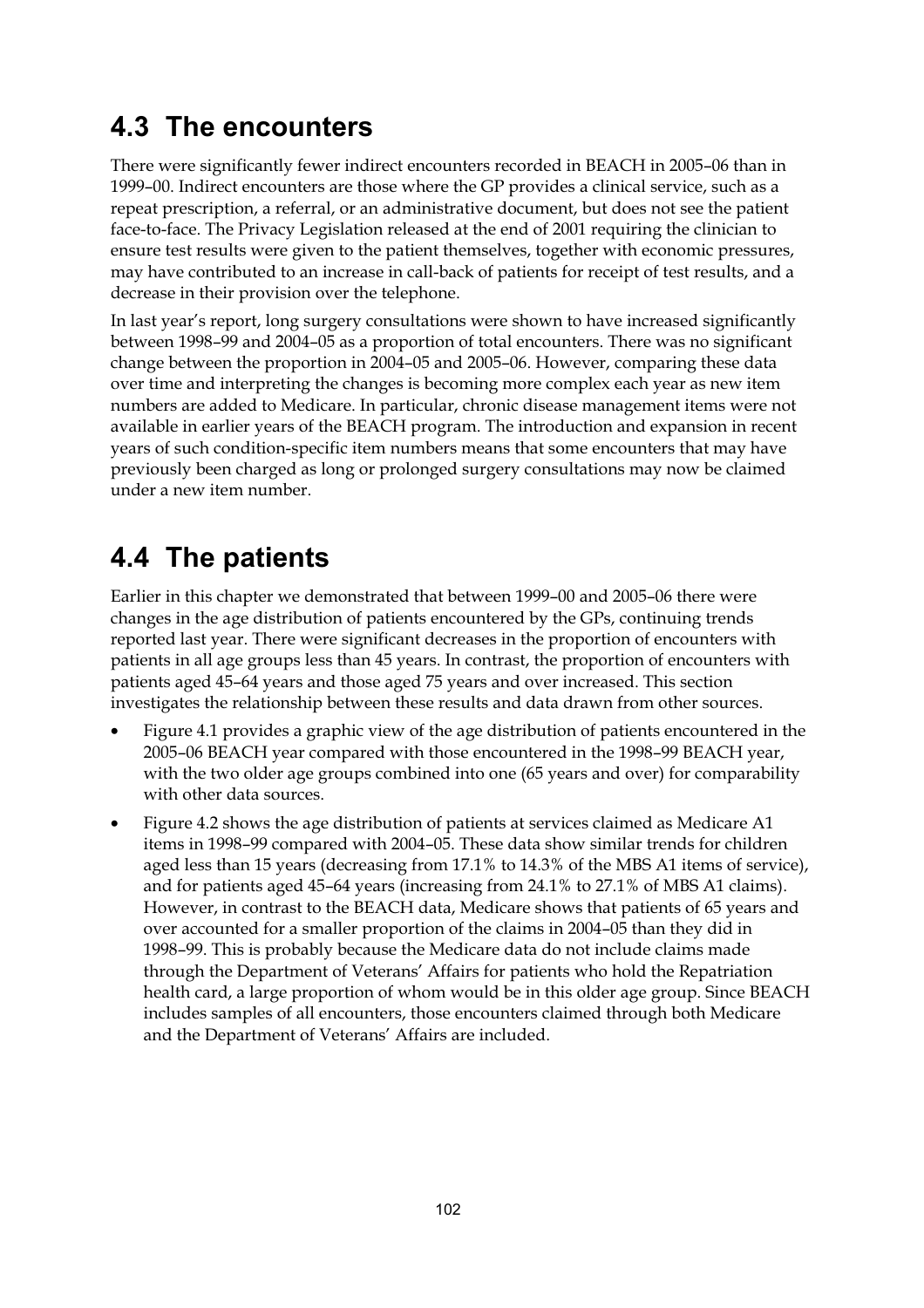



103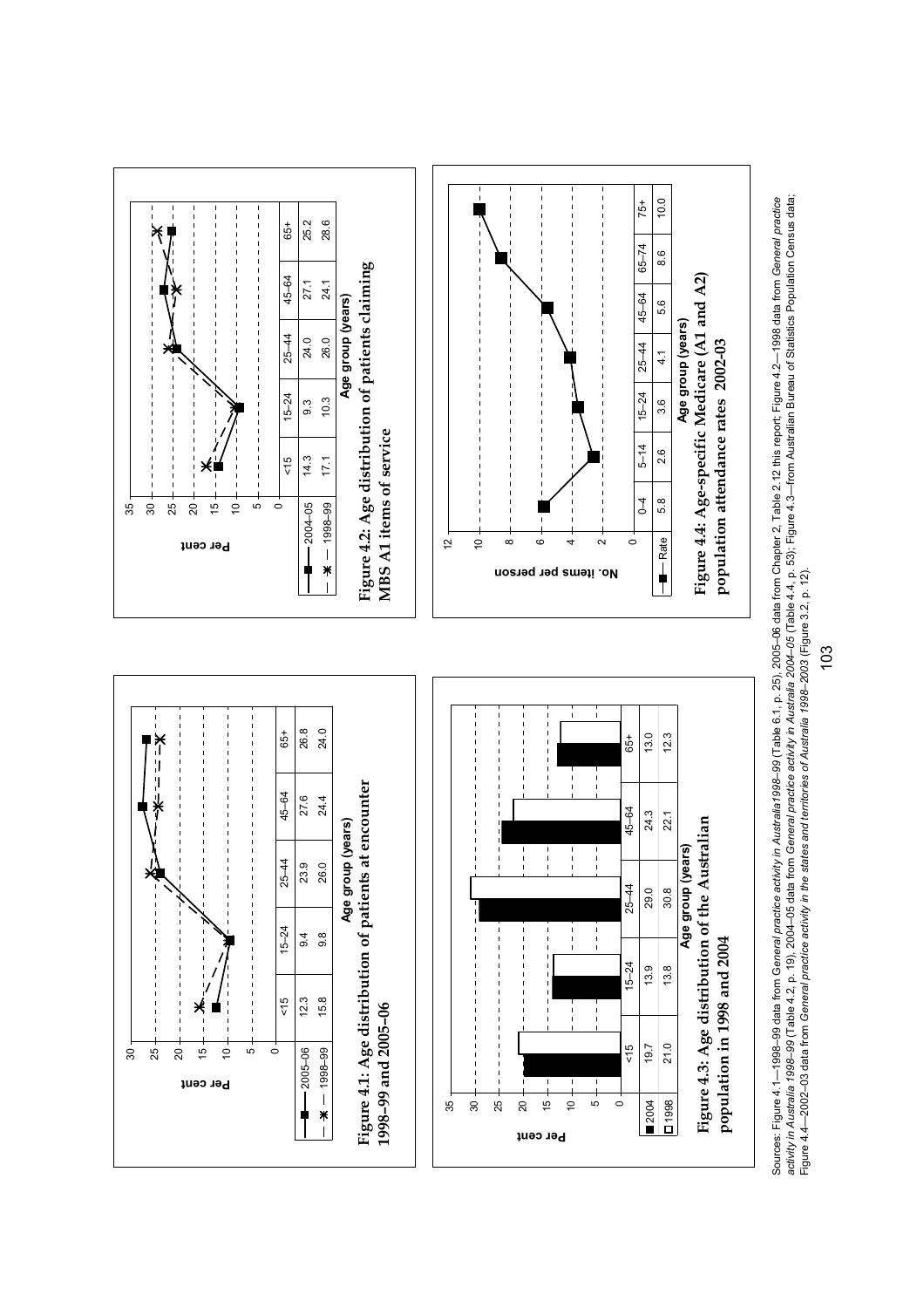- Figure 4.3 shows changes in the age distribution of the population of Australia over the same period. It is apparent that children aged less than 15 years have decreased as a proportion of the population since 1998–99. Further, the largest increase in proportional distribution has occurred in the 45–64 years age group, which accounted for 24.3% of the population in 2004, an increase of over 2% since 1998–99. People aged 65 years and over accounted for a larger proportion of the population in 2004 than in 1998, though the increase was not as large as in the 45–64 age group.
- Figure 4.4 shows the age-specific rates of Medicare-claimed A1 items of service in 2002–03.10 It demonstrates that the age distribution of the patients at encounter will be affected to different degrees by both changes in population distribution and by the mean attendance rate of each age group. For example, although the proportion of the population accounted for by 45–64 year olds increased by 2.2% over the study period, the attendance rate of this group of patients is on average 5.6 visits per year, so the effect may be less than the smaller increase of 0.7% in the proportion who are aged 65 years and over who visit more frequently.

These data suggest that the increase in the proportion of BEACH encounters with patients of 45–64 years may reflect the baby boomers' move into this age group—that is, there are more people in this age group in the population than there used to be, so they account for more services. Baby boomers are also moving into an age of increased GP service utilisation as they get older (moving from an average 4.1 Medicare A1 claims per year to 5.6 per year). So the increase reflects the increase in their proportion in the community multiplied by their high average attendance rates. It may also be the result of an increasing likelihood of people in the older age groups remaining in the community, and therefore seeing their GP regularly.

#### **Patient reasons for encounter**

The changing age distribution of the patients at GP-patient encounters resulted in a change in the reasons the patients give for seeing the GP (patient RFEs). Increases were reported last year41 in RFEs associated with the need for services such as a prescription, a referral, and returning for the results of tests and other administrative processes. However, no further increase in these RFEs was apparent in 2005–06, the rates remaining steady compared with last year's result.

An apparent significant decrease in RFEs related to the blood and blood-forming organs was found to be due to a change in the coding of the RFE 'blood test results' in early 2001. In previous years this was classified in the ICPC-2 chapter 'Blood and blood-forming organs'. In later years it was classified in the 'General and unspecified' chapter. This change would have made some contribution to the increase in RFEs of a general and unspecified nature over the six time intervals of this comparison.

Presentations of patients to receive test results doubled between 1998–99 and 2004–05, and then remained steady this year. This suggests that there was an increase in GP requests to the patient to attend the GP in person to receive their test results (with a hypothesised decrease in the likelihood of GPs giving results over the telephone to their patients). The Privacy Legislation released at the end of 2001 requiring the clinician to ensure test results were given to the patient themselves, together with economic pressures, may have contributed to an increase in call-back of patients for receipt of test results.

The increase in presentations associated with the male genital system is not surprising in light of the significant publicity given over recent years to the risk of prostate cancer and the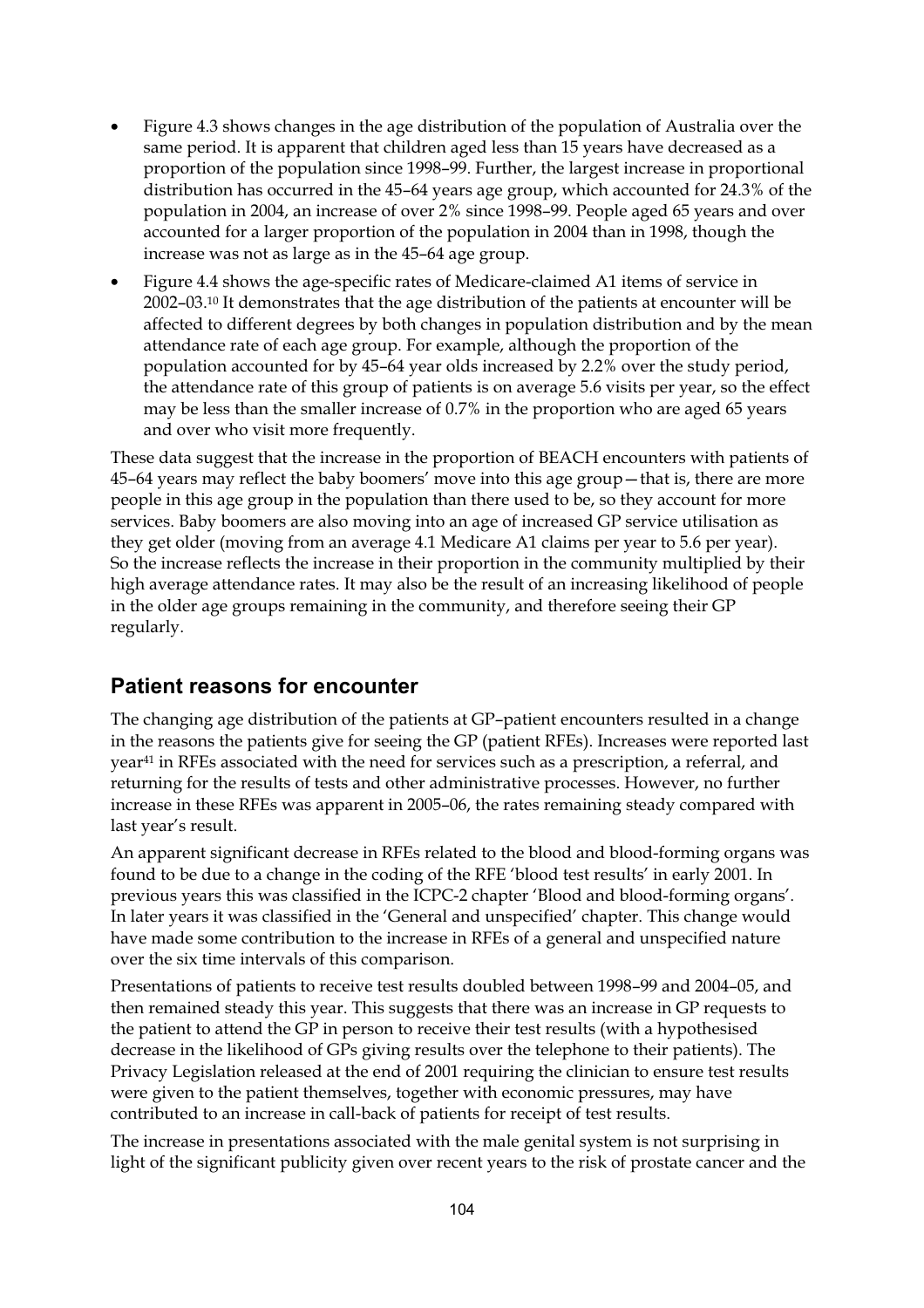public urging from some quarters for all men to go for a check-up for this disease and other men's health issues.

#### **4.5 Problems managed at encounter**

The decrease in the management rate of upper respiratory tract infection (URTI) since 1999–00 is likely to be linked to the decrease in the proportion of encounters with children. In 2002–03, BEACH data showed that children aged less than 15 years accounted for 37% of all patients managed for URTI, while in that year they represented less than 7% of the attending patients for whom records were provided.48 Given that the presentation rate for URTI in children is far higher than for adults, the overall decrease in attendance rates by children will have a marked effect on the management rate of URTI. However, it is notable that there was a marginal increase this year (over 2004–05) in the management rate of URTI, and it reverted to the rate found in 2002–03. This could therefore reflect a true increase in the incidence of URTI in the community in 2005–06, as there was no major change in the age distribution of patients at encounter.

The changing age distribution of the patients may also partly or wholly explain the decrease in management rates of other acute respiratory problems such as tonsillitis and acute bronchitis, and acute otitis media—all of which decreased over the study period—since these problems were the fifth, sixth and second (respectively) most common problems managed at encounters with children in 2000–01.49

In 2005–06 chronic problem management took up a significantly greater proportion of the GPs' workload than in 1999–00. This was most apparent in the management rates of lipid disorders, diabetes and osteoarthritis. These increases may be the result of a combination of factors including the increased proportion of encounters with 45–64 year olds and with older patients, the introduction of Medicare items for the annual cycle of care for diabetes mellitus in 2001 and the considerable public attention being drawn to the need to test and control cholesterol levels.6 It may also reflect an increase in the diagnosed prevalence of the disease, as self-reported prevalence increased from 3.0% to 3.5% between 2001 and 2004–05.3 The steady but marginal annual increase in the management rate of diabetes resulted in about 600,000 additional encounters in 2005–06 nationally compared with 1999–00. Those interested in more detail about the management of diabetes should refer to Section 13.6 (p. 109) in *General practice activity in Australia 2003–04*.50

Hypertension has been the most commonly managed problem in general practice since first measured in 1990–91 and consistently since the beginning of BEACH in 1998–99. This year for the first time the management rate of hypertension showed a marginally significant increase over the 1999–00 rate, reflecting a build-up of minor non-significant increases in each year measured. This increase may also be associated with the factors of patient ageing and the availability of Medicare item numbers for the development of care plans for older people or for those with complex chronic disease.

The decrease in management rates of menopausal complaints between 1999–00 and 2005–06 was largely due to a sudden decrease in 2004–05. It may well suggest a decrease in the use of hormone replacement therapy by menopausal women as a result of wide publicity of the link between hormone replacement therapy and breast cancer.51 The 2005–06 results gave no indication of a reversion to earlier management rates.

Last year a large decrease in the management rate of asthma suggested that there were an estimated one million fewer occasions at which GPs managed this problem in 2004–05 than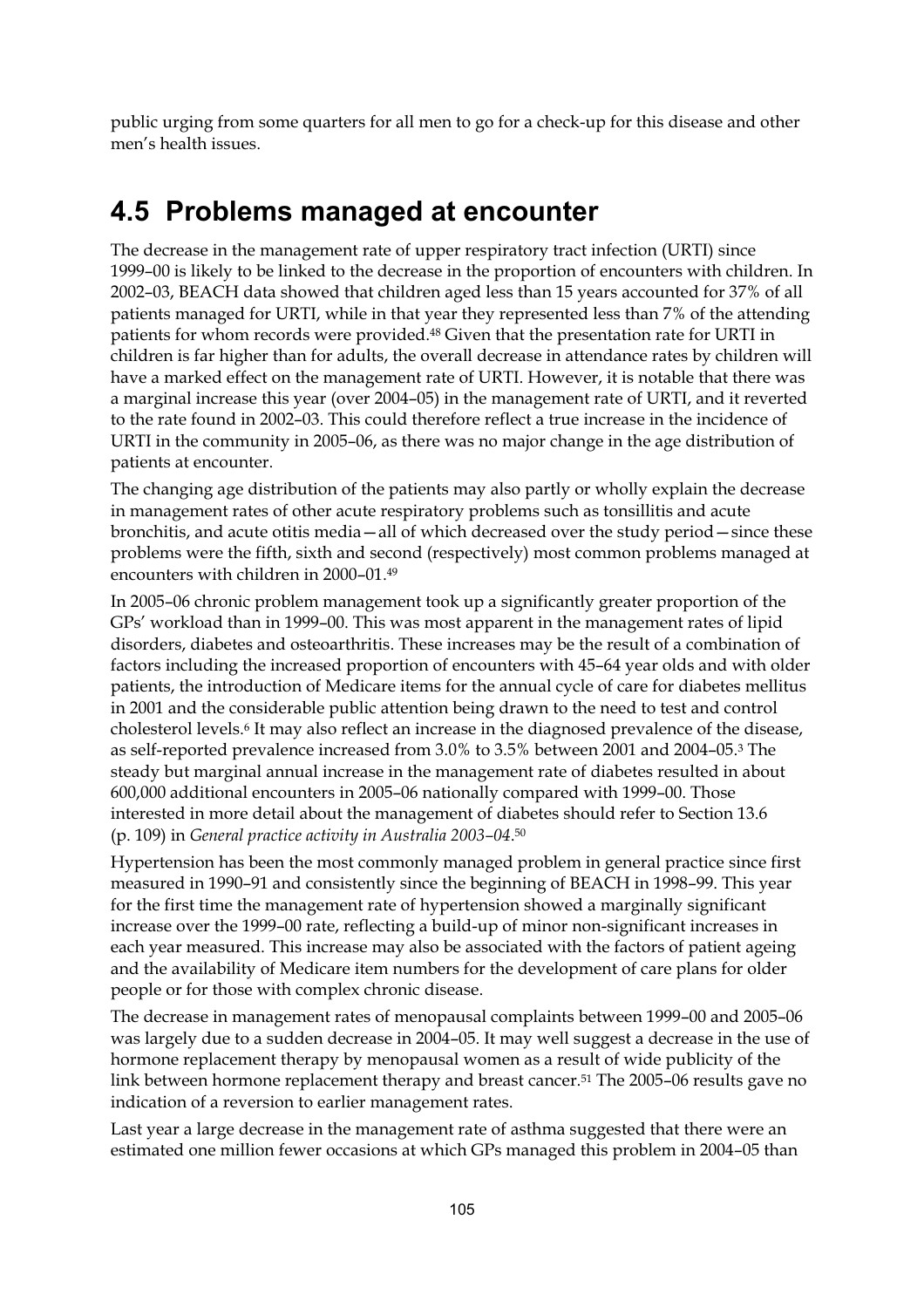in 1998–99. This year the rate aligned with last year's result, suggesting that the attendance rate for asthma management may have levelled. Note that in 2004 Henderson et al. found there was no change in the prevalence of asthma between 1998 and 2002 among patients attending GP consultations.52 The introduction of a Medicare item for the Asthma 3+Visit Plan did not appear to be the cause of the initial drop in 2000–01, as the decrease occurred before its introduction. However, there were other types of asthma plans being promoted before the Asthma 3+Visit Plan and these may have caused the measured decrease in management rates in 2000–01. The extent to which such plans have improved patient education in self-management of this problem and in turn led to this decrease in management rate is not known.

It may have been expected that the introduction of MBS items specifically for the care of depression would lead to an increase in its management rate (i.e. in the number of encounters at which it is managed) and perhaps to the management rate of psychological problems overall. This has again proved not to be the case. There has been no significant change in the management rate of psychological problems, or of depression specifically, since 1999–00. As reported in Chapter 3, the rate at which GPs are providing psychological counselling has increased over the study period slowly and steadily rather than being a sudden response to the introduction of these MBS item numbers. It is notable that the rate did not change between last year and this year. Those interested in more detail about the management of psychological problems should refer to Section 13.3 (p. 97) in *General practice activity in Australia 2003–04.*<sup>50</sup>

#### **4.6 Medications**

The number of medications prescribed per 100 encounters and per 100 problems managed decreased over the study period to suggest an extrapolated effect of 13.3 million fewer prescriptions written by GPs in 2005–06 than in 1999–00. This estimate does not consider the effect on the number of prescriptions filled at the pharmacy as a result of GP prescriptions. For example, if the prescriptions that were not written by GPs in 2005–06 had in the past an average of one repeat, there would have been over 26.6 million fewer scripts crossing the counter in total in 2005–06 than in 1999–00. If the average was two repeats the decrease would be about 40 million.

In contrast there was a significant increase in the rate at which GPs provided medication directly to the patient so that the overall decrease in total medications prescribed, supplied or advised for over-the-counter (OTC) purchase was somewhat less than the decrease in prescriptions alone.

The slowing of growth of the PBS53 cannot be attributed to this decrease in GP prescribing. First, growth has only recently slowed whereas the decrease in GP prescriptions has been steady throughout the study period. Second, the slowing of growth in the PBS is far more likely to be due to the increases in patient co-payments for prescribed medications in January 2004 and again in January 2005. Increases in co-payments mean that more medications fall under the co-payment level and therefore no longer qualify for PBS cover, the patient paying the whole cost of the medication.

The decrease in GP-prescribed medications may be the result of a number of factors, including:

- the increase in the number of medications supplied by the GP (as noted above)
- the move of some drugs to OTC availability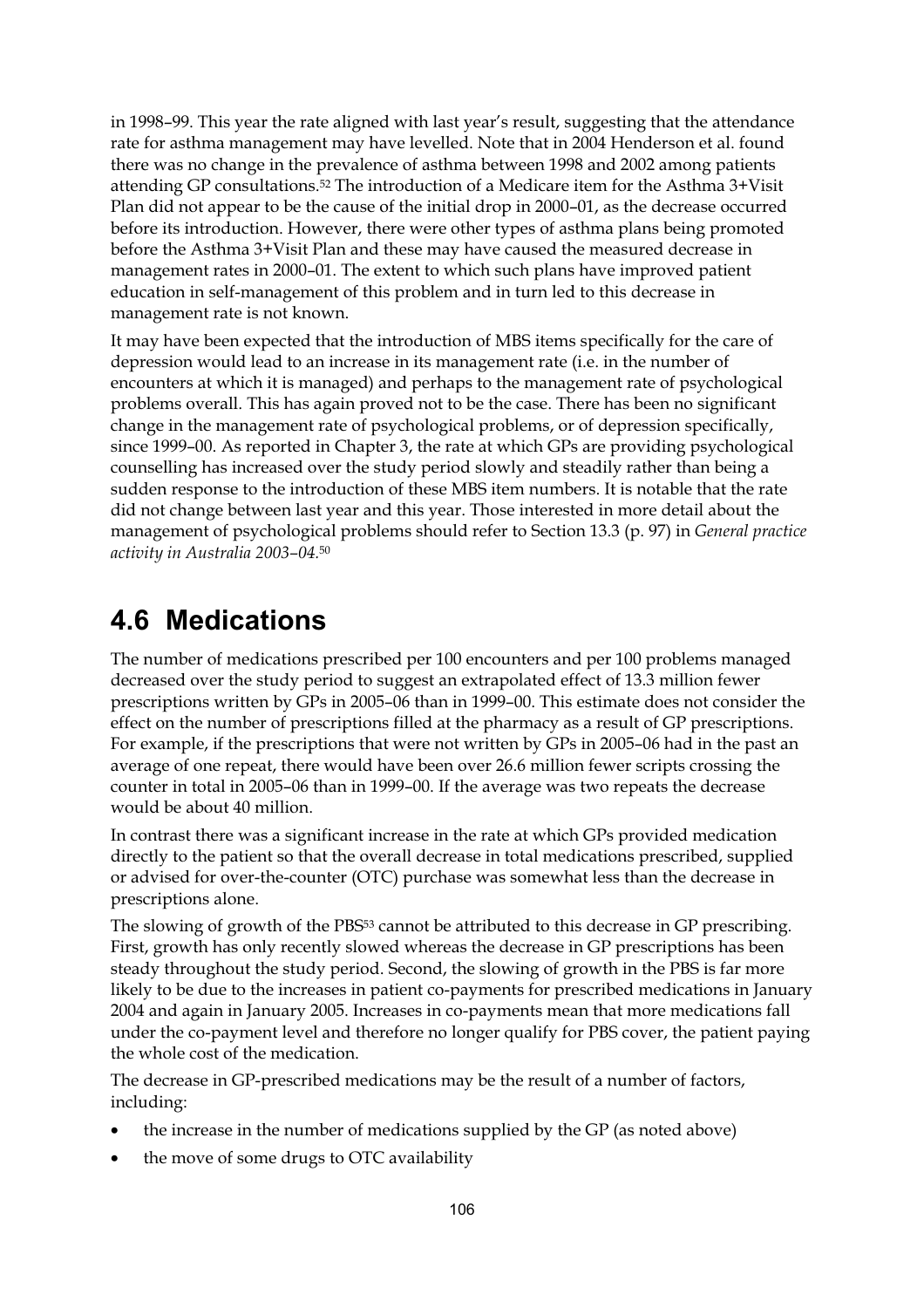- the introduction of combination therapies which result in a halving of scripts for those who were on two drugs and then moved to the combination medications
- changes in the PBS costing structure.

Examples of these effects are:

- Last year we reported decreased prescriptions for paracetamol, possibly as a result of the availability of tramadol, and possibly because the higher patient co-payment (required since January 2004) for Commonwealth concession card holders made it less attractive to obtain paracetamol via a GP's prescription than to purchase it from supermarkets. The decrease started in 2002–03 and continued to 2004–05. However, no further decrease occurred in the prescribing of paracetamol in 2005–06.
- The decrease in prescriptions for the cardiac therapy drugs (largely beta-blockers) and in diuretics occurred in parallel with higher prescribing of agents acting on the reninangiotensin system (ACE inhibitors and combinations of ACE inhibitor + diuretic).
- The OTC availability of salbutamol and the advent of the combination medication fluticasone/salmeterol altered the balance between these two generic drugs in terms of GP prescriptions. The former decreased as the latter increased, in line with advice from such organisations as the National Asthma Council that combination therapy would give better control of asthma.54
- Prescribing patterns for acid-related disorders were influenced by the release of ranitidine onto the OTC market, but again its prescription rate remained steady after the initial decrease this move instigated.
- The decrease in prescriptions for vaccines was surprising, as there had been no decrease in rates of immunisations and vaccinations recorded by the GPs. Further investigations suggested that in parallel, there had been an increase in the rate at which GPs supplied vaccines. This could well be related to the meningococcal vaccines being made freely available for children of selected ages, phased in from 2003. In addition, there has been a trend towards greater polyvalence in vaccines, which reduces the total count of vaccines.

Other changes in medication rates followed the management rates of the problems for which they are prescribed. For example:

- The increased prescribing rate of serum lipid lowering agents paralleled the increased management rate of lipid problems. More details about the prescribing of these medications can be found in *General practice activity in Australia 2004–05* (Chapter 3, Section 3.6).41
- The prescribing rate of drugs for acid-related disorders increased in line with the increase in the management rate of oesophageal disease.
- The increase in prescriptions for amoxycillin and for cephalexin may well reflect the marginally higher management rate of URTI this year. A decrease noted last year in prescriptions for cefaclor monohydrate did not continue into the current year.

The introduction or removal of medications from the market also affects patterns of prescribing. For example:

• Prescriptions for anti-inflammatory and antirheumatic drugs acting on the musculoskeletal system continued to decrease, particularly those for celecoxib which was prescribed at a rate of only 0.5 per 100 encounters in 2005–06. More details about change in the prescribing of this group of medications can be found in *General practice activity in Australia 2004–05* (Chapter 3, Section 3.3).41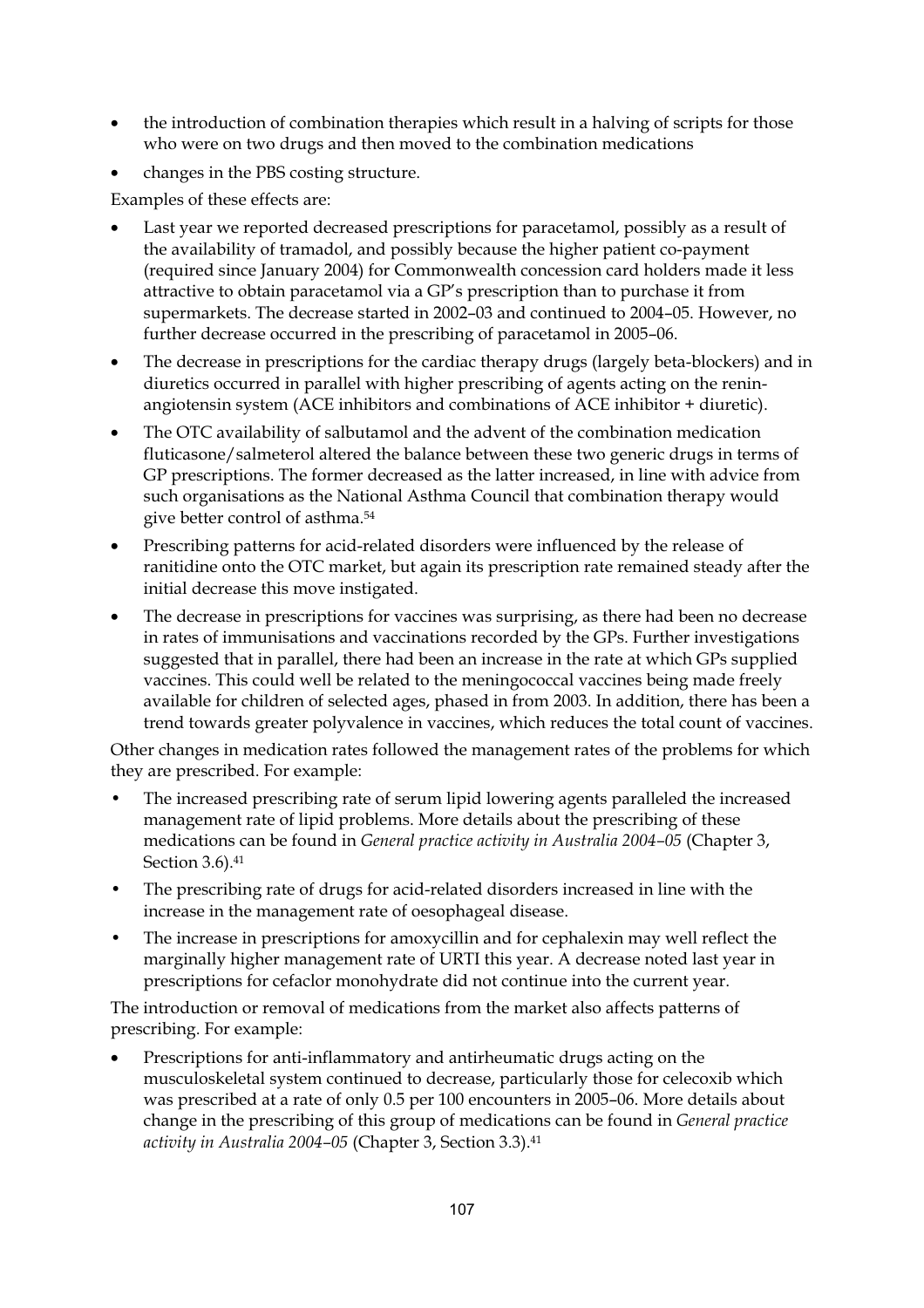- In the prescribing of drugs for acid-related disorders, the introduction of esomeprazole (put on the PBS in 2003) resulted in a significant increase to 2005–06, and this influenced the prescribing rate of both ranitidine and omeprazole which both decreased.
- Prescriptions of tramadol increased following the introduction in 2001 of the slowrelease tablet, which provided a more reliable prevention of breakthrough pain. However, after the initial uptake of this medication, the rate remained steady in 2005–06.

## **4.7 Procedural treatments**

Although the rate of procedural treatments increased between 1999–00 and 2003–04, it appears to have steadied over the last two years. It must be remembered that this year's data include the procedures undertaken by the practice nurse as part, or as an extension of, the consultation. This means that while the GPs themselves are doing less, the overall rate of procedural treatments did not change.

The range of procedures undertaken by practice nurses was extremely varied and many of the services they provided were not activities that were claimable by the GP from Medicare under the practice nurse item numbers—only 42% were claimable from Medicare. Of those for which a Medicare item number was recorded, more than two-thirds were for the immunisation item and the other third were for wound treatments. Claims for Pap smears undertaken by the nurse were negligible. This may partly be due to the geographic limitations put on such claims (i.e. they must be in practices situated in rural areas), but it may also suggest a disinclination on the part of the GPs to transfer this responsibility. First, it is unlikely that many practice nurses will have been trained to take Pap smears, though they may do so in the future if GPs become more reliant on their clinical services within the practice. Second, a Pap smear is usually only one part of a broader check of the female genital system. Many GPs take the opportunity at the time of a Pap smear to do a breast check, discuss contraception (where appropriate) and general sexual health. While practice nurses may also undertake these broader opportunistic health checks they are unable to prescribe any associated medications (for example contraceptives, hormone replacement therapy) that may be required by the patient. It may also be that GPs take the opportunity to do a Pap smear when the patient presents with other problems. It may be that it is harder, and less efficient to split the responsibilities for such care between doctor and nurse. Patient preference may also be a factor.

The range of activities recorded for practice nurses suggests that there are other services that could be considered appropriate if the practice nurse Medicare item numbers are ever expanded—some of the more commonly recorded procedures are the management of chronic skin ulcers and removal of ear wax.

Ideally, data pertaining to practice nurse activity should be collected in parallel to GP activity data. However, such data would need to be patient-based, rather than encounterbased, to ensure that the role of the practice nurse in providing patient care included information about those activities provided independent of a GP encounter.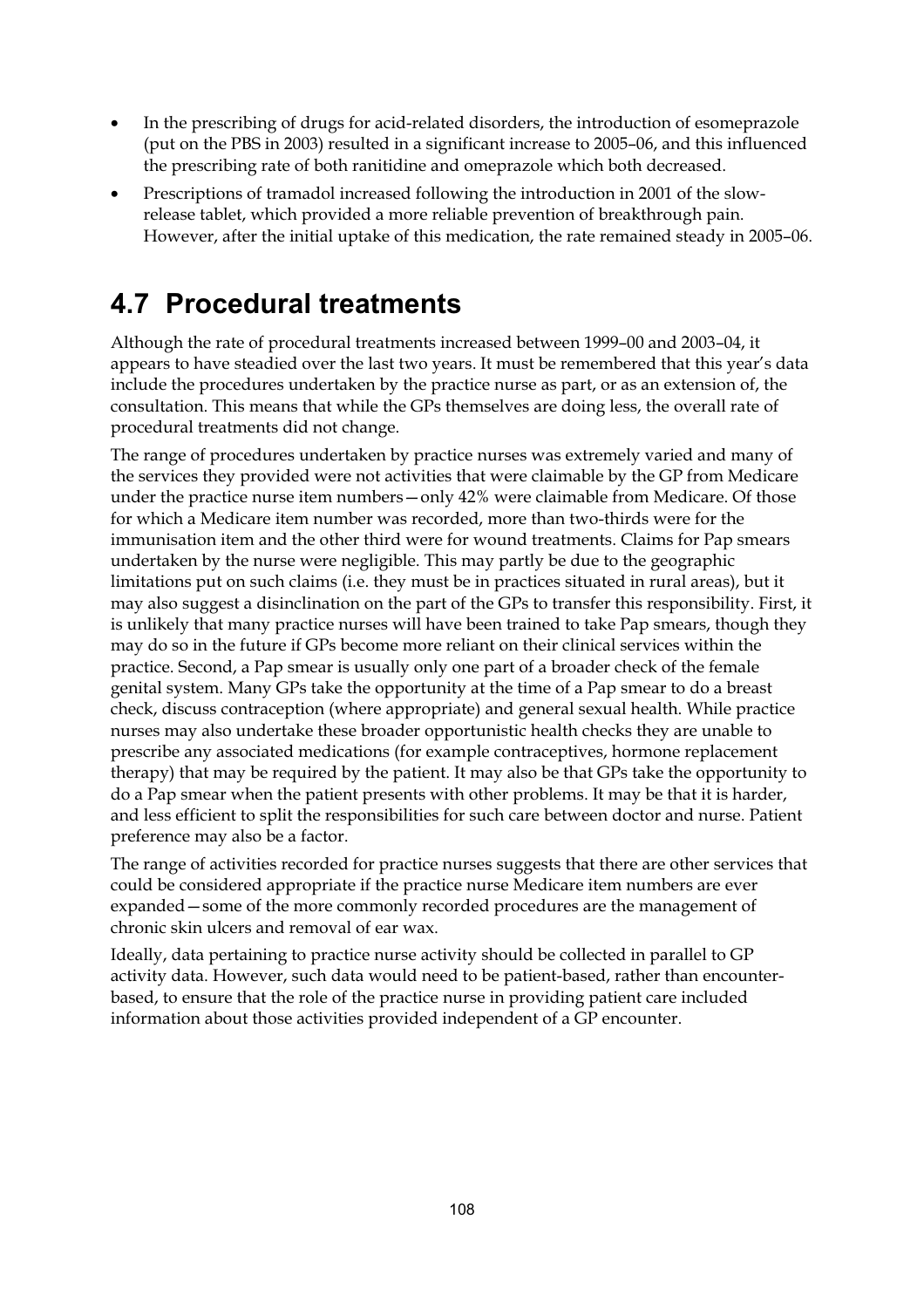## **4.8 Clinical treatments**

A dramatic decrease in the rate at which GPs recorded clinical advice and counselling was the most startling finding in 2005–06. Last year we demonstrated that clinical treatments had steadily increased between 1998–99 (31.4 per 100 encounters) and 2004–05 (39.2 per 100)—an overall increase of approximately 20%. This increase was reflected in rates of provision of advice about nutrition/weight, general advice and education, counselling the patient about the problem being managed, and to a lesser extent in provision of psychological counselling. Suddenly this year the overall rate of clinical treatments decreased to 29.2 per 100 encounters, a significantly lower rate than measured as far back as 1999–00, and representing a 25% decrease in a single year.

This sudden large change is a reversal of previous trends and we can only hypothesise it is at least partially due to the broad use of practice nurses. Several other results give some credence to the above hypothesis. There was no change in the rate of provision of psychological counselling nor in the provision of sickness certificates— both services that cannot be provided by a practice nurse. This hypothesis raises some interesting questions:

- When the conduct of a procedure is passed to the practice nurse, does the GP also pass on an expectation that the nurse will give the patient the education, advice or counselling that the GP usually gives for this problem, but because it is an assumed part of the conduct of the procedure, the GP does not record the activity separately when the GP does not provide it him/herself?
- With the growth of services provided outside the consultation, such as diabetes clinics and obesity clinics, usually run by nurses at the practice, is the GP anticipating that general advice and education regarding health, advice about nutrition/weight, lifestyle, and advice about the management of a problem and so on will be provided at the clinic and that the GP is no longer required to provide it him/herself?
- Are the patients still receiving the previously measured levels of advice and health instruction, even though this may be given by either the GP or the nurse?

Currently we do not have the answers to these questions but we hope to shed some light on these issues through more complex analysis of these data in the coming year.

## **4.9 Tests and investigations**

Test ordering by GPs continues to increase. Since 1999–00 the chances that some pathology will be ordered at the encounter increased by about 20%, and the chances that some imaging will be ordered rose by about 16%. In 2005–06 at least one test or investigation was ordered at one in five encounters. When GPs did order pathology, an average of 2.4 tests (or battery of tests such as full blood count) were listed. The combined effect of tests being ordered more often and a move to order an increasing number of tests on one occasion are having a significant impact on total pathology tests ordered by GPs.

Some increase in test orders would be expected to accompany increases in management rates of such chronic diseases as diabetes, and increases in the number of people taking medications (for example lipid lowering agents). Monitoring for adverse effects of treatment and monitoring the effectiveness of medications for such problems is required for quality care, so this hypothesised aspect of the increase is a positive rather than a negative result. However, it is also likely that patient expectations and GPs' increased fear of litigation may be contributing to the rising pathology and imaging ordering rates.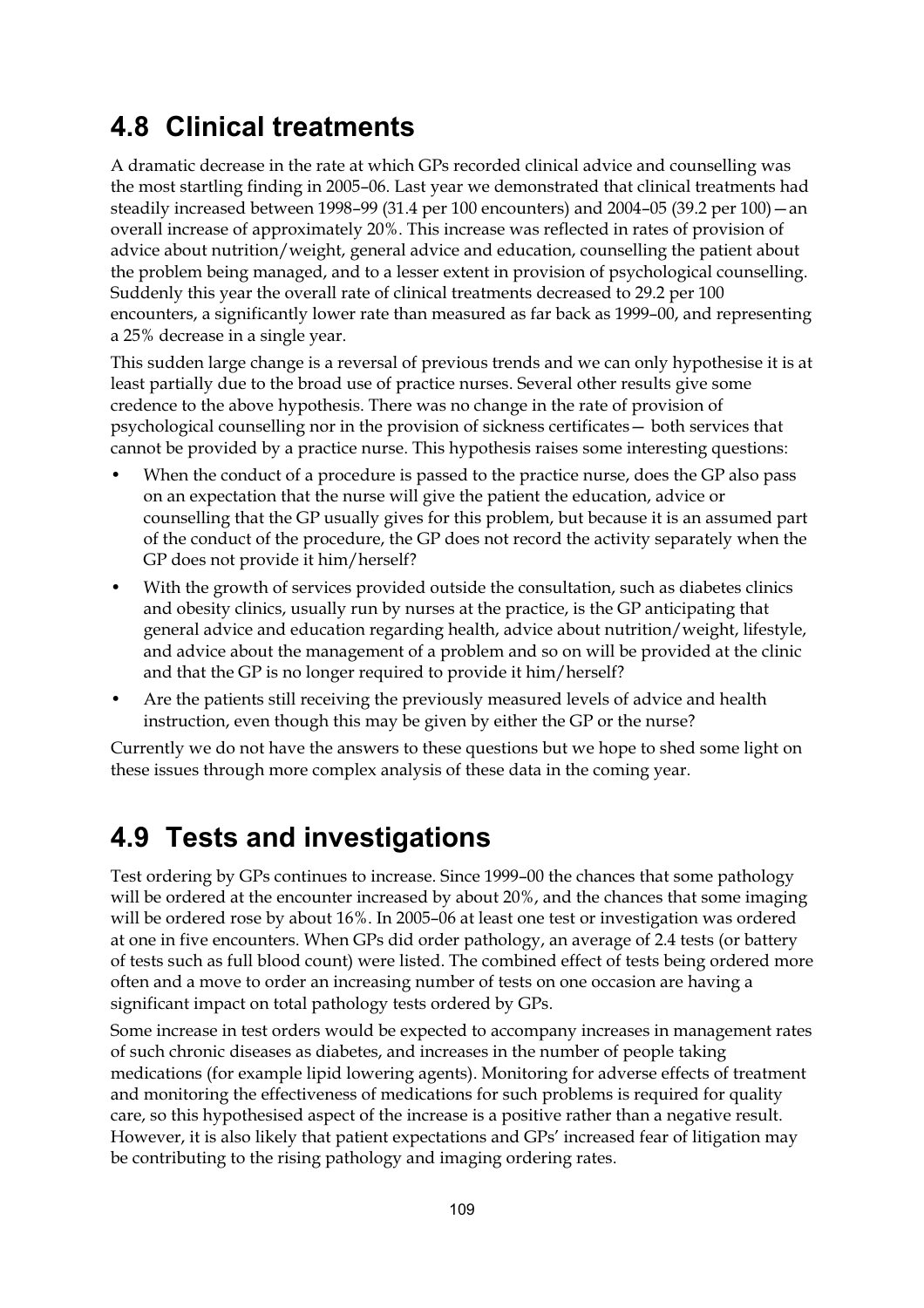## **4.10 Referrals**

Although the chances of being referred to another health professional when visiting a GP also increased between 1999–00 and 2005–06, the increase was far less than for pathology tests. The total number of referrals, and the referral rate to allied health services did not change but referrals to specialists increased whereas referrals/admissions to hospital significantly decreased. The lack of any increase in referrals to allied health professionals is somewhat surprising in light of the general pressure on GPs in the last few years to involve allied health providers more in the care of patients with chronic and complex disease. The introduction of Medicare payments for some allied health services for some patients<sup>55</sup> in the latter half of 2004 does not as yet appear to have affected the GP rate of referral to these services.

## **4.11 Conclusion**

The consistency of the BEACH results over time and the measured changes in practice activity demonstrate the stability of the BEACH program. The major finding from this year's data was the dramatic decrease in the provision of advice and education, particularly that related to lifestyle, weight, management of the problem, and about medication. This decrease may be attributable to the increasing role of practice nurses in the provision of patient care in general practices, since the major policy change between 2004–05 and 2005–06 was the introduction of Medicare item numbers for selected procedures done by practice nurses. The decrease in recorded advice and education raises the question of whether the patients are still receiving the advice and education previously given or if the 'official' sharing of care between GPs and practice nurses has had unexpected and detrimental effects on patient care. The issue is certainly worthy of further investigation. We will be investigating this issue further over the next 12 months through more sophisticated statistical analysis of the data. We will also watch with interest in 2006–07 to see whether the decrease in these activities continues. However, a study conducted on a patient–practice basis (rather than an encounter–practitioner basis) of all the clinical activity of the GPs and the nurse(s) for individual patients would provide a more reliable indication of the advice and education being received by the patient from all sources in the practice. Whether this could be drawn in the first instance from practices with fully computerised medical records (i.e. paperless practices) is not known, as there is no information about the extent to which practice nurses record details of the services they provide in the computer. Even if the practice nurses are entering their data in paperless practices, such a sample would be biased, since only about 20% of practices are paperless.26 Nevertheless, it could provide a better understanding of the total care provided to the patients.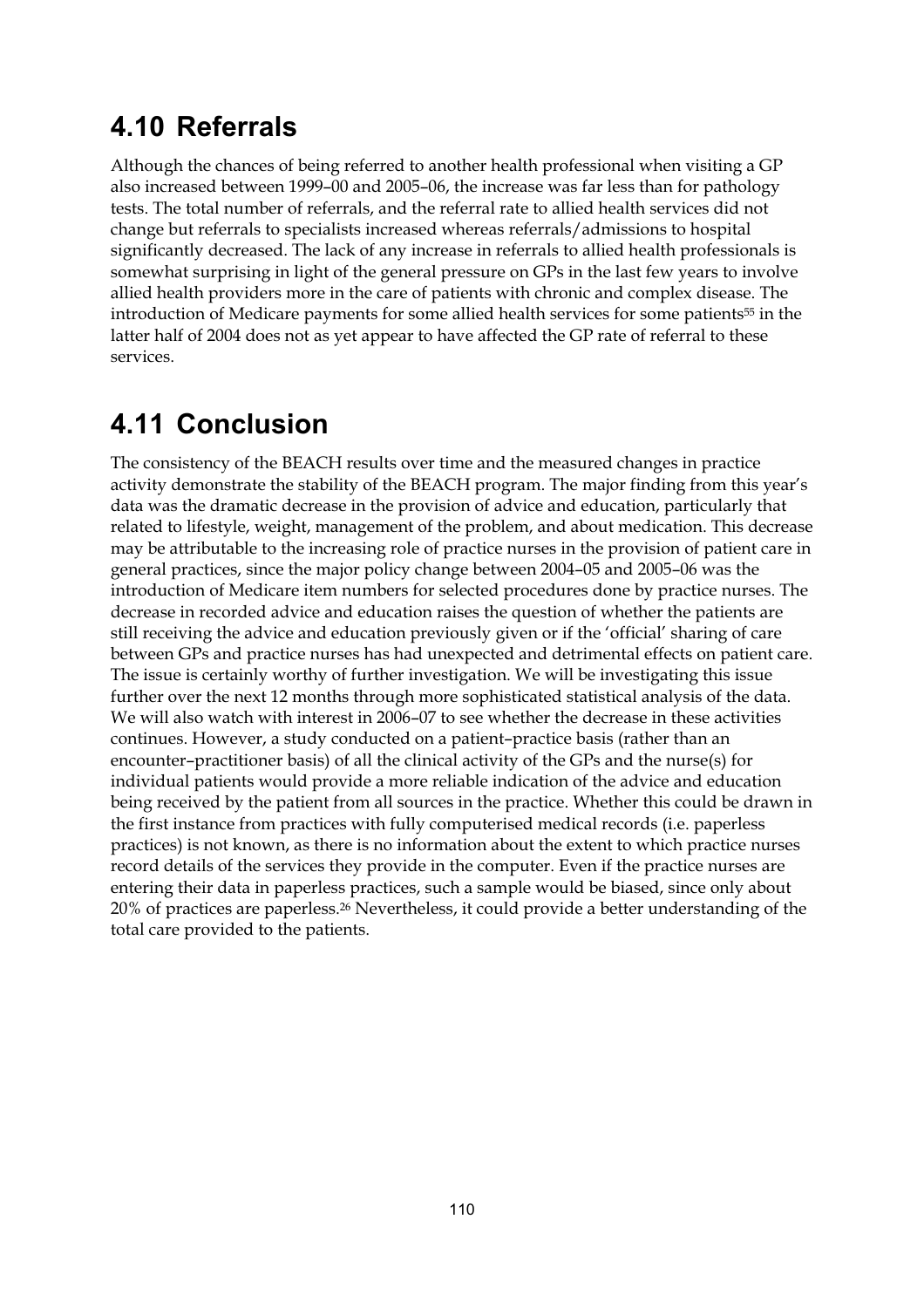# **5 Methods**

In summary:

- each year BEACH involves a random sample of approximately 1,000 GPs
- each GP records details about 100 doctor-patient encounters of all types
- the GP sample is a rolling (ever-changing) sample
- approximately 20 GPs participate each week, 50 weeks a year
- each GP can be selected only once per quality assurance triennium
- the encounter information is recorded by the GPs on structured encounter forms (on paper)
- each GP participant also completes a questionnaire about themselves and their practice.

# **5.1 Sampling methods**

- The source population includes all vocationally registered GPs and all general practice registrars who claimed a minimum of 375 general practice A1 Medicare items in the most recently available 3-month Medicare data period (which equates with 1,500 A1 Medicare claims a year).
- This ensures inclusion of the majority of part-time GPs while excluding those who are not in private practice but claim for a few consultations a year.
- On a quarterly basis the Primary Care Division of DoHA updates the sample frame from the Medicare records, leaving out of the sample frame any GPs already randomly sampled in the current triennium, and draws a new sample from those currently in the sample frame. This ensures the timely addition of new entries to the profession, and timely exclusion of those GPs who have stopped practising.

# **5.2 Recruitment methods**

We approach the randomly selected GPs by letter, posted to the address provided by DoHA.

- Over the following 10 days we use the electronic white and yellow pages to check the telephone numbers generated from the Medicare data. This is necessary because many of the telephone numbers provided from the Medicare data are incorrect.
- We then telephone the GPs in the order they were approached and, referring to the approach letter, ask whether they will participate.
- On initial telephone contact with the practice we often find that the selected GP has moved elsewhere, but is still in practice. Where forward address and/or telephone number can be obtained, these GPs are followed up at their new address.
- GPs who agree to participate are set an agreed recording date several weeks ahead.
- We send a research pack to each participant about 10 days before the planned start date.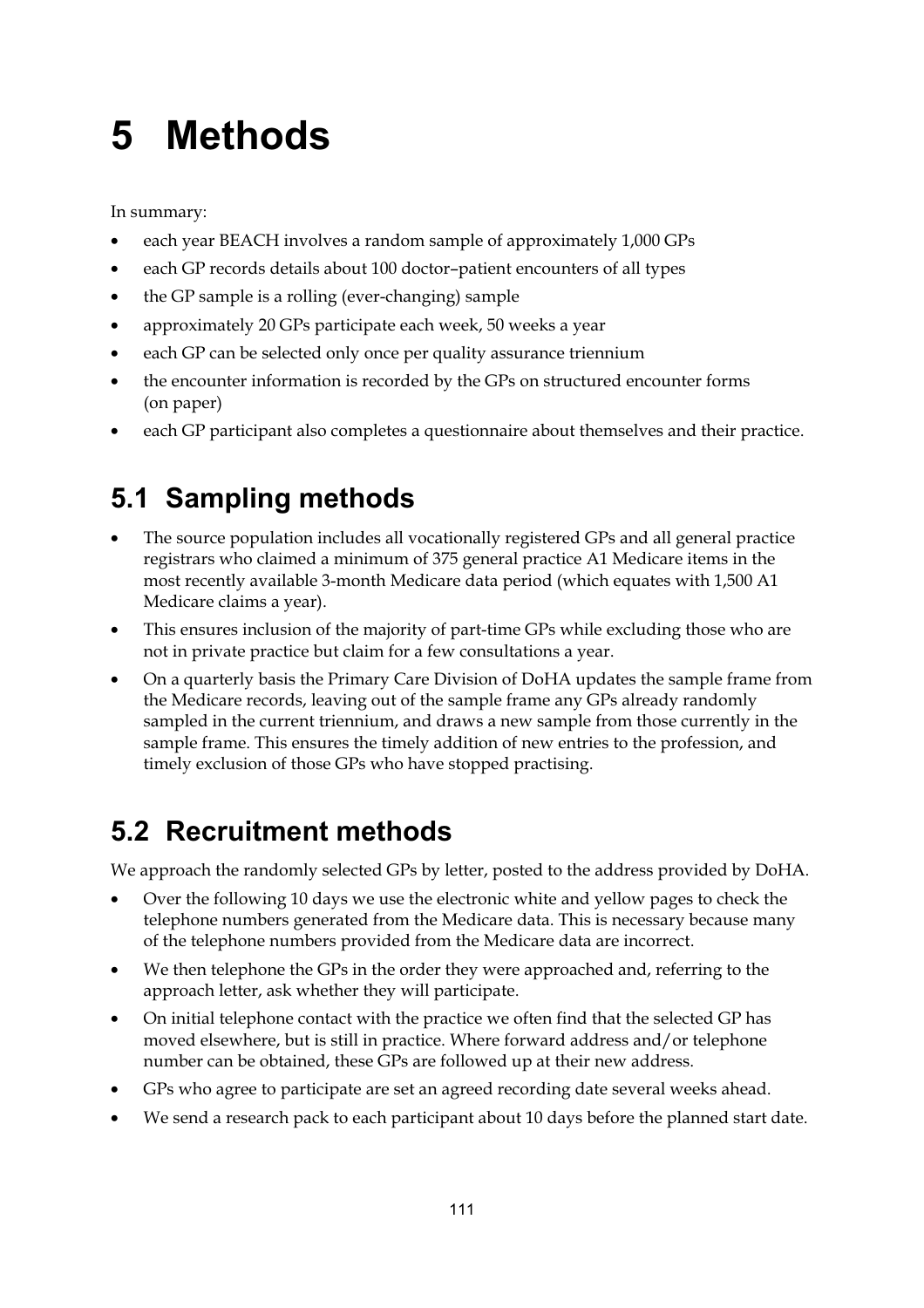- We make a telephone reminder to each GP in the first days of the agreed recording period—this also provides the GP with an opportunity to ask any questions they have about the recording process.
- We follow-up non-returns by regular telephone calls for up to three months after the set recording time.
- Participating GPs earn up to 60 Clinical Audit points towards their quality assurance (QA) requirements through the Royal Australian College of General Practitioners (RACGP). As part of this QA process, each receives an analysis of his or her results compared with those of nine other de-identified GPs who recorded at approximately the same time. Comparisons with the national average and with targets relating to the National Health Priority Areas are also provided. In addition, GPs receive some educational material related to the identification and management of patients who smoke or consume alcohol at hazardous levels.

# **5.3 Data elements**

BEACH includes three interrelated data collections: encounter data, GP characteristics, and patient health status. An example of the forms used to collect the encounter data and the data on patient health status is included in Appendix 1. The GP characteristics questionnaire is provided in Appendix 2.

- **Encounter data:** date of consultation, type of consultation (direct/indirect), Medicare/Veterans' Affairs item numbers (where applicable) (up to three) and other payment source (where applicable) (tick boxes).
- **The patient:** date of birth, sex and postcode of residence. Tick boxes are provided for Commonwealth concession card holder, holder of a Repatriation health card (from the Australian Department of Veterans' Affairs, DVA), non-English-speaking background (NESB) (patient self-report—a language other than English is the primary language at home), an Aboriginal person (self-identification) and Torres Strait Islander (selfidentification). Space is provided for up to three patient reasons for encounter (RFEs).
- **The problems managed** at encounter (at least one and up to four). Tick boxes are provided to denote the status of each problem as new or continuing for the patient (if applicable).
- **Management of** each problem, including:
	- **medications** prescribed, supplied by the GP and advised for over-the-counter purchase including: brand name, form (where required), strength, regimen, status (if new or continuing medication for this problem for this patient) and number of repeats
	- **other treatments** provided for each problem including counselling, advice and education, and procedures undertaken; and if other treatment was provided by practice nurse (tick box)
	- **new referrals** to medical specialists, allied health professionals and hospital
	- **investigations** including pathology tests, imaging and other investigations ordered at the encounter.
- **GP characteristics:** age and sex, years in general practice, number of GP sessions worked per week, number of GPs working in the practice, postcode of major practice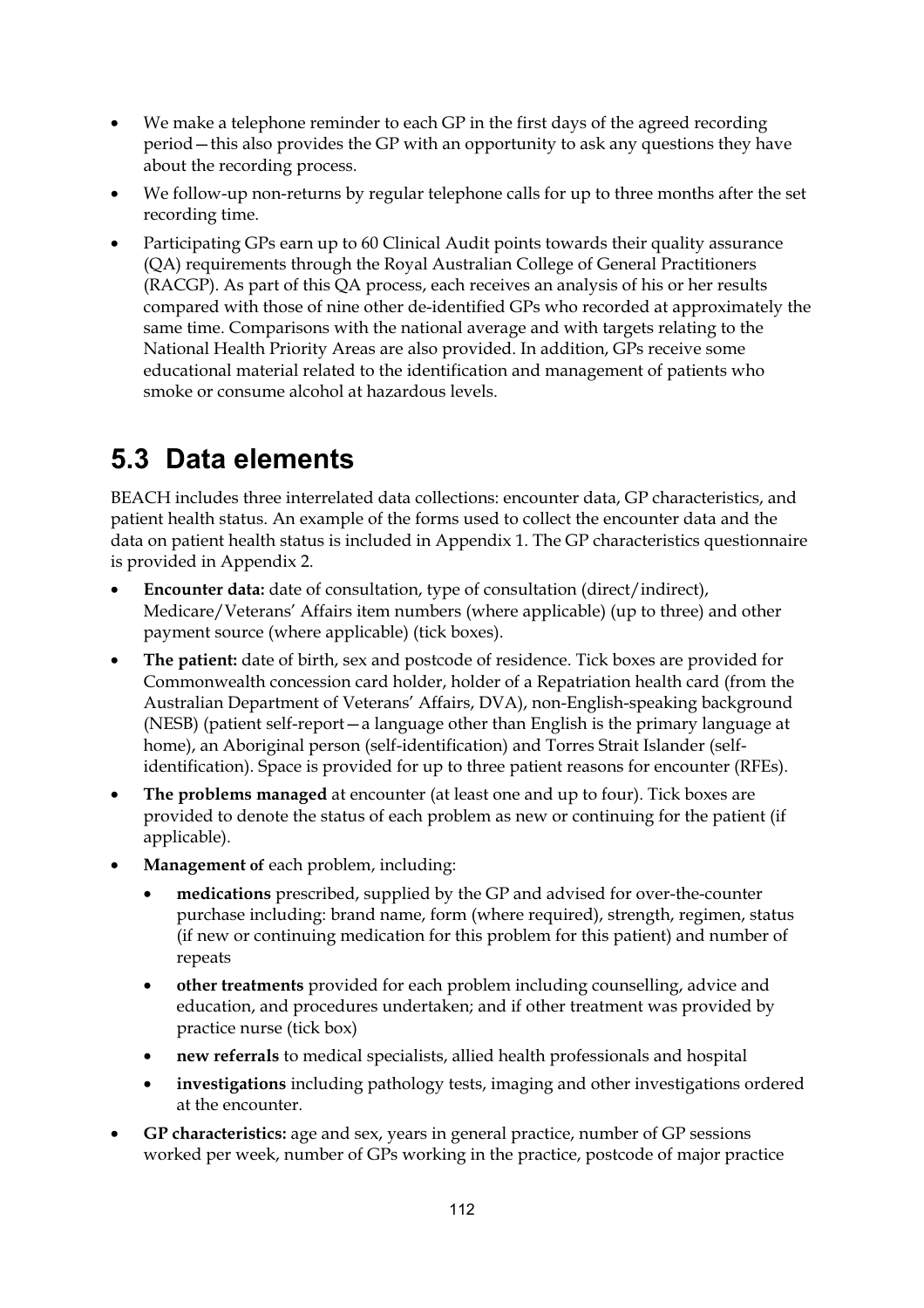address, country of graduation, postgraduate general practice training and FRACGP status, after-hours care arrangements, use of computers in the practice, whether the practice is accredited, whether it is a teaching practice, work undertaken in other clinical settings, hours worked in direct patient care and hours on call per week.

## **5.4 Changes to data elements and reporting methods in 2005–06**

For the first seven years of the BEACH program, where a Medicare item number was claimable for the encounter the GP was instructed to record only one item number. Where multiple item numbers (for example, an A1 item such as 'standard surgery consultation' and a procedural item number) were claimable for an encounter the GP was instructed to record the lower of these (usually an A1 item number). For reporting purposes Medicare claimable encounters were broken down according to the item number recorded by the GP as claimable (either through Medicare or through DVA) for the encounter.

In November 2004 four new item numbers were added to Medicare55 to cover some selected activities conducted by a practice nurse on behalf of a medical practitioner. A nurse may see the patient in conjunction with the GP–patient consultations. In this case both the GP's professional service and the practice nurse item are claimable.

The introduction of the Medicare practice nurse items provided the research team with a challenge. To date, we had been able to describe 'general practice activity' in terms of GP– patient encounters and to consider this as close to equivalent to 'general practitioner activity'. However, with the introduction of the practice nurse item numbers, if we did not include practice nurse activity initiated during the GP–patient encounter, we could no longer describe the full content of the consultation.

Therefore, two changes were made to the BEACH form in order to capture practice nurse activity associated with the GP–patient consultations and include this activity to describe 'general practice activity in Australia'.

- For the first time we allowed GPs to record multiple (up to three) Medicare item numbers.
- In the 'other treatments' section, for each problem managed, we asked the GP to tick the practice nurse box if the treatment recorded was provided by the practice nurse, rather than by the GP. If the box was not ticked, we assumed the GP gave the 'other treatment' themselves.

#### **Reporting of item numbers**

In the summary of annual results (Section 2.3) we provide one table (Table 2.10) which counts only one item number per Medicare/DVA-claimable encounter for comparability with previous years. Selection of one item number was undertaken on a priority basis: consultation item numbers—override incentive item numbers—override procedural item numbers—override other Medicare item numbers. An additional table in Section 2.3 (Table 2.11) provides a breakdown of all item numbers recorded by the GPs.

In Section 2.11, we provide a more specific description for each of the practice nurse Medicare item numbers recorded.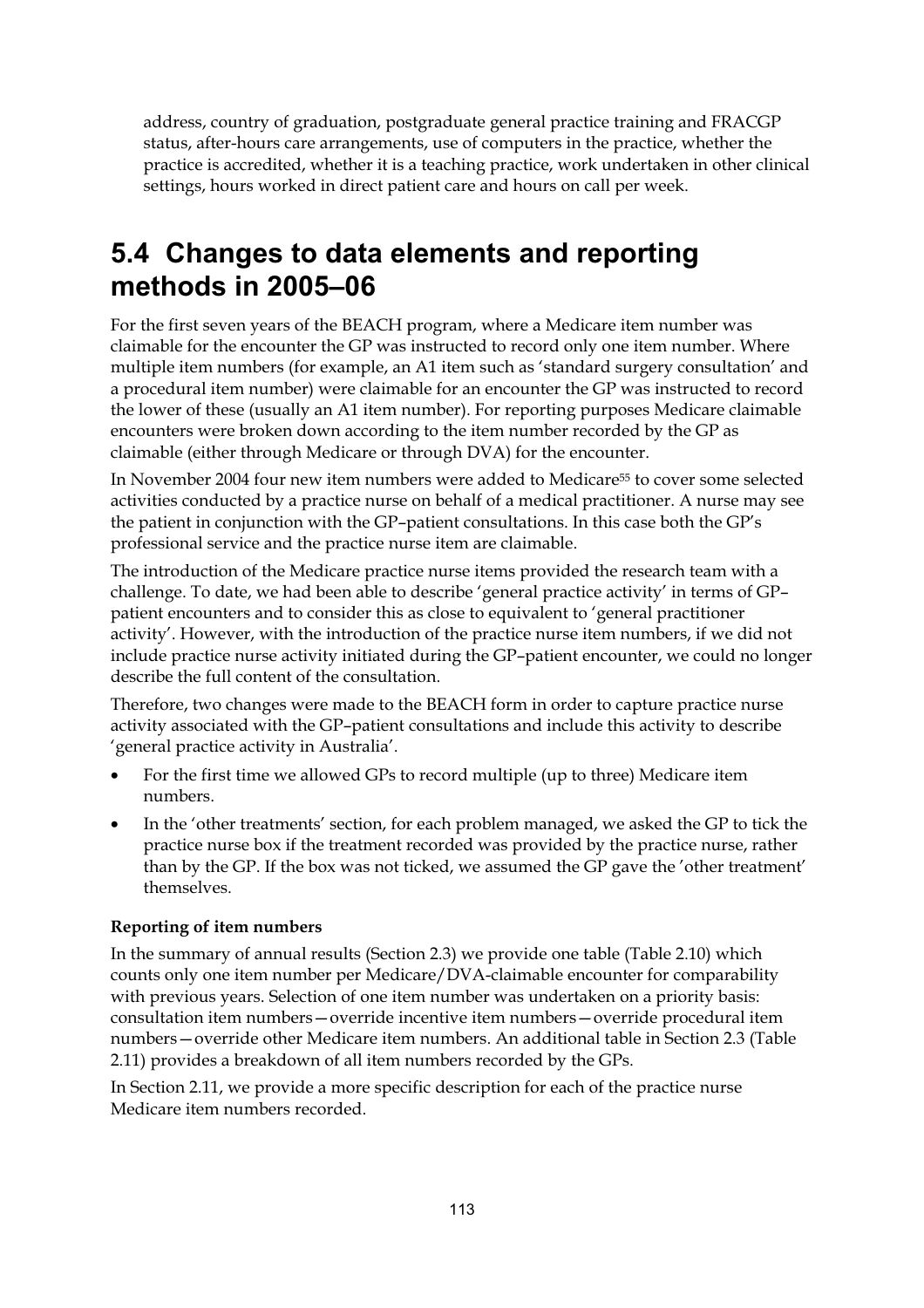#### **Reporting of other treatments**

In the section on 'other treatments' in the annual results (Section 2.8) all recorded clinical treatments and all therapeutic procedures are included—irrespective of whether they were provided by the GP or by the practice nurse. These results are also used in the measurement of changes over time (Section 3.8)

#### **Reporting of practice nurse activity**

In the annual results chapter, we have added a new section on practice nurse activity (Section 2.11). This section provides a breakdown of the practice nurse Medicare items claimed, the morbidity managed with the assistance of the practice nurse, and the 'other treatments' provided by the practice nurse as recorded by the GP participants.

When viewing these results, it must be remembered that these 'practice nurse' data will not include activities undertaken by the practice nurse during the GP's BEACH recording period that were performed outside the recorded encounter. Such activities could include Medicareclaimable activities (e.g. immunisations/vaccinations) provided under instruction from the GP but not at the time of the encounter recorded in BEACH, or provision of other activities not currently claimable from Medicare (e.g. dietary advice on a one-to-one basis, or in a group situation).

## **5.5 Supplementary Analysis of Nominated Data (SAND)**

A section on the bottom of each recording form investigates aspects of patient health or health care delivery in general practice not covered by the consultation-based data.

- The year-long data period is divided into 10 blocks, each of 5 weeks. Each block includes data from 100 GPs.
- Each GP's pack of 100 forms is made up of 40 forms that contain questions about patient risk factors: patient height and weight (used to calculate body mass index, BMI), alcohol intake and smoking status (patient self-report).
- The remaining 60 forms in each pack are divided into two blocks of 30. Different questions are asked of the patient in each block and these vary throughout the year.
- The order of SAND sections in the GP recording pack is rotated, so that the 40 patient risk factor forms may appear first, second or third in the pad. Rotation of ordering of the components ensures there was no order effect on the quality of the information collected.

The results of topics in the SAND substudies for alcohol consumption, smoking status and BMI are included in this report. Abstracts of results for other substudies are available through the website of the Family Medicine Research Centre (of which the AGPSCC is a part) at <www.fmrc.org.au/publications/SAND\_abstracts.htm>.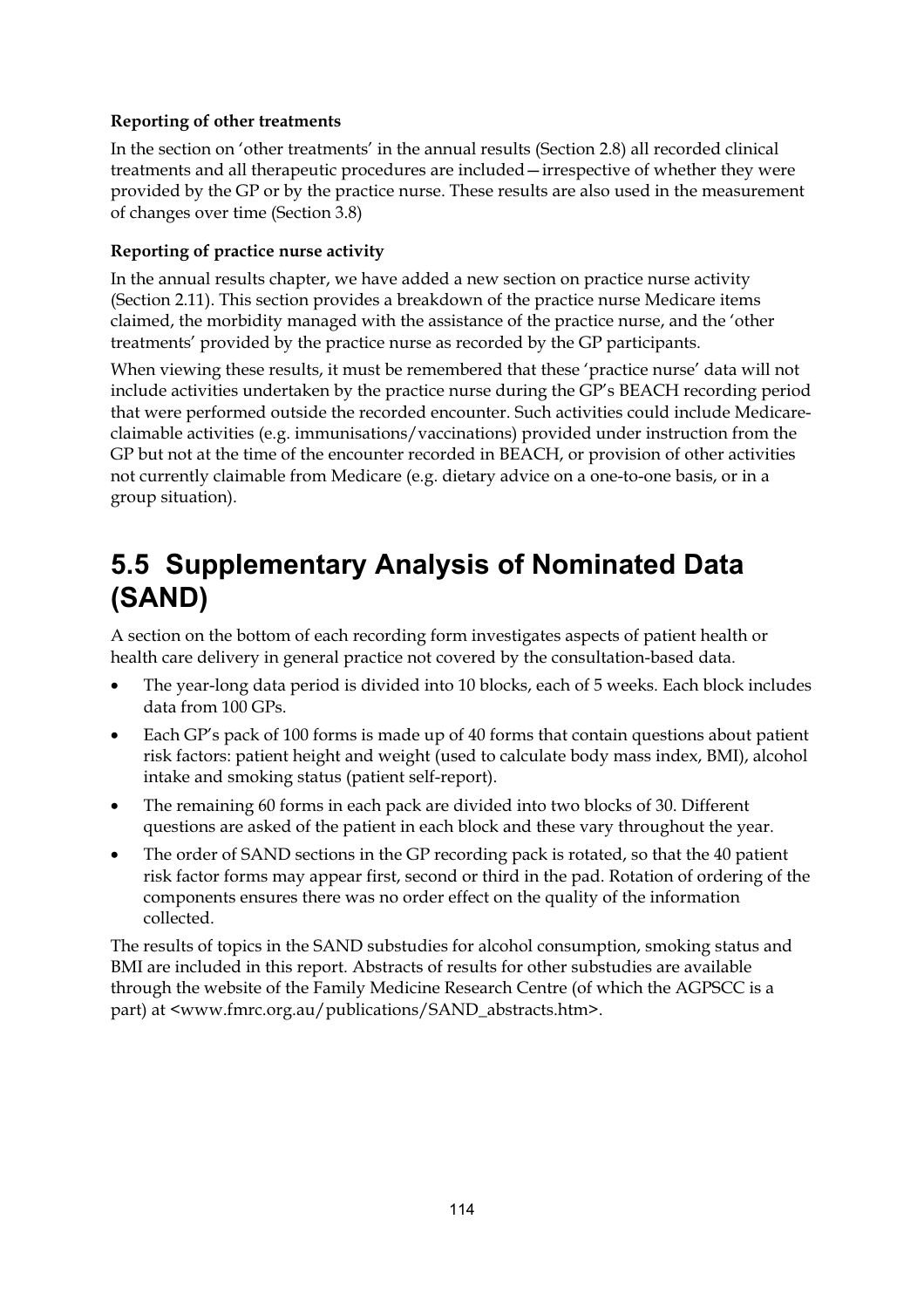## **5.6 The BEACH relational database**

The BEACH relational database is described diagrammatically in Figure 5.1. Note that:

- all variables can be directly related to GP, patient characteristics and to the encounter
- RFEs have only an indirect relationship with problems managed as a patient may describe one RFE (e.g. 'repeat prescriptions') that is related to multiple problems managed, or several RFEs (e.g. 'runny nose' and 'cough') that relate to a single problem (e.g. URTI) managed at the encounter.
- all types of management are directly related to the problem being treated.

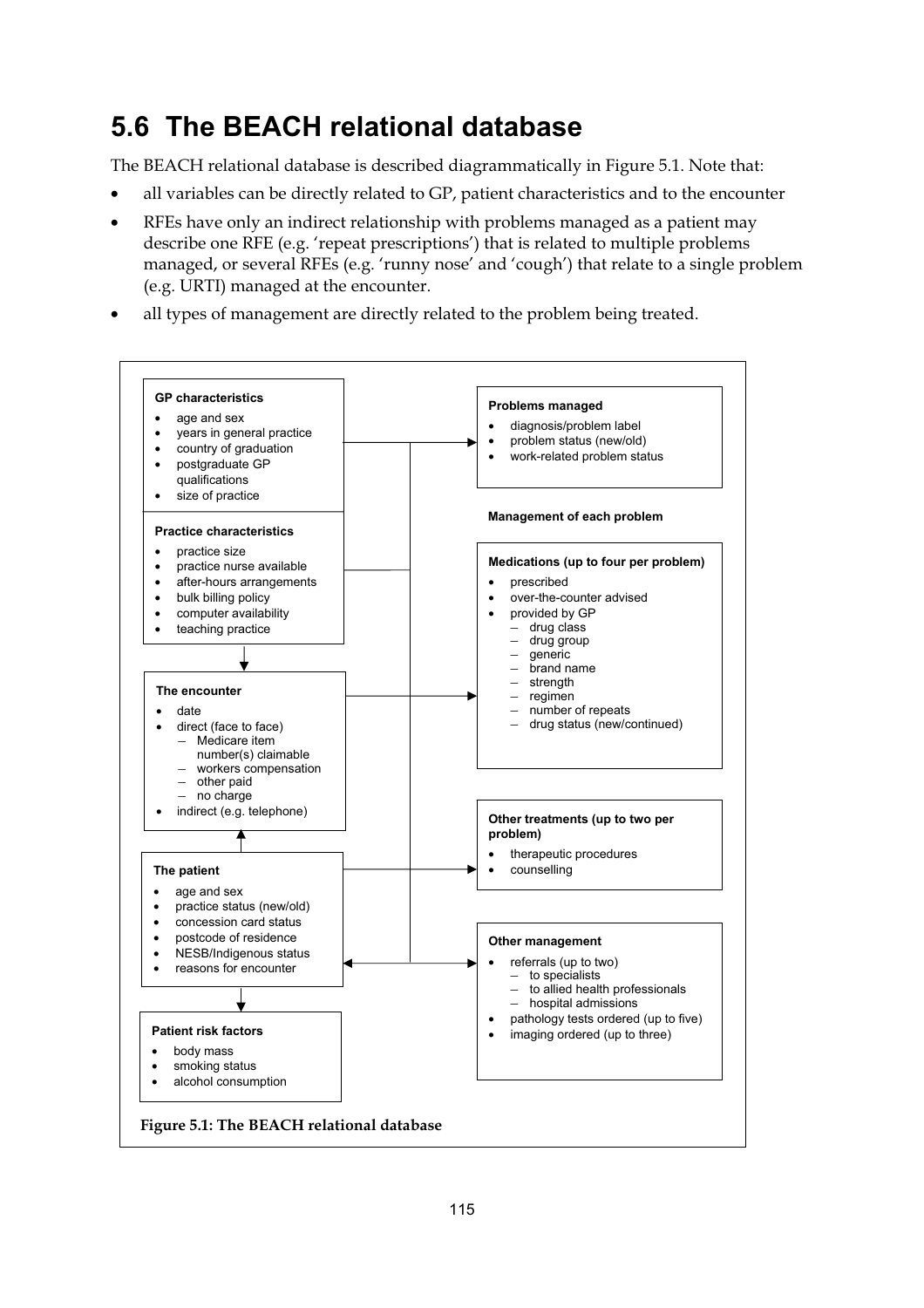# **5.7 Statistical methods**

The analysis of the 2005–06 BEACH data was conducted with SAS version 9.156 and the encounter is the primary unit of inference. Proportions (%) are used only when describing the distribution of an event that can arise only once at a consultation (e.g. age, sex) or to describe the distribution of events within a class of events (e.g. problem *A* as a percentage of total problems). Rates per 100 encounters are used when an event can occur more than once at the consultation (e.g. RFEs, problems managed or medications).

Rates per 100 problems are also sometimes used when a management event can occur more than once per problem managed. In general, the results present the number of observations *(n)*, the rate per 100 encounters and the 95% confidence interval.

The BEACH study is a random sample of GPs, each providing data about a cluster of encounters. When the encounter is the unit of inference, the cluster sampling study design violates the simple random sample (SRS) assumption of equal probability of selection of observations, because the probability of an encounter being included is a function of the probability of the GP being selected.<sup>57</sup> Cluster samples also violate the assumption of independence of observations as there is an inherent relationship or correlation between encounters sampled in the same cluster. Therefore the certainty that the sample estimates reflect the true underlying population values is reduced by cluster sampling, thus decreasing the precision of national estimates.

When a study design other than SRS is used, analytical techniques that consider the study design should be employed. In this report the standard error calculations used in the 95% confidence intervals accommodate both the single-stage clustered study design and sample weighting according to Kish's description of the formulae.58

#### **Changes over time**

In the Chapter 3, SAS version 9.156 was used for all analysis of 2005–06 data. However, data from previous years were derived (in the past) using SAS version 6.1259 for all years from 1999–00 to 2004–05 in the tables in Chapter 3, and in Appendix 4. SAS version 9.1 includes procedures that calculate the robust standard error to adjust for the intra-cluster correlation of the cluster sample. In contrast, SAS version 6.12 is limited in its capacity to calculate the standard error for the current study design, so additional programming was required to incorporate these formulae.

#### **Extrapolated national estimates**

- Where we detected a significant change over time, we calculated the estimated annual rate of change.
- The national estimates were extrapolated by multiplying the encounter rate for 1999–00 by the number of unreferred attendances (A1 and A2 items) claimed through Medicare in that year to give the estimated number of encounters for that event in 1999–00. The same was done for 2005–06. The difference between the two estimates was averaged over six years to give the estimated annual rate of change in encounters.
- This is expressed as the mean annual increase (or decrease) over the study period, in the number of general practice encounters for that problem or medication occurring in Australia each year.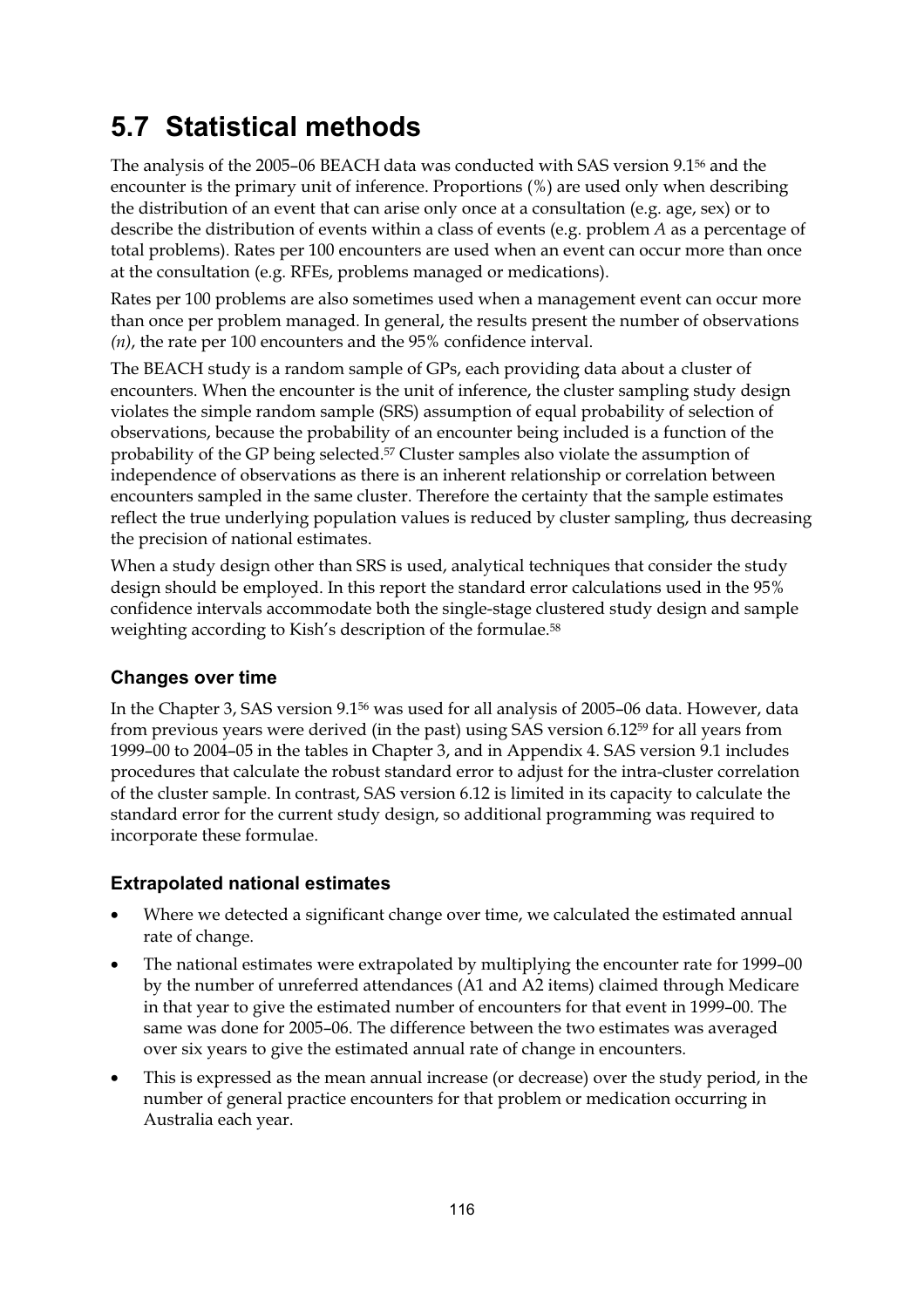## **5.8 Classification of data**

The following data elements are classified according to the International Classification of Primary Care—Version 2 (ICPC-2), a product of the World Organization of Family Doctors (Wonca).23

- patient reasons for encounter (RFEs)
- problems managed
- clinical treatments (e.g. counselling, advice)
- therapeutic procedures
- referrals
- pathology and imaging tests ordered.

The ICPC-2 is used in more than 45 countries as the standard for data classification in primary care. It has recently been accepted by the World Health Organization (WHO) in the WHO Family of Classifications<sup>60</sup> and has been declared the national standard in Australia for reporting of health data from general practice and patient self-reported health information.<sup>61</sup>

The ICPC-2 has a bi-axial structure, with 17 chapters on one axis (each with an alphabetic code) and seven components on the other (numeric codes) (Figure 5.2). Chapters are based on body systems, with additional chapters for psychological and social problems. Component 1 includes symptoms and complaints. Component 7 covers diagnoses. These are independent in each chapter and both can be used for patient RFEs or for problems managed.

Components 2 to 6 cover the process of care and are common throughout all chapters. The processes of care, including referrals, other (non-pharmacological) treatments and orders for pathology and imaging, are classified in these process components of ICPC-2. Component 2 (diagnostic, screening and prevention) is also often applied in describing the problem managed (e.g. check-up, immunisation).

The ICPC-2 is an excellent epidemiological tool. The diagnostic and symptomatic rubrics have been selected for inclusion on the basis of their relative frequency in primary care settings or because of their relative importance in describing the health of the community. It has only about 1,370 rubrics and these are sufficient for meaningful analyses. However, reliability of data entry, using ICPC-2 alone, requires a thorough knowledge of the classification if correct classification of a concept is to be ensured.

In 1995, recognising a need for a coding and classification system for general practice electronic health records, the Family Medicine Research Centre (then Unit) developed an extended vocabulary of terms classified according to the ICPC, now called ICPC-2 PLUS.<sup>62</sup> This is an interface terminology, developed by the Family Medicine Research Centre from all the terms used by GPs in studies such as the Australian Morbidity and Treatment Survey 1990–91 $/63$  the Morbidity and Therapeutic Index 1992–1998 (a clinical audit tool that was available to GPs) and BEACH 1998–2006, that together have included close to 1.5 million encounter records. These terms are classified according to ICPC-2 to ensure international standards for reporting. Readers interested in seeing how coding in ICPC-2 works can download the ICPC-2 PLUS Demonstrator at

<www.fmrc.org.au/icpc2plus/demonstrator.htm>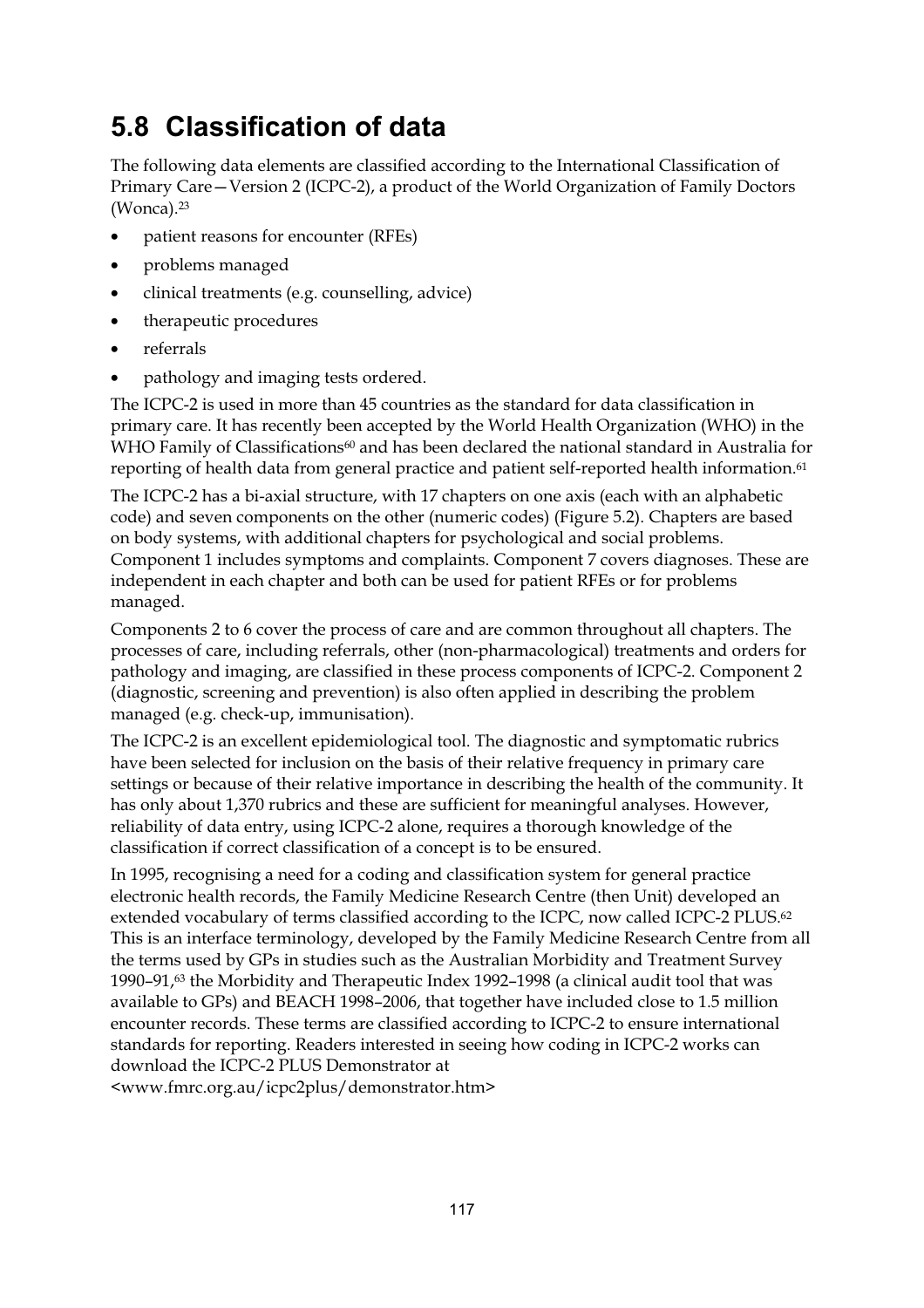|                       |                                      | <b>Chapters</b>                        |                                                 |   |   |   |   |  |   |   |   |   |   |   |   |             |   |   |
|-----------------------|--------------------------------------|----------------------------------------|-------------------------------------------------|---|---|---|---|--|---|---|---|---|---|---|---|-------------|---|---|
|                       | <b>Components</b>                    | A                                      | B                                               | D | F | н | K |  | N | P | R | S | т | U | W | $\mathbf x$ | Υ | z |
|                       | 1. Symptoms, complaints              |                                        |                                                 |   |   |   |   |  |   |   |   |   |   |   |   |             |   |   |
|                       | 2. Diagnostic, screening, prevention |                                        |                                                 |   |   |   |   |  |   |   |   |   |   |   |   |             |   |   |
|                       | 3. Treatment, procedures, medication |                                        |                                                 |   |   |   |   |  |   |   |   |   |   |   |   |             |   |   |
| 4. Test results       |                                      |                                        |                                                 |   |   |   |   |  |   |   |   |   |   |   |   |             |   |   |
| 5. Administrative     |                                      |                                        |                                                 |   |   |   |   |  |   |   |   |   |   |   |   |             |   |   |
| 6. Other              |                                      |                                        |                                                 |   |   |   |   |  |   |   |   |   |   |   |   |             |   |   |
| 7. Diagnoses, disease |                                      |                                        |                                                 |   |   |   |   |  |   |   |   |   |   |   |   |             |   |   |
| A                     | General                              | Musculoskeletal<br>U<br>Urinary        |                                                 |   |   |   |   |  |   |   |   |   |   |   |   |             |   |   |
| в                     | Blood, blood-forming                 | N                                      | Neurological<br>Pregnancy, family planning<br>W |   |   |   |   |  |   |   |   |   |   |   |   |             |   |   |
| D                     | Digestive                            | P                                      | Female genital<br>Psychological<br>X            |   |   |   |   |  |   |   |   |   |   |   |   |             |   |   |
| F                     | Eye                                  | R                                      | Respiratory<br>Y<br>Male genital                |   |   |   |   |  |   |   |   |   |   |   |   |             |   |   |
| Н                     | Ear                                  | S                                      | $\overline{z}$<br><b>Skin</b><br>Social         |   |   |   |   |  |   |   |   |   |   |   |   |             |   |   |
| K                     | Circulatory                          | T<br>Metabolic, endocrine, nutritional |                                                 |   |   |   |   |  |   |   |   |   |   |   |   |             |   |   |

#### **Presentation of data classified in ICPC-2**

When the free-text data are received from the GPs, trained secondary coders (who are undergraduate health information management students) code the data in more specific terms using ICPC-2 PLUS. Reporting, however, is almost always at the level of the ICPC-2 classification (e.g. acute otitis media/myringitis—ICPC-2 code H71). However, there are some exceptions where data are grouped either above the ICPC-2 level or across the ICPC-2 level.

#### **Reporting morbidity with groups of ICPC-2 codes**

• When recording problems managed the GP may not always be very specific. For example, in recording the management of 'diabetes', they may simply record the problem as 'diabetes'. In ICPC-2, 'Diabetes unspecified' is classified as non-insulin dependent diabetes (code T90). There is another code for insulin dependent diabetes (T89). In some cases the GP may simply have failed to tell us that the patient had 'insulin dependent diabetes'. We therefore feel that for national data reporting, it is more reliable to group the two codes T90 and T89 and label this *'Diabetes—all\*'*—the asterisk indicating that multiple ICPC-2 codes (as in this example) or ICPC-2 PLUS codes are included.

#### **Reporting morbidity with groups of ICPC-2 PLUS codes**

• In other cases a concept can be classified within (but be only part of) multiple ICPC-2 codes. For example, 'osteoarthritis' is classified in ICPC-2 in multiple broader codes according to site, e.g. L92—shoulder syndrome (includes bursitis, frozen shoulder, osteoarthritis of shoulder, rotator cuff syndrome etc.). When reporting 'osteoarthritis' in this publication, we group all the more specific osteoarthritis ICPC-2 PLUS terms within all the appropriate ICPC-2 codes. We label this group '*Osteoarthritis\**', the asterisk again indicating multiple codes, but in this case they are PLUS codes rather than ICPC-2 codes.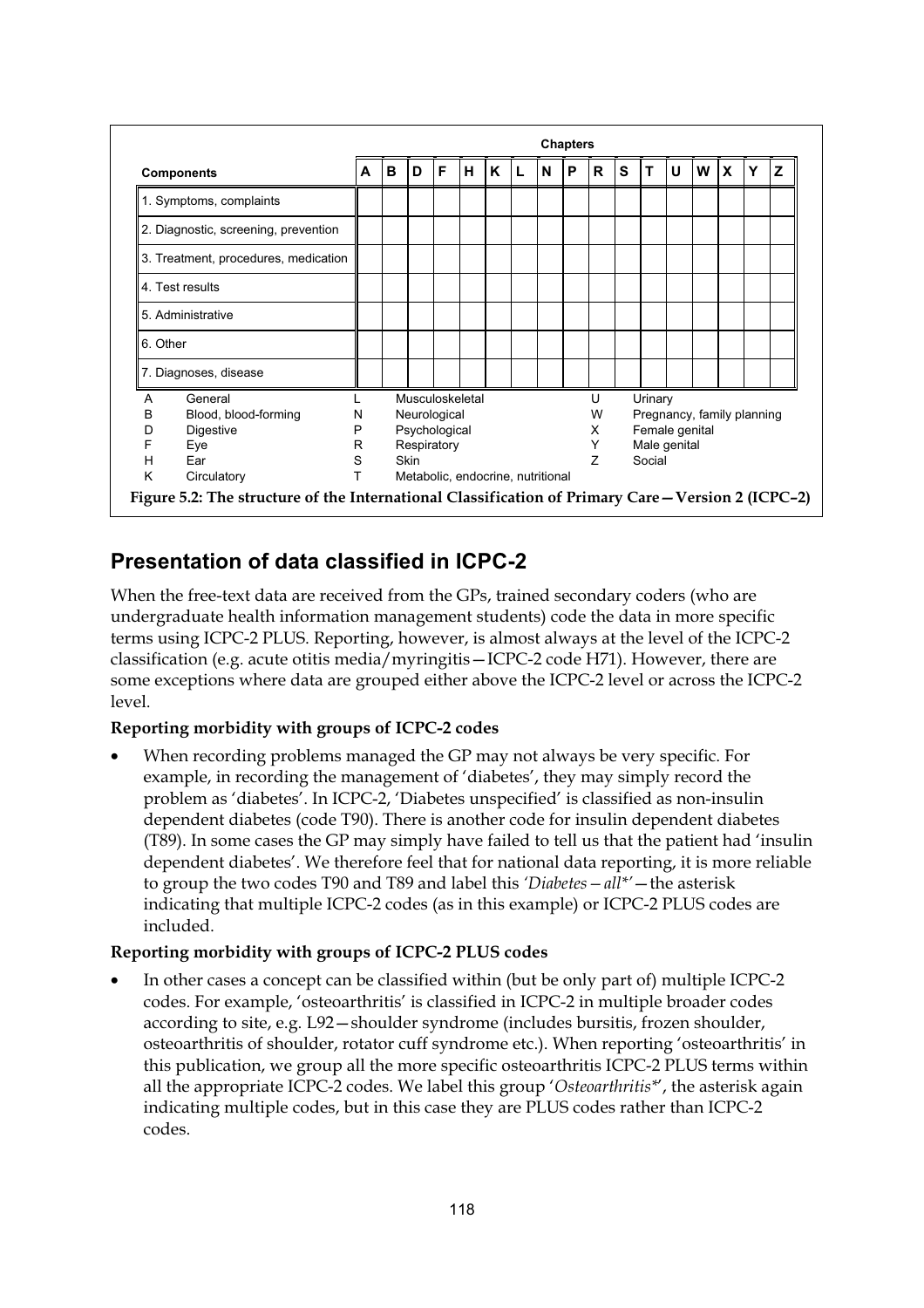#### **Reporting pathology and imaging test orders**

• All the pathology and imaging tested are coded very specifically in ICPC-2 PLUS but the ICPC-2 classifies pathology and imaging tests very broadly (e.g. a test of cardiac enzymes is classified in K34—Blood test associated with the cardiovascular system; a CT scan of the lumbar spine is classified as L41—Diagnostic radiology/imaging of the musculoskeletal system). In Australia the Medicare Benefits Scheme classifies pathology and imaging tests in groups that are relatively well recognised. We therefore re-group all pathology and imaging ICPC-2 PLUS codes into MBS standard groups. This allows comparison of data between data sources. These groups are not marked with an asterisk.

For all grouped morbidity (asterisked), pathology and imaging codes, a full list of inclusions is provided in Appendix 5 <www.aihw.gov.au/publications/index.cfm/subject/19>.

#### **Classification of pharmaceuticals**

Pharmaceuticals that are prescribed, provided by the GP or advised for over-the-counter purchase are coded and classified according to an in-house classification, the Coding Atlas for Pharmaceutical Substances (CAPS).

- This is a hierarchical structure that facilitates analysis of data at a variety of levels, such as medication class, medication group, generic composition and brand name.
- Strength and regimen are independent fields which, when combined with the CAPS code, give an opportunity to derive prescribed daily dose for any prescribed medication or group of medications.
- CAPS is mapped to the Anatomical Therapeutic Chemical  $(ATC)^{30}$  classification which is the Australian standard for classifying medications at the generic level.

The ATC has a hierarchical structure with five levels. For example:

- Level 1: C-Cardiovascular system
- Level 2: C10 Serum lipid reducing agents
- Level 3: C10A cholesterol and triglyceride reducers
- Level 4:C10AA—HMG CoA reductase inhibitors
- Level 5: C10AA01 Simvastatin (the generic drug).

#### **Use of the medication classifications in reporting**

When reporting pharmaceutical data we have the choice of reporting in terms of the CAPS coding scheme or the ATC. They each have advantages in different circumstances.

In the CAPS system, a new drug enters at the product and generic level, and is immediately allocated a generic code. Therefore, the CAPS classification uses a bottom–up approach.

In the ATC, a new generic may initially enter the classification at any level (1 to 5), not necessarily always at the generic level. Reclassification to lower ATC levels may then occur later. Therefore, the ATC uses a top–down approach.

When analysing medications across time, a generic medication that is initially classified to a higher ATC level will not be identifiable in that data period and may result in underenumeration of that drug during earlier data collection periods.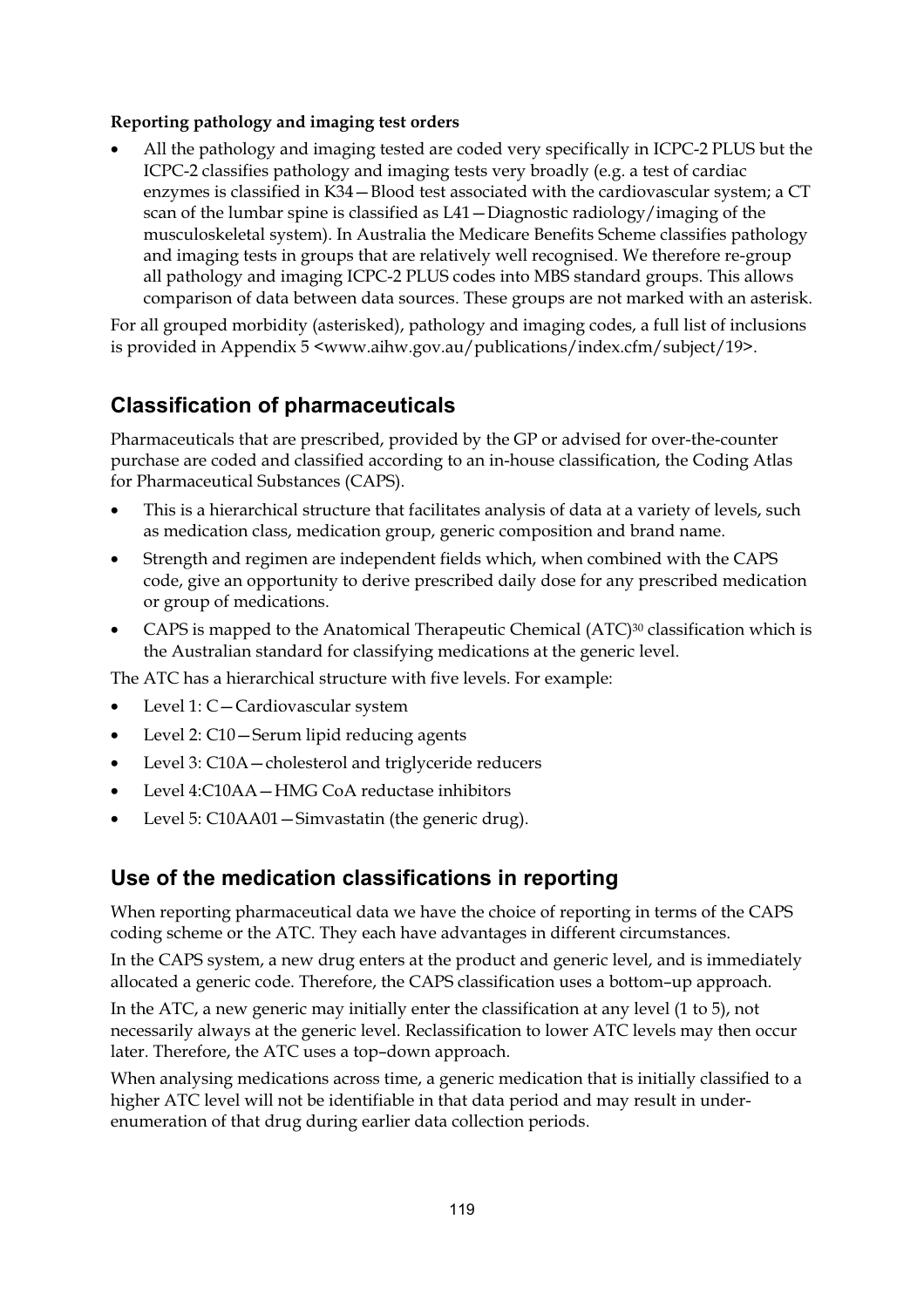- When reporting the 2005–06 annual results for pharmaceutical data, we have used the CAPS database in the tables reporting the 'most frequent medications' (Tables 2.27 to 2.29 inclusive).
- When reporting the annual results for pharmaceuticals in terms of the ATC hierarchy (Table 2.26), we have reported using ATC Levels 1, 3, and 5. The reader should be aware that the results reported at the generic level (Level 5) may differ slightly from those reported in the 'most frequent medication' tables described above.
- In measuring changes in medications over time (in Chapter 3), we have chosen to report at Level 2 of the ATC (which is more stable over time than Level 3), and in CAPS for the generic level drugs.

## **5.9 Patient risk factor methods**

Patient risk factors are investigated for a subsample of patients using the SAND methods (see Section 5.5). The patient risk factors measured include self-reported height and weight (for calculation of body mass index, BMI), alcohol consumption and smoking status.

#### **Body mass index**

The BMI for an individual is calculated by dividing weight (kilograms) by height (metres) squared. This year the new WHO recommendations<sup>34</sup> for BMI groups have been adopted,which specify that a person with a BMI:

- less than 18.5 is underweight
- greater than or equal to 18.5 and less than 25 is normal
- greater than or equal to 25 and less than 30 is overweight
- of 30 or more is obese.

The division between underweight and normal weight was, in previous reports, set at a BMI of 20. In this report, changes over time in patient BMI has been re-calculated for all years reported according to the WHO criteria.

The GPs were instructed to ask the patients (or their carer in the case of children):

- What is your height in centimetres?
- What is your weight in kilograms?

Metric conversion tables (feet and inches; stones and pounds) were provided to the GP.

The standard BMI calculation described above is not appropriate in the case of children. Cole et al. have developed a method which calculates the age–sex-specific BMI cut-off levels for overweight and obesity specific to children.64 This method, based on international data from developed Western cultures, is applicable in the Australian setting.

The BEACH data on BMI are presented separately for adults (aged 18 and over) and children. The standard BMI cut-offs have been applied for the adult population, and the method described by Cole et al. has been used for defining overweight and obesity in children (aged 2–17 years).64 There are three categories defined for childhood BMI: underweight/normal, overweight and obese.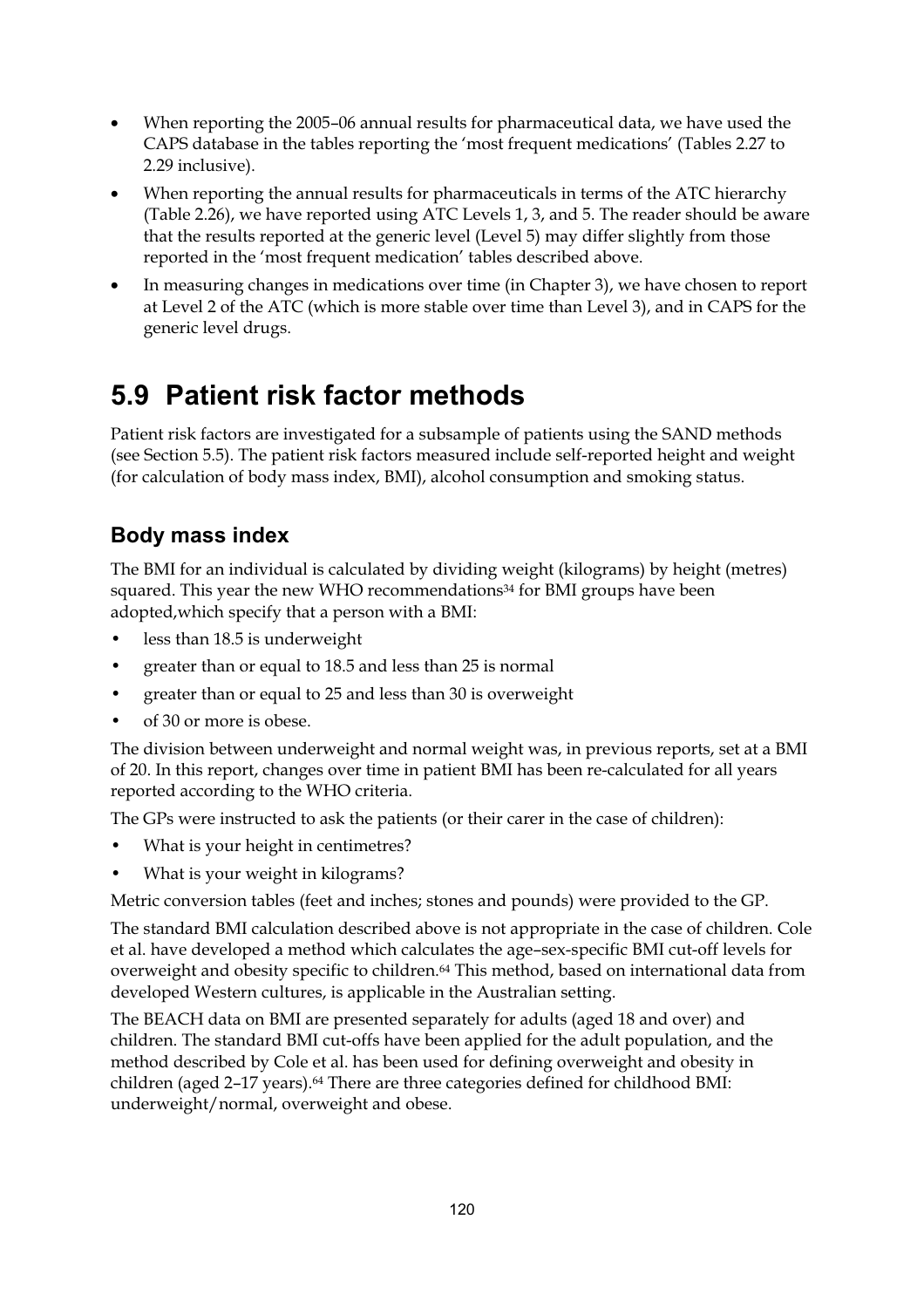#### **Smoking**

As part of the current study, GPs were instructed to ask adult patients (18 years and over):

• What best describes your smoking status? Smoke daily

Occasional smoker Previous smoker Never smoked

Respondents were limited to adults aged 18 years and over because there are ethical concerns about approaching the younger patient group to ask for information on smoking and alcohol consumption for survey purposes. In addition, the reliability of this information from patients aged less than 18 years may be compromised if a parent is present at the consultation.

#### **Alcohol consumption**

To measure alcohol consumption, BEACH uses three items from the WHO Alcohol Use Disorders Identification Test (AUDIT),<sup>65</sup> with scoring for an Australian setting.<sup>66</sup> Together, these three questions assess 'at-risk' alcohol consumption. The scores for each question range from zero to four. A total (sum of all three questions) score of five or more for males or four or more for females suggests that the person's drinking level is placing him or her at risk.<sup>66</sup>

GPs were instructed to ask adult patients (18 years and over):

• How often do you have a drink containing alcohol? Never

Monthly or less Once a week/fortnight 2–3 times a week 4+ times a week

- How many standard drinks do you have on a typical day when you are drinking?
- How often do you have 6 or more standard drinks on one occasion?

 $\mathcal{L}_\text{max}$  and  $\mathcal{L}_\text{max}$  are the set of the set of the set of the set of the set of the set of the set of the set of the set of the set of the set of the set of the set of the set of the set of the set of the set o

Never Less than monthly Monthly Weekly Daily or almost daily

A standard drinks chart was provided to each GP to help the patient identify the number of standard drinks consumed.

The wording of the responses to the first and third questions was changed from 2001–02 onwards to reflect exactly the AUDIT instrument from which the responses are derived. This update, along with a data entry change enabling more specific entry for the second question, slightly increased the rates of at-risk drinking. The data collected from 2001–02 onwards are a more accurate reflection of the alcohol consumption of general practice patients and these are the years compared in this report.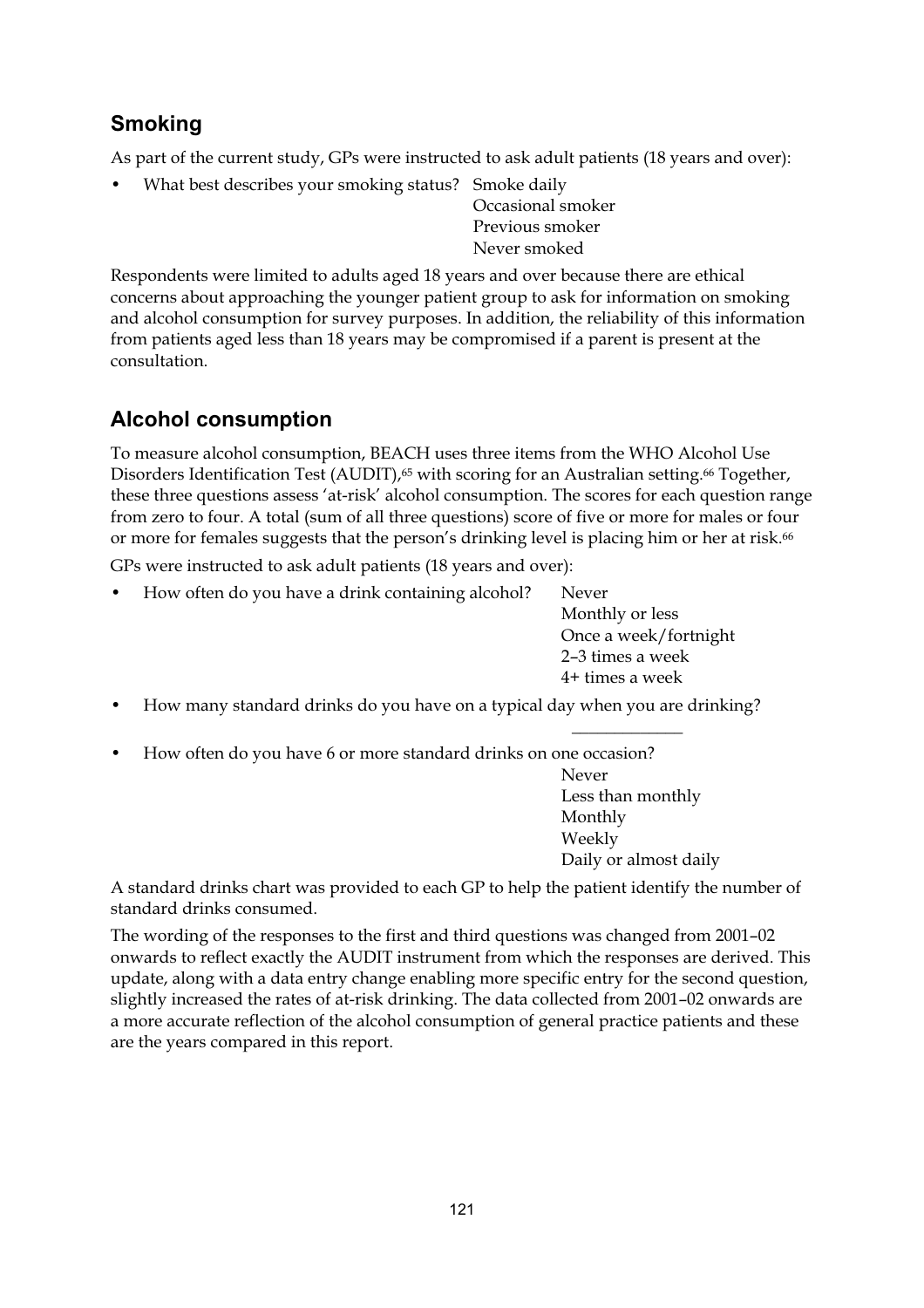## **5.10 Quality assurance**

All morbidity and therapeutic data elements were secondarily coded by staff entering key words or word fragments and selecting the required term or label from a pick list. This was then automatically coded and classified by the computer. A QA program to ensure reliability of data entry includes ongoing development of computer-aided error checks ('locks') at the data entry stage and a physical check of samples of data entered versus those on the original recording form. Further logical data checks are conducted through SAS on a regular basis.

#### **5.11 Methodological issues**

#### **Validity and reliability**

In the development of a database such as BEACH, data gathering moves through specific stages: GP sample selection; cluster sampling around each GP; GP data recording; secondary coding and data entry. At each stage the data can be invalidated by the application of inappropriate methods. The methods adopted to ensure maximum reliability of coding and data entry have been described above. The statistical techniques adopted to ensure valid reporting of recorded data are described in Section 5.7.

Previous work has demonstrated the extent to which a random sample of GPs recording information about a cluster of patients represents all GPs and all patients attending general practitioners.67 Other studies have reported the degree to which GP-reported patient reasons for encounter and problems managed accurately reflect those recalled by the patient<sup>68</sup> and the reliability of secondary coding of RFEs<sup>69</sup> and problems managed.<sup>63</sup> The validity of ICPC as a tool with which to classify the data has also been investigated in earlier work.70

However, the question of the extent to which the GP-recorded data are a reliable and valid reflection of the content of the encounter must also be considered.

In many primary care consultations, a clear pathophysiological diagnosis is not reached. Bentsen71 and Barsky72 suggest that a firm and clear diagnosis is not apparent in about half of general practitioners' consultations, and others suggest the proportion may be even greater.73 Further, studies of general ambulatory medical practice have shown that a large number of patients presenting to a primary care practitioner are without a serious physical disorder.74,75 As a result, it is often necessary for a practitioner to record a problem in terms of symptoms, signs, patient concerns, or the service which is requested, such as immunisation. For this reason, this report refers to patient problems (and even 'problem' is not an ideal word) rather than diagnoses.

A number of studies have demonstrated wide variance in the way a GP perceives the patient's reasons for encounter and the manner in which the GP describes the problem under management. In a direct observational study of consultations via a one-way mirror, Bentsen demonstrated differences in the way practitioners labelled problems and suggested that clinical experience may be an important influence on the identification of problems within the consultation.71 Two other factors that might affect GPs' descriptions of patient reasons for encounter have been identified: while individuals may select the same stimuli, some label each stimulus separately whereas others cluster them under one label; individuals differ in the number of stimuli they select (selective perception).<sup>76</sup>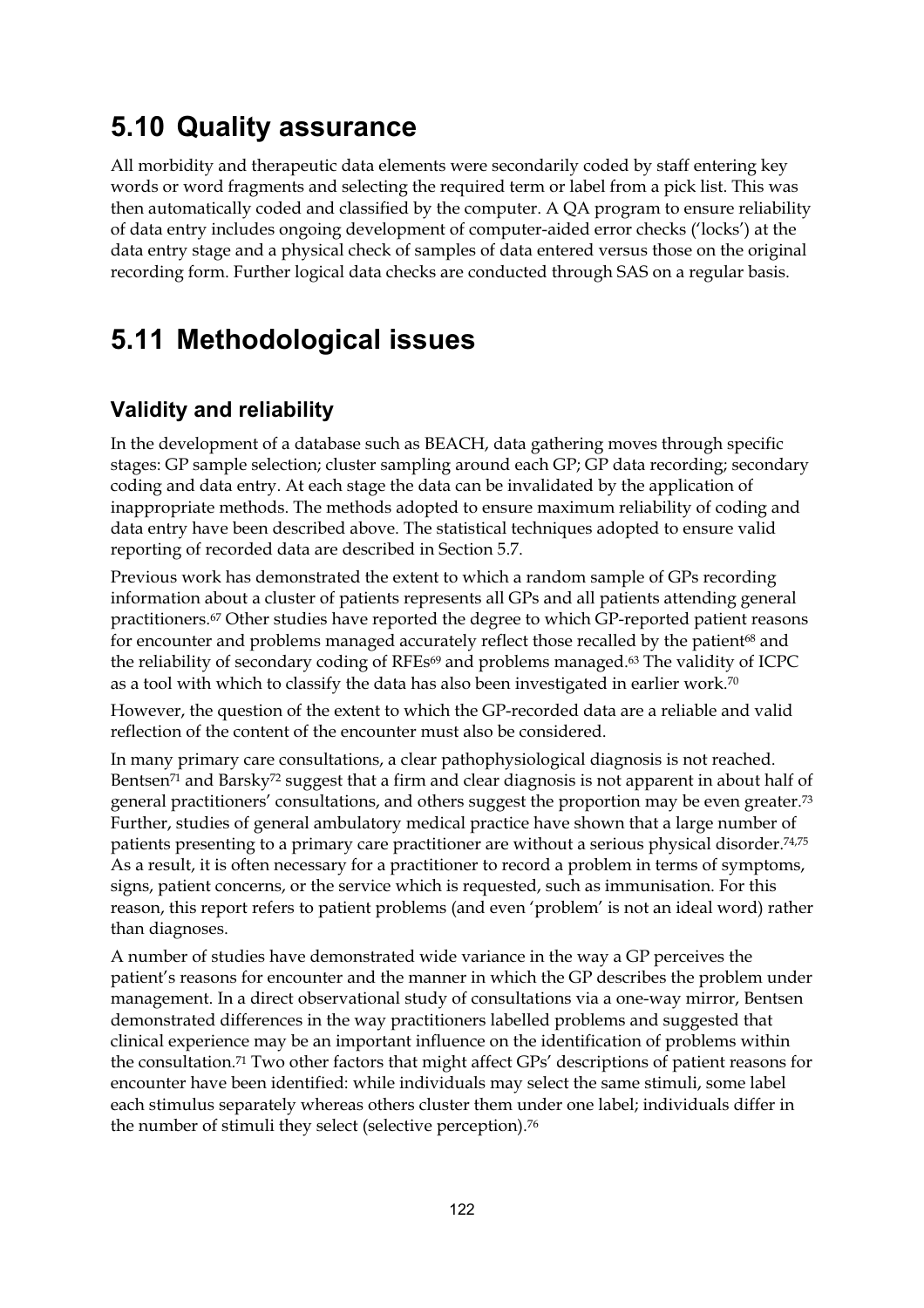The extent to which therapeutic decisions may influence the diagnostic label selected has also been discussed. Howie<sup>77</sup> and Anderson<sup>74</sup> argue that while it is assumed that the diagnostic process utilised in general practice is one of symptom  $\rightarrow$  diagnosis  $\rightarrow$ management, the therapeutic method may well be selected on the basis of the symptom, and the diagnostic label chosen last. They suggest that the selection of the diagnostic label is therefore influenced by the management decision already made.

Anderson has also pointed out that the therapeutic decision may be influenced by fashion and in turn this affects the selection of the problem label. He gives the example of a rise in the occurrence of neurotic depression in parallel with a decrease in the use of menopause as a diagnosis in the United Kingdom, and suggests this may be the result of a change in the preferred treatment from oestrogen therapy to anti-depressants.74 This should be remembered when considering the results of Chapter 3 of this report which describes some changes in general practice.

Alderson contends that to many practitioners 'diagnostic accuracy is only important to the extent that it will assist them in helping the patient'. He further suggests that if major symptoms are readily treatable some practitioners may feel no need to define the problem in diagnostic terms.78 Crombie stated that in the second and third national morbidity surveys in the United Kingdom there was 'enormous variability in the rates at which doctors perceive and record illnesses'. He concluded that the probable cause arose from the different ways in which GPs gave priority in their perceptions and recording of certain morbidities while discounting or ignoring others. He was unable to account statistically for this variation by the effect of geography, age, sex, or class differences in the practice populations.<sup>25</sup> Differences in the way male and female GPs label problems have also been shown to be independent of such influences.43

These problems are inherent in the nature of general practice. Knottnerus argues that the GP is confronted with a fundamentally different pattern of problems from the specialist, the GP often having to draw up general diagnostic hypotheses related to probability, severity and consequences.79 Anderson suggests that morbidity statistics from family practice should therefore be seen as 'a reflection of the physician's diagnostic opinions about the problems that patients bring to them rather than an unarguable statement of the problems managed'.74 In any case, doctors base their actions on problems as they perceive them.

While these findings regarding limitations in the reliability and validity of practitionerrecorded morbidity should be borne in mind, they apply equally to data drawn from medical records, whether paper or electronic, as they do to active data collection methods.80,81 There is as yet no more reliable method of gaining detailed data about morbidity and its management in general practice. Further, irrespective of the differences between individual GPs in their labelling of the problems, morbidity data collected by GPs in active data collection methods have been shown to provide a reliable overview of the morbidity managed in general practice.82

#### **How many individual GPs have participated in BEACH to date?**

Over the first eight years of the BEACH program, 799,100 encounters have been recorded by 7,991 GPs. Since GPs may be sampled from the Medicare data once in each QA triennium, we are often asked the extent to which GPs have participated more than once over the eight years.

We investigated the extent of 'double ups' and found that the 7,991 participants in the first 8 years of BEACH represented 6,463 individuals. This means that by March 2006 we had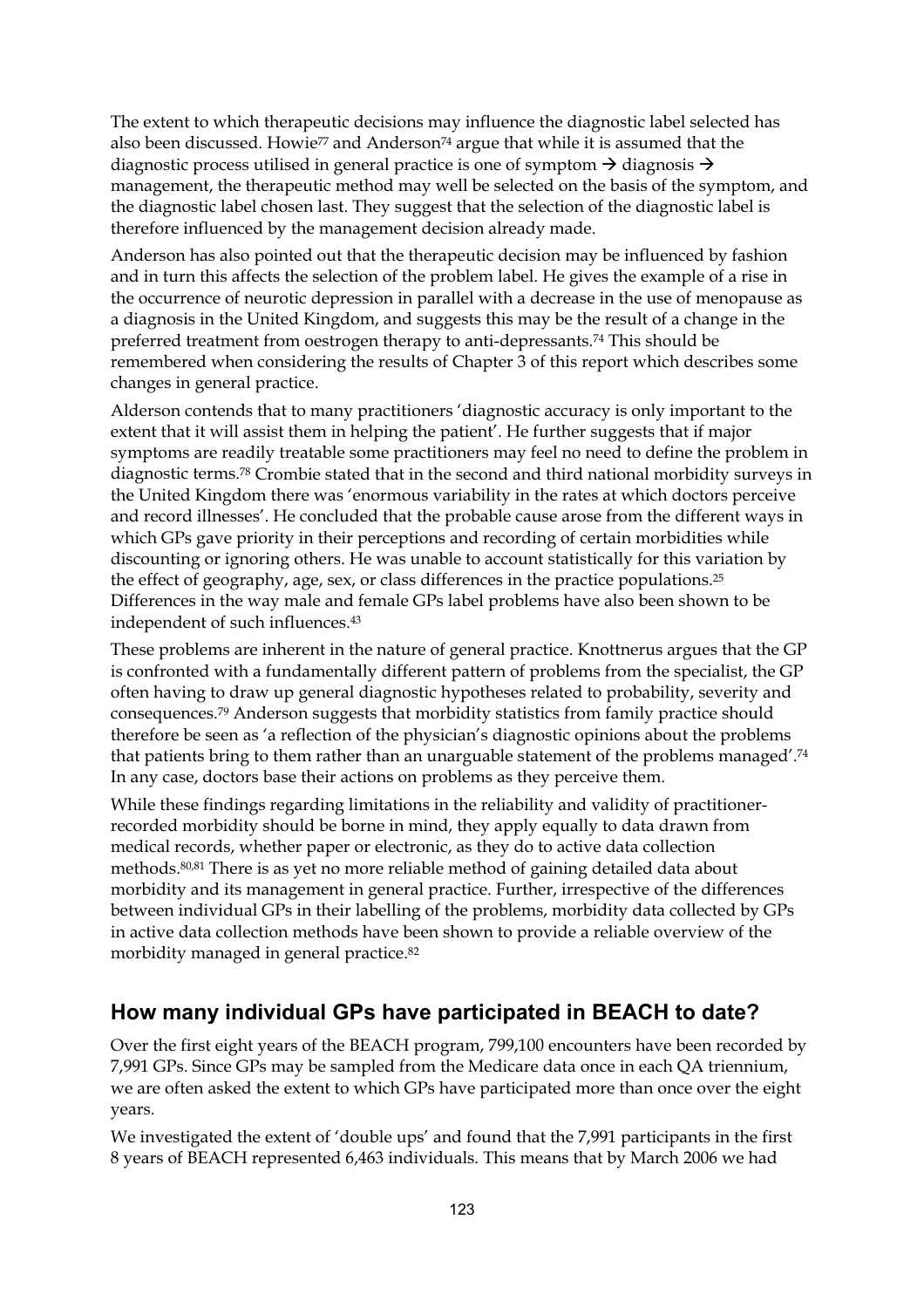sampled more than one-third of the VR GPs and Registrars (approximately 17,500 in any one year) who qualify for inclusion in the original sample frame (for definition see Section 5.1).

#### **Cluster sampling**

The statistical techniques applied in BEACH recognise that the sampling is based on GPs and that for each GP there is a cluster of encounters. Each cluster may have its own characteristics, being influenced by the characteristics of the GP. Although ideally the sample should be a random sample of GP–patient encounters, such a sampling method is impractical in the Australian health care system. The reader should, however, be aware that the larger the GP sample and the smaller the cluster, the better. The sample size of 100,000 encounters from a random sample of 1,000 GPs has been demonstrated to be the most suitable balance between cost and statistical power and validity.12 The cluster effect is dealt with through SAS version 9.1 (see Section 5.5).

#### **GP participation rates**

The response rate of GPs in the eighth year of BEACH was 31.1% of those we could contact—somewhat of an improvement since the previous year (28.1%), and particularly the sixth year (2003–04) when it was only 23.7%. The 2005–06 result is comparable with the 28.9% in the fifth BEACH year (2002–03), 32.3% in the fourth year, and the 29.8% in the third year. In the first two years of BEACH, response rates were far higher, at 39.1% in the second year and 38.4% in the first year (1998–99). The current data are probably the best estimate we have gained for some years of the true response rate in BEACH. This is because in 2005–06 the sample frame prepared by DoHA from the Medicare database, from which the BEACH sample is drawn, included only vocationally registered GPs and registrars, all whom are required to undertake quality assurance activities. In past years the sample frame has included many other medical practitioners who are allowed to claim general practice A1 items of service from Medicare even though they were not vocationally registered or a registrar. As stated last year, this meant the denominator for calculating response rates was contaminated with a varying number of additional clinicians working in general practice under a range of government programs but who were not vocationally registered GPs.

#### **How many can we contact?**

In recent years we have expressed increasing concern over the (in)accuracy of the contact details provided by Medicare Australia for sampled GPs. About 15–20% of addresses provided are no longer current and approximately 90% of telephone numbers are incorrect when the sample is received. A considerable amount of time is invested by the recruitment team in locating practitioners, and this is not always successful as GPs don't usually have a work telephone number in their own name. In spite of these inaccuracies we have, in all previous years, still established contact with a minimum of 90% of the GPs for whom details were provided in our Medicare sample. This year we managed to contact only 85.7%. The proportion of all sampled GPs who were found to have died, moved to an untraceable location, or to have retired doubled from 4.0% in 2003–04 to 8.3% this year. As the aim is to represent active, practising GPs, the exclusion of these GPs from the denominator when calculating response rates is a valid and necessary action.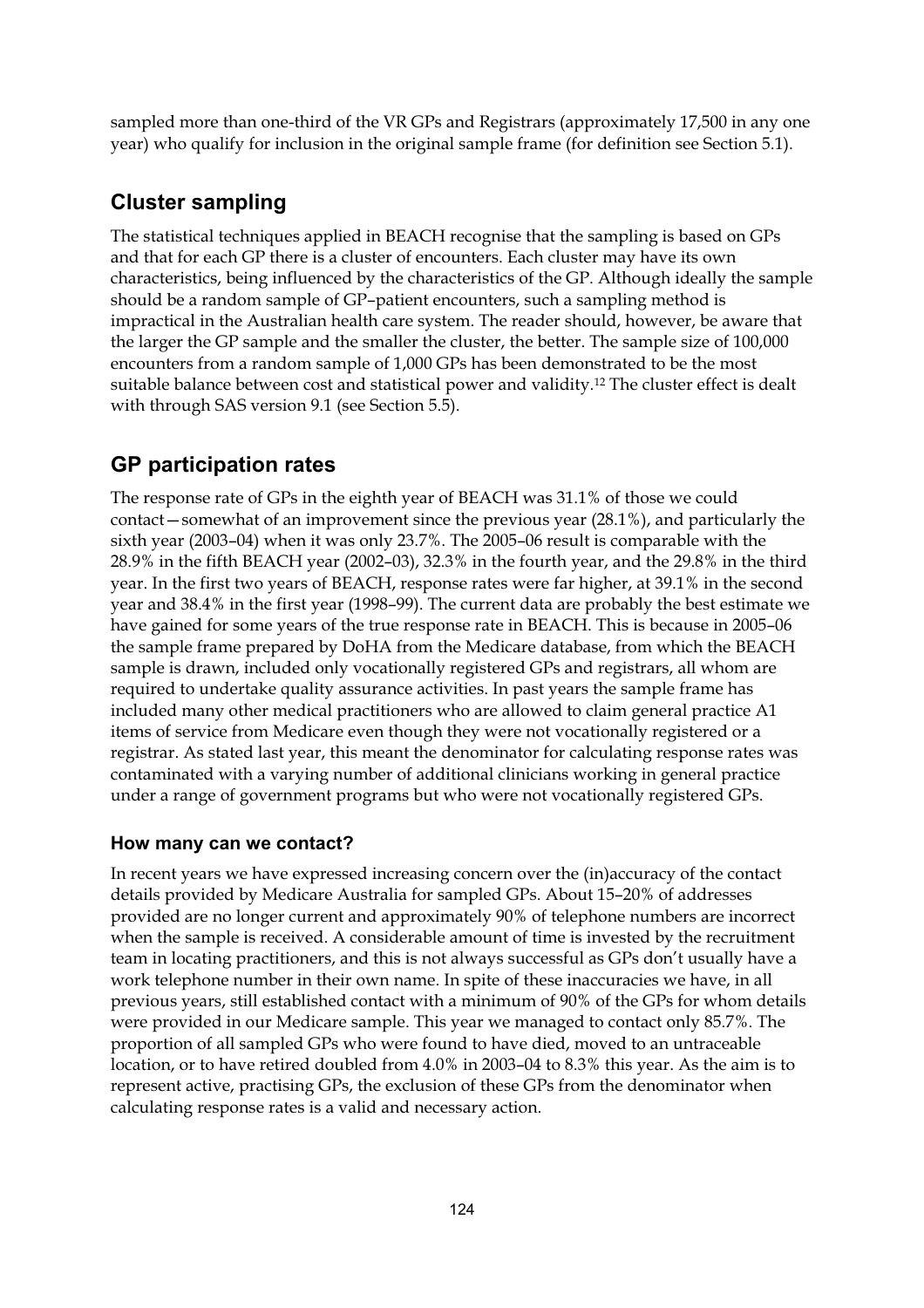#### **What about the young GPs?**

In all years except 2004–05 we have had an under-representation of GPs aged less than 35 years. We correct for this under-representation in the final BEACH data set each year using post-stratification weighting. In 2003–04 we hypothesised that the under-representation of young GPs reflected the lack of requirement for GP registrars to undertake QA activities during training or during the QA triennium on completion of training. In 2004–05 this hypothesis appeared to be correct—the registrars now have to complete QA during the triennium in which they complete their training—and that year was the first since BEACH began in which GPs aged less that 35 years were not under-represented in the participating sample. However, this year, this age group was again under-represented in the final participating sample of GPs so this system issue may be only part of the problem in recruiting young GPs.

#### **A new hypothesis**

For 2005–06, we investigated the proportion of these young GPs who were not traceable when contacted at the practice address provided from Medicare Australia records by DoHA. We found that 27.5% of those drawn in the sample could not be traced, for they had left the practice to move on through their training. This compares with a non-contactable rate of 8.4% for GPs aged 35 years or more. We believe this has a significant impact on the chances of successfully recruiting GPs who are in this youngest age group. The only way to overcome this problem is to ensure that registrars leave a forwarding address at all practices during training.

The reasons for the 2004–05 result (where young GPs were not under-represented) now seem to be different. In that year we conducted a parallel specific study of the experience of registrars in each stage of their training through Victoria Metropolitan Alliance. We were provided with up-to-date contact details for all registrars who agreed to participate—we were not relying on contact details from the Medicare data. Registrars who participated in the registrar study agreed that if they were also randomly selected in the BEACH sample for that year, their data from the registrar study could be included in the BEACH 2004–05 sample. In that year, we did not have under-representation of young GPs.

It would seem, therefore, that the reason for the under-representation of young GPs in BEACH is that they move through the training program and are no longer contactable by the time they are randomly selected and we attempt to recruit them to the program.

We therefore conclude that any national general practice study relying on samples being drawn from Medicare data for recognised general practitioners and registrars will be faced with similar issues. All such studies should check the final participating sample against the sample frame and use post-stratification weighting to adjust for any under-representation of this age group.

#### **Using SAND to estimate prevalence of disease in the attending population**

Many SAND substudies ask an opening question to ascertain whether the patient present at the encounter has a named condition or to measure the prevalence of a number of diseases among the respondents. Using a qualified medical practitioner to record morbidity in conjunction with patient self-report may provide a more accurate classification of patients' major health problems than self-report alone.<sup>19,21</sup> In the SAND substudies, the patient rather than the content of the encounter is the subject of interest. This overcomes the problem of trying to estimate prevalence of disease among the attending patients, where the disease of